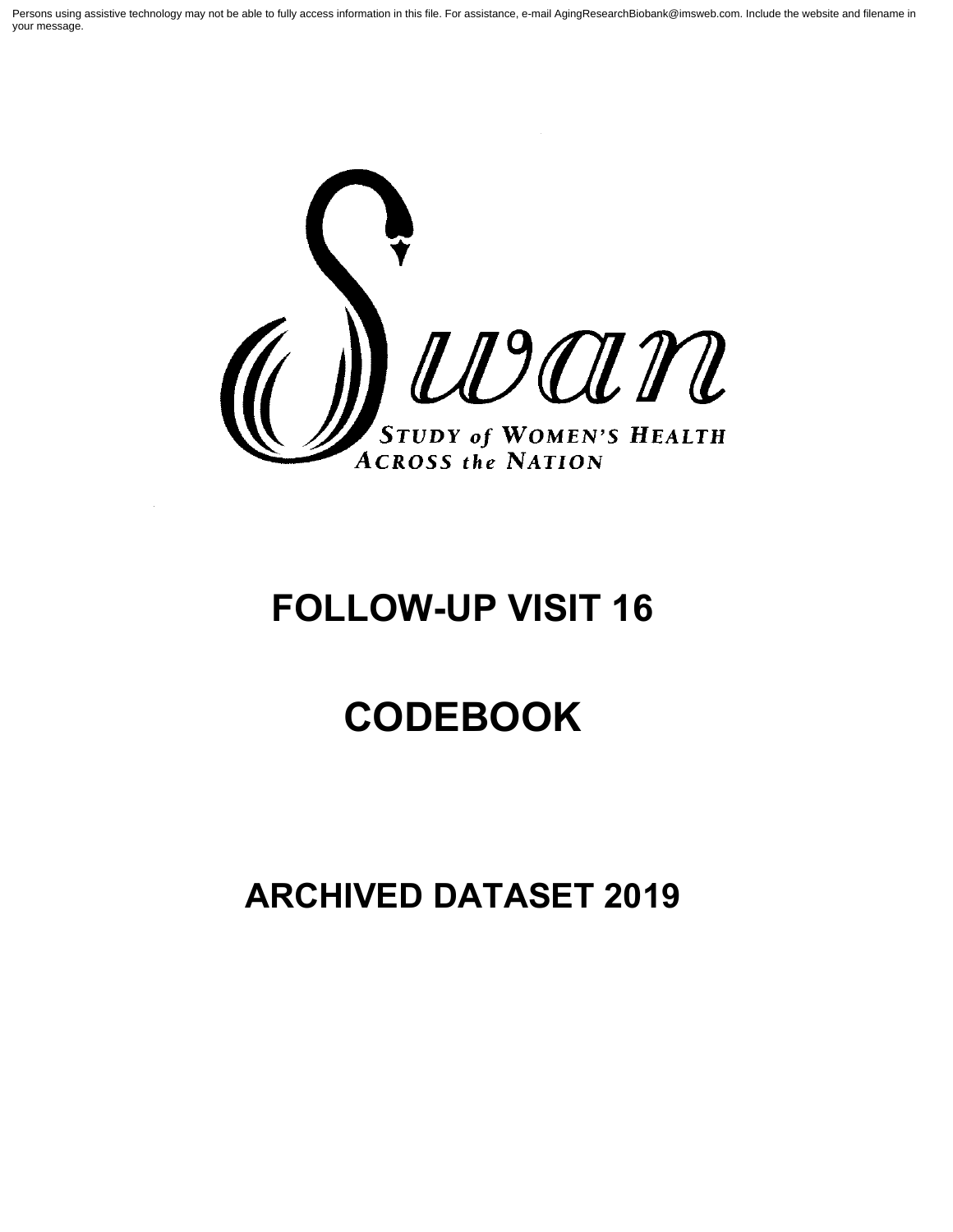## **PAGE INTENTIONALLY BLANK**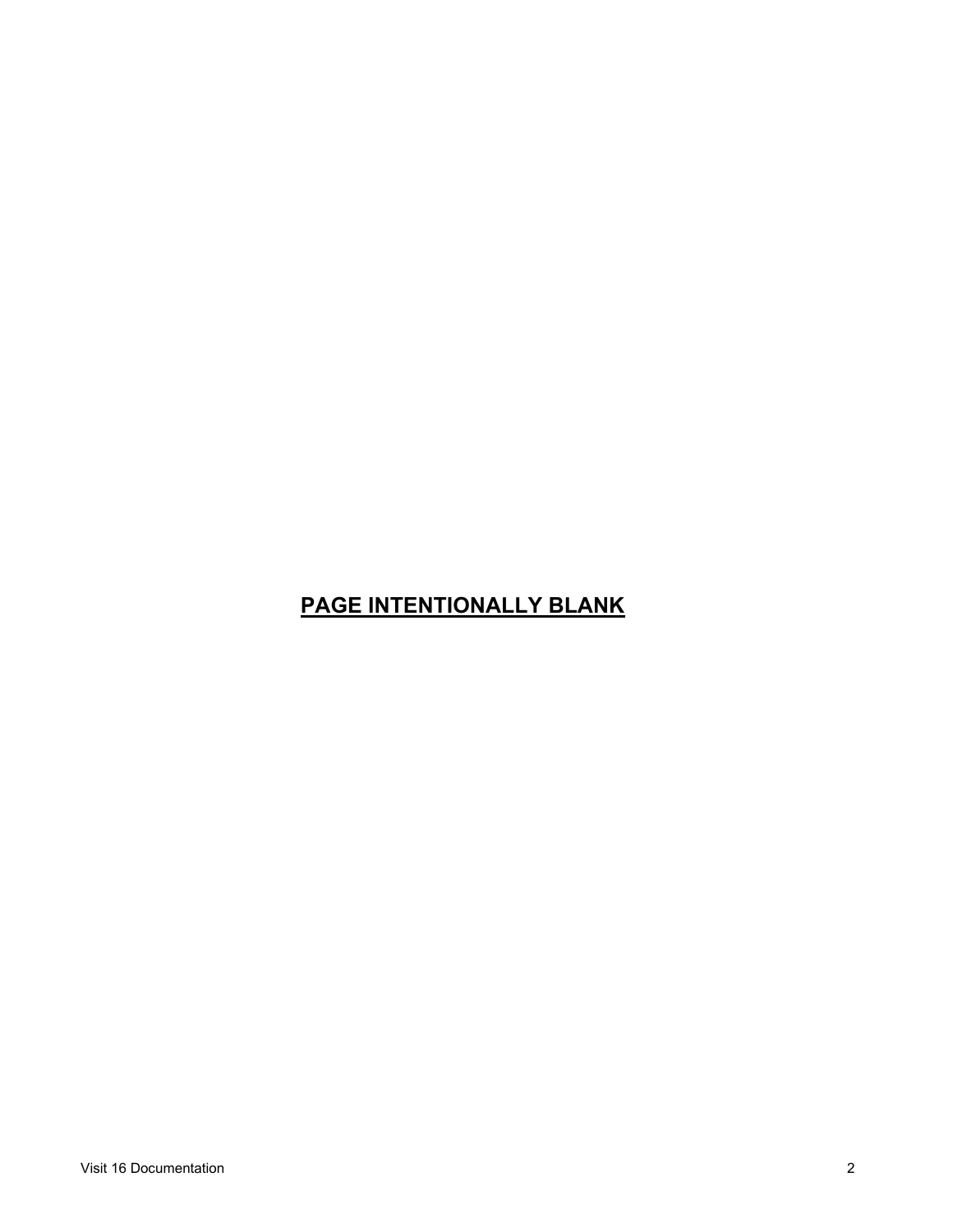### **TABLE OF CONTENTS**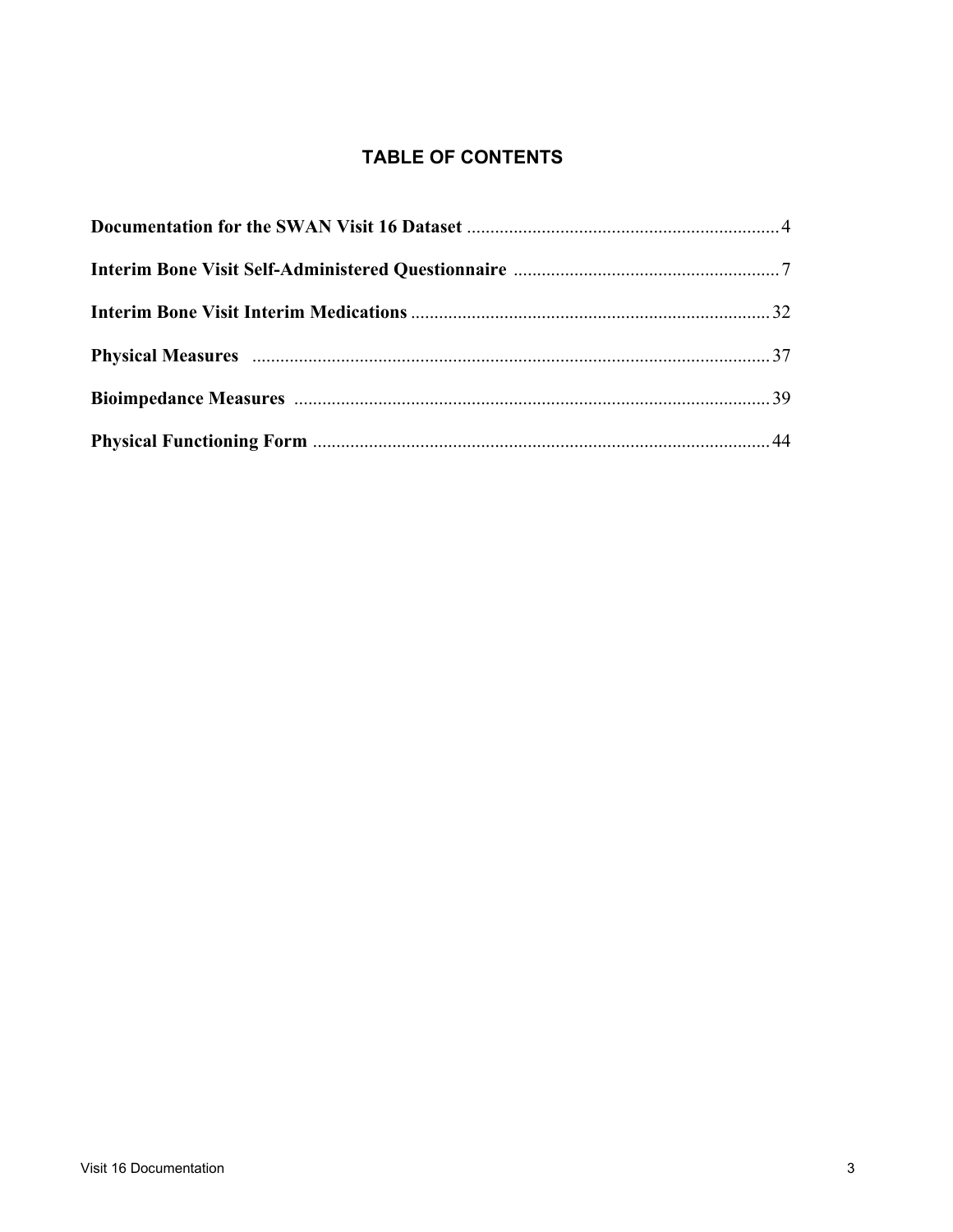#### *1. Who is included in the frozen dataset***:**

The dataset contains follow-up Visit 16 information for 813 participants from three of the seven clinical sites who participated in the SWAN longitudinal study. The sites include Detroit, MI, Boston, MA, and Los Angeles, CA.

#### *2. How this codebook is constructed:*

Following this documentation section are copies of each of the questionnaires that were used at Visit 16. A list of additional variables is also provided. The questionnaires include the variables available for public use next to the question in bold red uppercase underlined letters. Those variables not available for public use have a # before the variable and are in blue. Any special notes are indicated with footnotes at the bottom of the page.

The assigned participant ID has been replaced with a randomly generated ARCHID in order to protect participant privacy. The *baseline* interview date is denoted as day 0 and is used as the basis for all other dates. All other questionnaires or data collected that have a date attached have been converted to the number of days from the baseline interview. For example, if the Visit 16 Interim Bone Visit Self-Administered Questionnaire was collected 15 years after the baseline interview, the day for the Interim Bone Visit Self-Administered Questionnaire would be day 3,650 and the Baseline Interview would be day 0.

All variables for visit 16 have a 16 at the end of the variable name.

#### *3. Missing data coding:*

Original missing codes (-1: not applicable, -7: refused, -8: don't know, -9: missing) have been recoded to SAS missing codes (.B: not applicable, .D: refused, .C: don't know, and .A: missing).

#### *4. Ways this data can be used and additional notes*

#### **Interim Bone Visit Self-Administered Questionnaire**

The Interim Bone Visit Self-Administered Questionnaire form is a combination of questions asked at previous SWAN visits: the Visit 15 Annual FU interview, the Visit 15 Self-Administered Part-A, and Visit 14 Interim Visit Contact Form. The Interim Medication form is a self-administered form that has questions from the Visit 14 Interim contact form, Visit 15 RX/OTC/Vitamin/Supplement Medication Form, and the Visit 15 Annual FU Interview. In addition, the Supplemental Bleeding form was a separate form asked only of the women who were still menstruating.

- In general, most 'Other, specify' text fields are not included in the dataset.
- Age (AGE16) was calculated from date of birth to when the interview form was completed, and is rounded to the next lowest integer.
- CES-D scores can be created from the questions in E.3.

#### **Physical Measures**

Visit 16 physical measures forms were entered for participants for whom we have at least one physical measurement. This single measurement could be self-reported.

- In addition to the variables on the form, BMI16 was calculated as weight in kilograms divided by the square of height in meters.
- Self-reported weight and height were collected, along with the reason for using self-reported measures.

#### **Bioimpedance**

- Body composition was measured using bioimpedance equipment. Percent body fat (equation provided by Dr. MaryFran Sowers), skeletal muscle mass (Janssen, 2000), fat free mass, total body water, and percent body fat (all provided by RJL Systems and validated using NHANES III data (Chumlea, 2002)) are also provided.
- Variable MISSPHY16 flags missing physical measures that caused created variables to be missing, and MISSCON16 flags where conductance was missing. A flag (FLAGSRP15) indicates where self-reported physical measures were used in calculations.
- The two bioimpedance measurement variables conductance/resistance and reactance/impedance were saved as both a "raw" and frozen variable to account for (a) unlikely/incorrect values, (b) measurement values that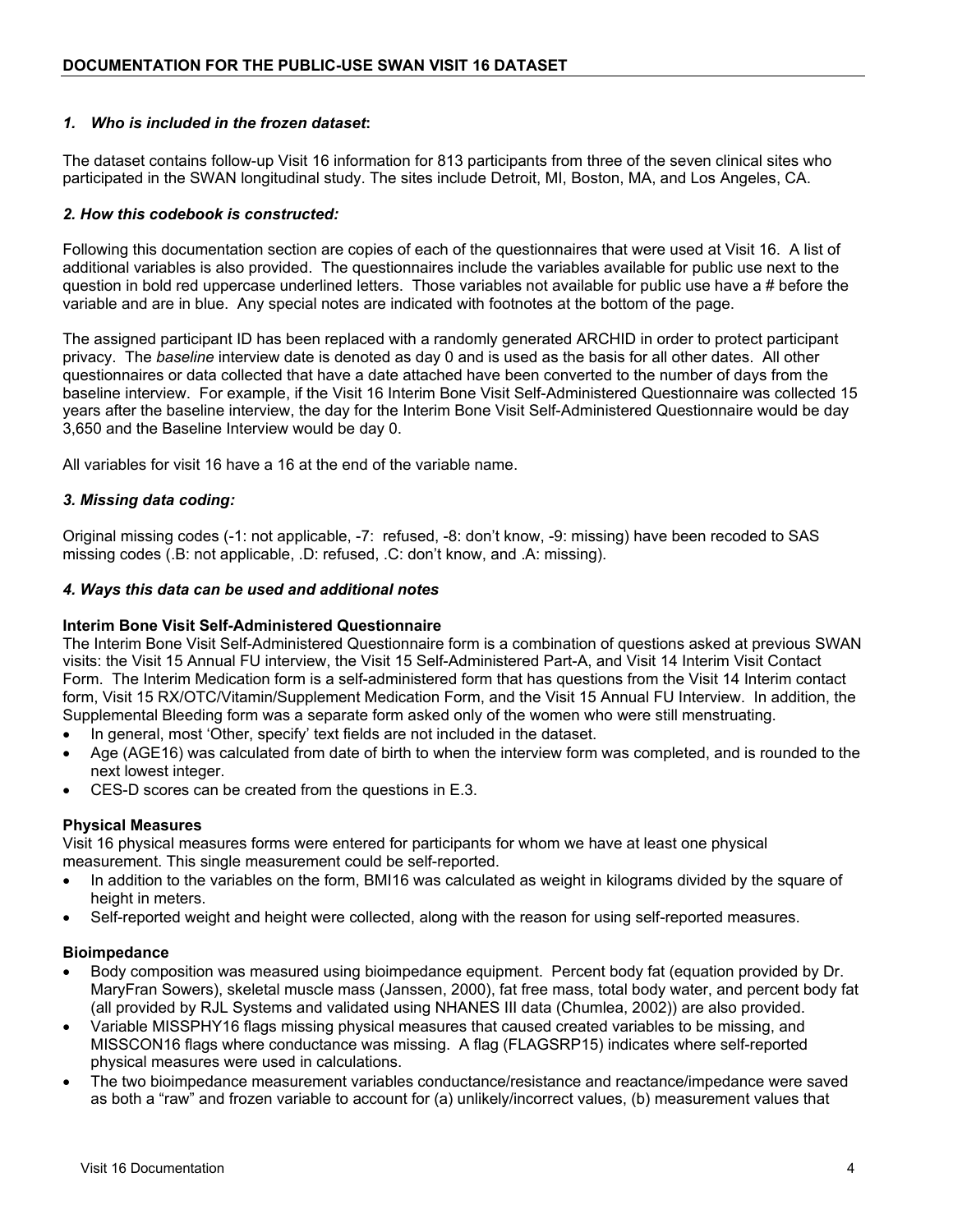may have been inadvertently flipped by interviewers and (c) additional values were that were provided in the comments field. The raw variables represent what was originally entered into the database with only minimal cleaning applied. The frozen variables are fully cleaned, fall within more applicable ranges and have been used in the equations for the created variables

- $\circ$  CONDRAW16: the "raw" conductance/resistance variable value: (i) had to be within the range of 0 to 999, (ii) was set to missing if taken with the Participant sitting (instead of lying down) and (iii) included if listed in the comments field.
- $\circ$  CONDFRZ16: the frozen conductance/resistance variable value: (i) had to be within the range of 246 to 863, (ii) was set to missing if taken with the Participant sitting or contained presumably flipped values, and (iii) included if listed in the comments field and within range.
- o IMPERAW16: the "raw" reactance/impedance variable value: (i) had to be within the range of 0 to 500, (ii) was set to missing if taken with the Participant sitting and (iii) included if listed in the comments field.
- $\circ$  IMPEFRZ16: the frozen reactance/impedance variable value: (i) had to be within the range of 10 to 170, (ii) was set to missing if taken with the Participant sitting or contained presumably flipped values, and (iii) included if listed in the comments field and within range.

#### **Physical Functioning**

This dataset includes physical functioning data from participants who completed at least one physical functioning repetition (response 2 to item A8) of a physical functioning assessment [e.g., completing one right hand grip strength repetition (RTGRIP116)] on the Visit 16 Physical Functioning Assessment form and who were also in the Source dataset. At Visit 16, 813 subjects were available to participate in the Physical Functioning Assessment. Of these subjects, 33 did not complete any physical functioning repetitions – leaving 780 participants in the frozen dataset. The 33 subjects who did not complete any physical functioning repetitions were dropped from the dataset. The reasons for non-completion are documented in the Variables section.

In order to offer clarity regarding the components of and participation in the Visit 16 physical functioning protocol, the following provides a summary of the Visit 16 physical functioning assessments. There are six physical functioning assessments: (1) grip strength, (2) balance tests, (3) timed 4-meter walk (gait speed), (4) chair stands, (5) timed 40-foot walk, and (6) timed stair climb assessment. **Physical function assessment was only completed at three sites: Detroit, MI (11) completed all physical function protocols, Boston, MA (12) completed all physical function protocols except the stair climb assessment, and Los Angeles, CA (15) completed the grip strength protocol only.**

Specifically, the **grip strength** assessment, measured in kilograms (kg) using a dynamometer, is comprised of three right hand repetitions and three left hand repetitions. The **balance tests** are comprised of a side-by-side stand, semi-tandem stand, and tandem stand—performed in this order. A stand is successfully completed if the position is held for 10 seconds. Times are also recorded to the nearest hundredth of a second for participants holding a stand for less than 10 seconds. Participation in a balance test is contingent on the successful completion of the previous test. In other words, the semi-tandem stand is only attempted if the side-by-side stand is held for 10 seconds; the tandem stand is only attempted if the semi-tandem stand is held for 10 seconds. The **timed 4-meter walk**, also known as gait speed, is comprised of two repetitions, performed with or without assistance, and recorded to the nearest hundredth of a second. The **chair stands** are comprised of the single-chair stand and the repeated-chair stand and each recorded to the nearest hundredth of a second. The repeated-chair stand is only attempted if the single-chair stand is successfully completed (without using arms). The **timed 40-foot walk** assessment is comprised of two repetitions, performed with or without assistance, and recorded to the nearest tenth of a second. The **timed stair climb assessment** is comprised of four standard stairs which includes steps that are 10 inches deep and 6 inches in height. It was performed by a tape marker placed on the floor approximately 2 inches from the participant's first step serving as a starting point for this task.

*Created variables:* 

- Flag for Ninety Days Before or After Interview (FUNCFLG16) is a flag variable created using item A4 for subjects who completed the Physical Functioning Assessment form ninety days before or ninety days after the completion of the Visit 16 Interim Bone Visit and Self-Administered Questionnaire (Visit 16 BVSA). (FUNCFLG16=1 if physical functioning completion date is ninety days before or after Visit 16 bvsa completion date; else FUNCFLG16=0).
- Total Time of 40-Foot Walk Assessments (WLKTIM116 and WLKTIM216) is the completion time, in seconds, for each of the two timed 40-foot walk assessments, which combines the associated minutes (items in F2: WALKMI116-WALKMI216) and seconds variables (items in F2: WALKSE116-WALKSE216).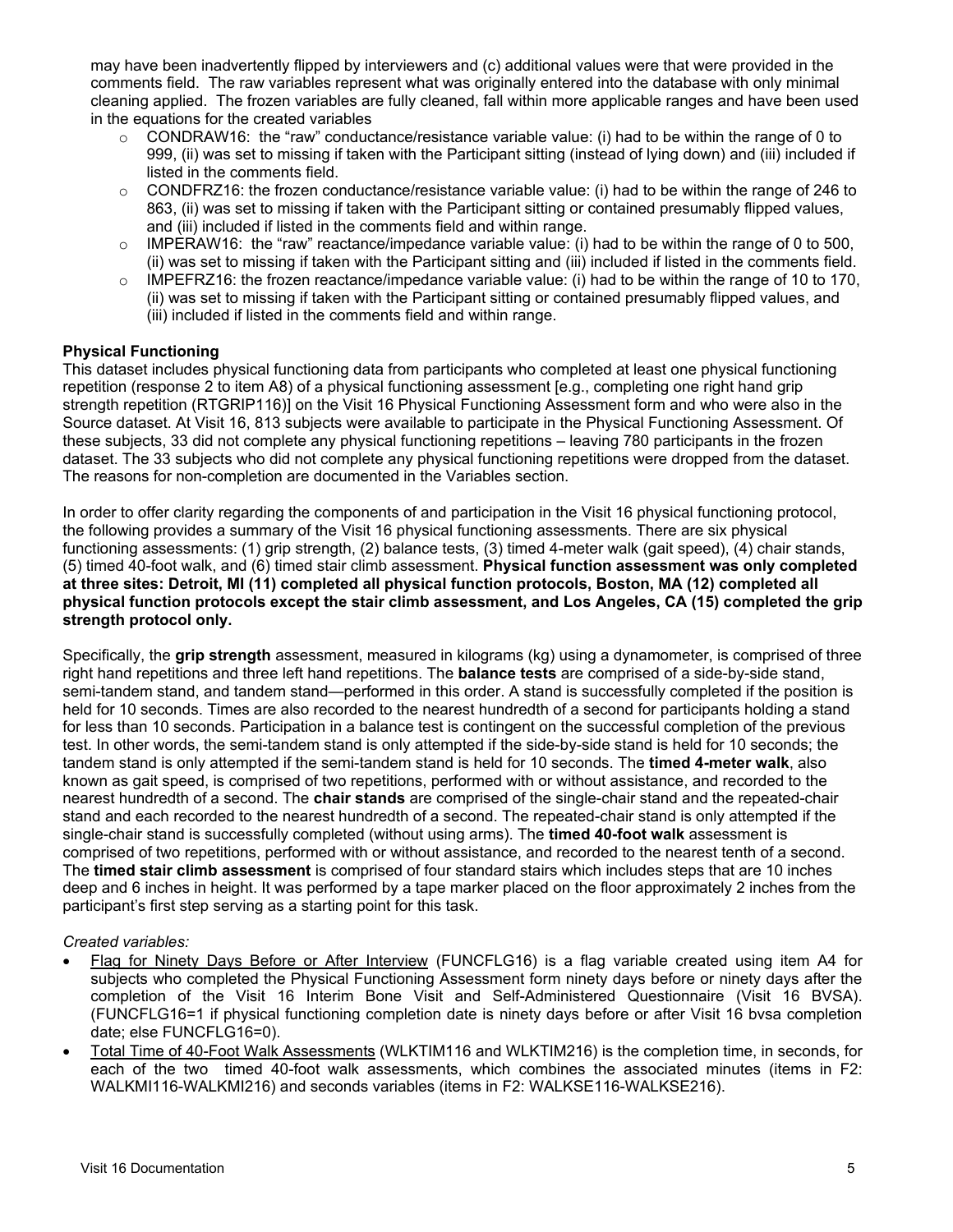- Average of Right Hand Grip Strength Assessment (RGRPAVG16) is the average of all three right hand grip strength assessment repetitions (items in B4) for each subject completing the right hand strength assessment, rounded to the nearest integer.
- Average of Left Hand Grip Strength Assessment (LGRPAVG16) is the average of all three left hand grip strength assessment repetitions (items in B6) for each subject completing the left hand strength assessment, rounded to the nearest integer.
- Average of Timed 40-Foot Walk Assessment (WALKAVG16) is the average of both timed 40-foot walk assessment repetitions (items in F2) for each subject completing the timed 40-foot walk assessment, rounded to the nearest tenth of a second.
- Maximum of Right Hand Grip Strength Assessment (RGRPMAX16) is the maximum of the three right hand grip strength assessment repetitions (items in B4) for each subject completing the right hand strength assessment.
- Maximum of Left Hand Grip Strength Assessment (LGRPMAX16) is the maximum of the three left hand grip strength assessment repetitions (items in B6) for each subject completing the left hand strength assessment.
- Minimum of Timed 40-Foot Walk Assessment (WALKMIN16) is the minimum of the two timed 40-foot walk assessment repetitions (items in F2) for each subject completing the timed 40-foot walk assessment.
- Dynamometer Size Setting Change: Visit 13 to Visit 16 (DYNFLG16) is a flag that indicates if the dynamometer size setting for a participant changed between Visits 13, 15 and 16 (DYNFLG16=0 if dynamometer size setting did not change; DYNFLG16=1 if small hand size setting at both Visit 13 and Visit 15 but non-small hand size setting at Visit 16; DYNFLG16=2 if non-small hand size setting at both Visit 13 and Visit 15 but small hand size setting at Visit 16; DYNFLG16=. if participant was missing dynamometer data at Visit 13 and/or Visit 15 and/or Visit 16).
- Dominant Hand Change: Visit 13 to Visit 16 (DOMHFLG16) is a flag that indicates if the dominant hand for a participant changed between Visits 13, 15 and 16 (DOMHFLG16=0 if dominant hand did not change; DOMHFLG16=1 if right-hand dominant at both Visit 13 and Visit 15 but left-hand dominant at Visit 16; DOMHFLG16=2 if left-hand dominant at both Visit 13 and Visit 15 but right-hand dominant at Visit 16; DOMHFLG16=. if participant was missing hand dominance data at Visit 13 and/or Visit 15 and/or Visit 16).

In addition, Short Physical Performance Battery (SPPB) variables may be created from the physical function variables provided in the dataset, using the following references:

- To impute SPPB component scores: Ostir GV, Volpato S, Fried LP, Chaves P, Guralnik JM. Reliability and sensitivity to change assessed for a summary measure of lower body function: results from the Women's Health and Aging Study. *Journal of Clinical Epidemiology.* 2002;55(9):916-921.
- To calculate the continuous SPPB summary score (NIA method): Time cutoffs used for scoring each SPPB component were derived from the Short Physical Performance Battery Protocol and Score Sheet [\(https://www.nia.nih.gov/research/labs/leps/short-physical-performance](https://www.nia.nih.gov/research/labs/leps/short-physical-performance-battery-sppb)[battery-sppb\)](https://www.nia.nih.gov/research/labs/leps/short-physical-performance-battery-sppb).

Guralnik JM, Simonsick EM, Ferrucci L, et al. A short physical performance battery assessing lower extremity function: association with self-reported disability and prediction of mortality and nursing home admission. *Journal of Gerontology.* 1994;49(2):M85-M94.

• To calculate the SPPB categorical variables: Guralnik JM, Ferrucci L, Simonsick EM, Salive ME, Wallace RB. Lower-extremity function in persons over the age of 70 years as a predictor of subsequent disability. *New England Journal of Medicine.*  1995;332(9):556-562.

Puthoff ML. Outcome Measures in Cardiopulmonary Physical Therapy: Short physical performance battery. *Cardiopulmonary Physical Therapy Journal.* 2008;19(1):17.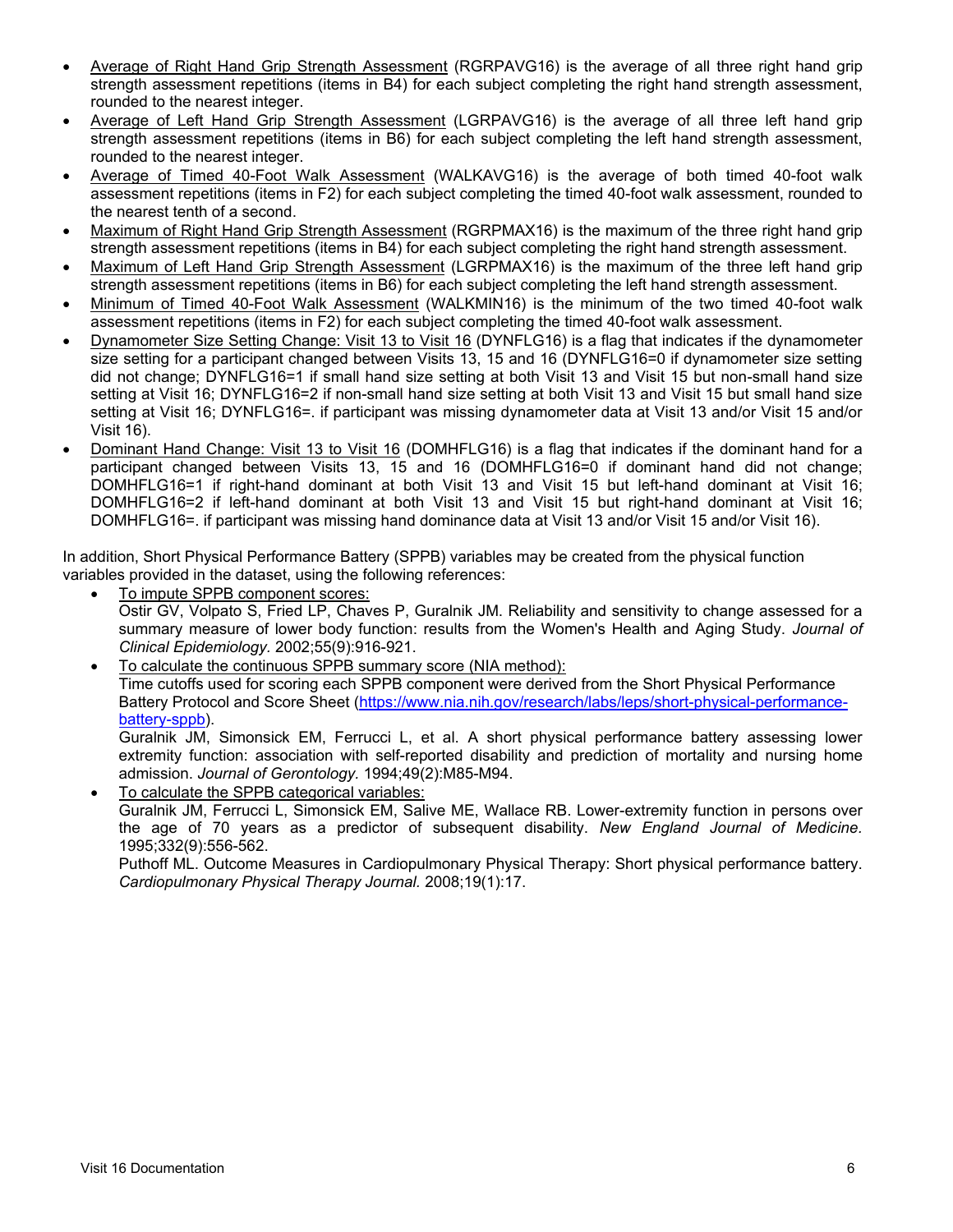### **PLEASE do not write anything on this page. This page is for OFFICE USE ONLY.**

Date Data Entered / Initials \_\_\_\_\_\_\_\_\_\_\_\_\_\_\_\_\_\_\_\_\_ Date Verified / Initials \_\_\_\_\_\_\_\_\_\_\_\_\_\_\_\_\_\_\_\_\_

## INTERIM BONE VISIT SELF-ADMINISTERED QUESTIONNAIRE

### **ANNUAL FOLLOW-UP**

*Study of Women's Health Across the Nation*

### **SECTION A. GENERAL INFORMATION**

|     | <b>RESPONDENT ID:</b>          | AFFIX ID LABEL HERE |                                                                                                   |  |  |  |  |                           |
|-----|--------------------------------|---------------------|---------------------------------------------------------------------------------------------------|--|--|--|--|---------------------------|
| A1. |                                |                     |                                                                                                   |  |  |  |  | <b>ARCHID<sup>®</sup></b> |
| A2. | SWAN STUDY VISIT #             |                     | 16                                                                                                |  |  |  |  | <b>VISIT</b>              |
| A3. | <b>FORM VERSION:</b>           |                     | 06/13/2016                                                                                        |  |  |  |  | #FORM_V                   |
| A4. | <b>INTERVIEWER'S INITIALS:</b> |                     |                                                                                                   |  |  |  |  | #INITS                    |
| A5. | <b>RESPONDENT'S DOB:</b>       |                     | $\frac{1}{M} \frac{1}{M} \frac{1}{D} \frac{1}{D} \frac{1}{Y} \frac{9}{Y} \frac{9}{Y} \frac{1}{Y}$ |  |  |  |  | #DOB                      |
|     | <b>VERIFY WITH RESPONDENT</b>  |                     |                                                                                                   |  |  |  |  |                           |
|     | A6. COMPLETED IN:              |                     |                                                                                                   |  |  |  |  | #MAILLOC16                |
|     |                                |                     |                                                                                                   |  |  |  |  |                           |
|     |                                |                     |                                                                                                   |  |  |  |  |                           |
|     |                                |                     |                                                                                                   |  |  |  |  |                           |
|     |                                |                     |                                                                                                   |  |  |  |  |                           |
|     | A7. INTERVIEW LANGUAGE:        |                     |                                                                                                   |  |  |  |  | <b>LANGUAG16</b>          |
|     |                                |                     |                                                                                                   |  |  |  |  |                           |
|     | A8. INTERVIEWER ADMINISTERED?  |                     |                                                                                                   |  |  |  |  | <b>INTADMN16</b>          |
|     |                                |                     |                                                                                                   |  |  |  |  |                           |

<sup>~</sup> A randomly generated ID will be provided that is different from the original ID.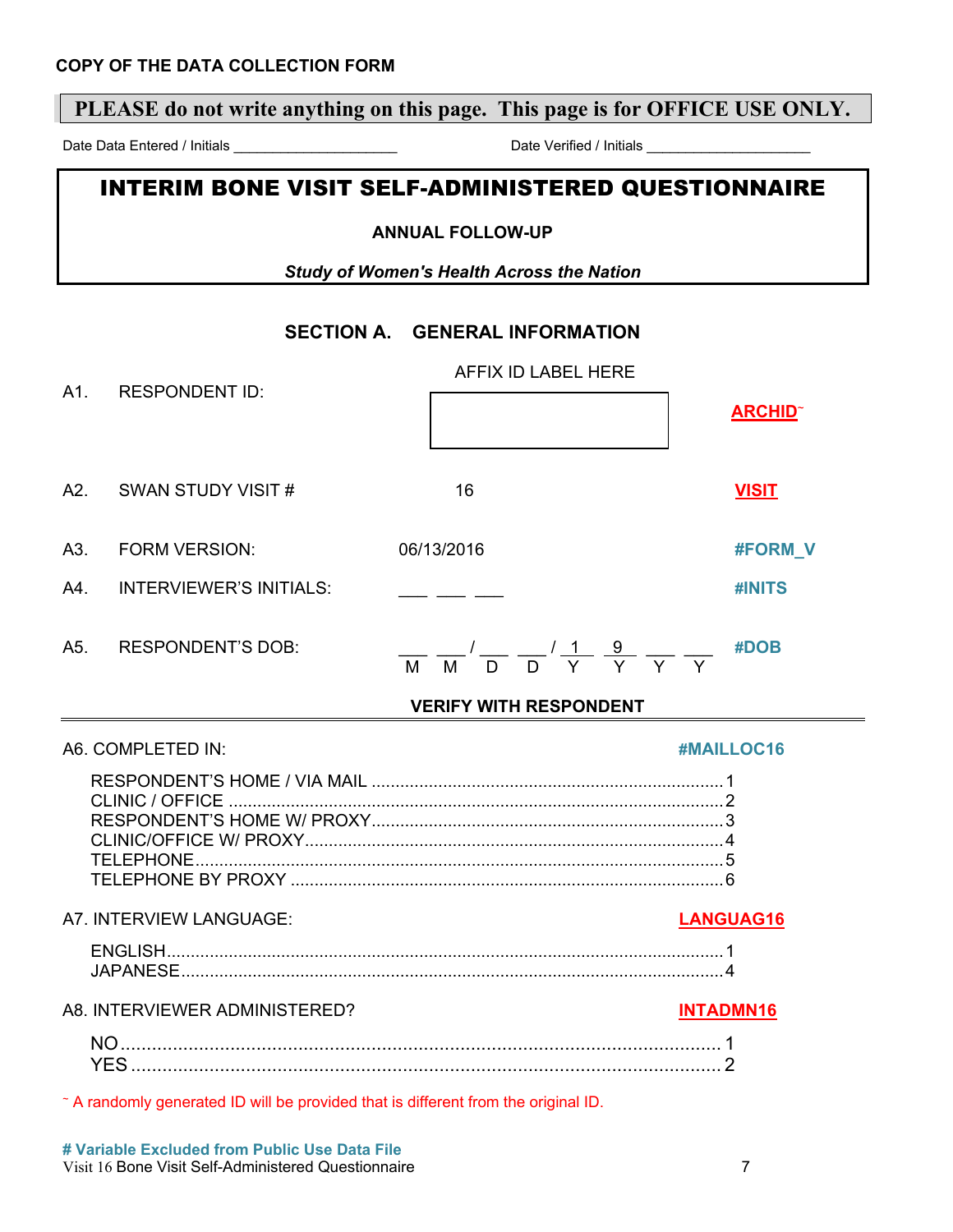### **PLEASE do not write anything on this page. This page is for OFFICE USE ONLY.**

We are interested in learning more about women's health during their early 60's and beyond. We have some questions that we are asking you to complete on your own. These questions will help to further the knowledge about this crucial time period in a woman's life. Please take as much time as you need with each question. It is very important to us that you complete the entire questionnaire. Please find the most appropriate response to each question and circle the number for the answer you choose.

Please pay careful attention to the time frames of these questions, such as, **since your last study visit**, in the **past 4 weeks**, in the **past 2 weeks**, etc. The date of your last study visit is written at the top of page 3. Please refer to this date when answering questions that ask **"Since your last study visit"**.

Please remember that this information will remain confidential.

Thank you for your participation in this important study.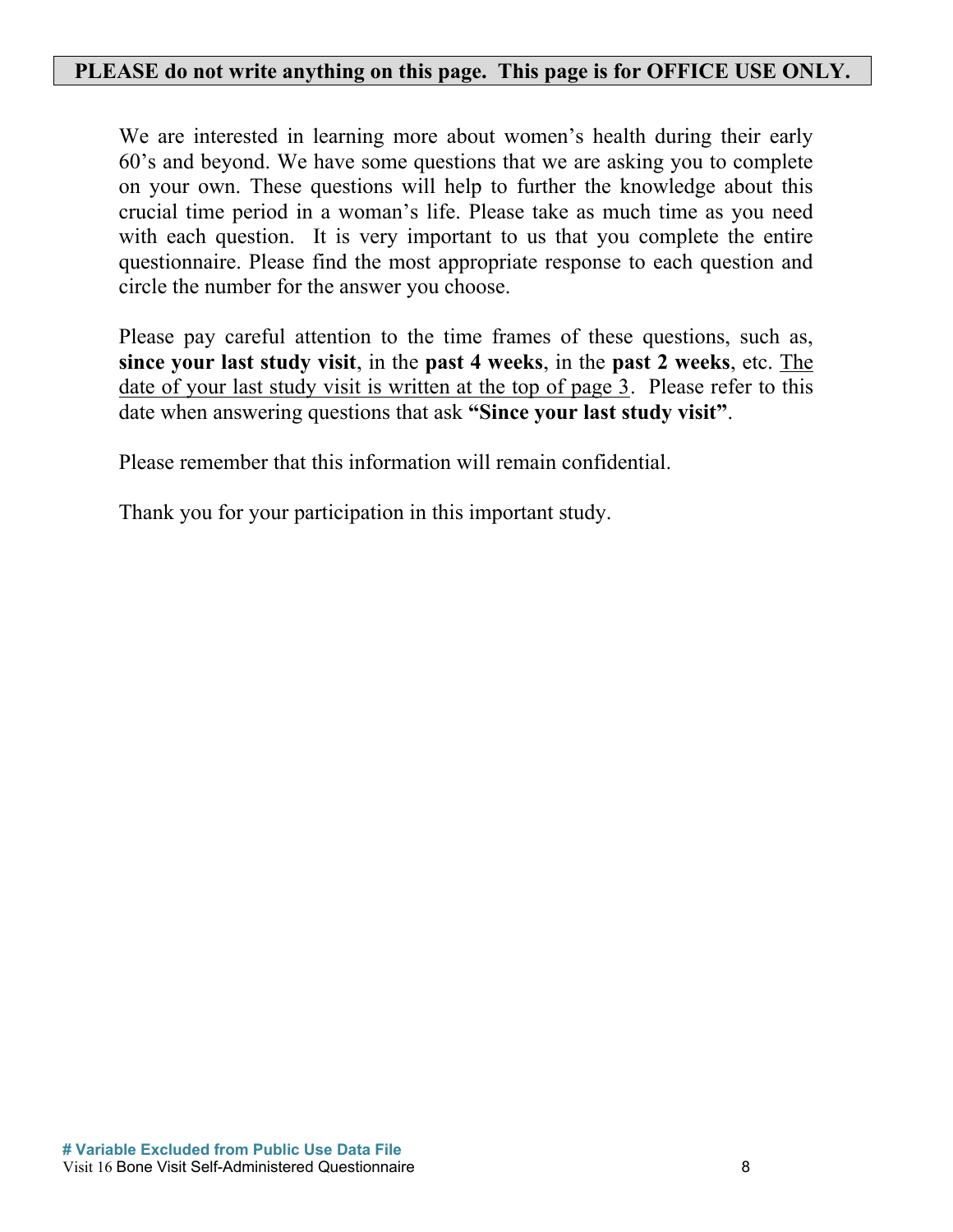**You were last interviewed on \_\_\_\_\_\_\_\_\_\_\_\_\_\_\_\_\_\_\_\_\_\_\_\_\_[DATE]. We would like to know what**  has happened to you since then. Please use this date when answering questions that ask "since your **has happened** to you since then. Please use this date when answering questions that ask "since your **last study visit".** B1. Please enter today's date: \_\_\_ \_\_\_ / \_\_\_ \_\_\_ / \_\_\_ \_\_\_ \_\_\_ \_\_\_ **BVSADAY16†**

M M D D Y Y Y Y

#### **This first set of questions ask about your health, medical conditions, procedures/surgeries and use of health care.**

B2. **Since your last study visit**, has a doctor, nurse practitioner or other health care provider told you that you had any of the following conditions or treated you for them? **(PLEASE CIRCLE ONE RESPONSE FOR EACH QUESTION.)**

|                | Were you told you had or treated for:                                |                  | (PLEASE CIRCLE ONE RESPONSE.) |           |                   |  |
|----------------|----------------------------------------------------------------------|------------------|-------------------------------|-----------|-------------------|--|
| a.             | Anemia?s                                                             | <b>ANEMIA16</b>  | No(1)                         | Yes $(2)$ | Don't know (-8)   |  |
| $b$ .          | Diabetes?                                                            | <b>DIABETE16</b> | No(1)                         | Yes(2)    | Don't know (-8)   |  |
| c.             | High blood pressure or hypertension?                                 | HIGHBP16         | No(1)                         | Yes $(2)$ | Don't know (-8)   |  |
| d.             | High cholesterol?                                                    | <b>HBCHOLE16</b> | No(1)                         | Yes $(2)$ | Don't know $(-8)$ |  |
| e.             | Migraines?                                                           | <b>MIGRAIN16</b> | No(1)                         | Yes $(2)$ | Don't know $(-8)$ |  |
| f.             | Arthritis or osteoarthritis (degenerative joint<br>disease)?         | <b>OSTEOAR16</b> | No(1)                         | Yes $(2)$ | Don't know (-8)   |  |
| g.             | Rheumatoid arthritis?                                                | RHEUM16          | No(1)                         | Yes $(2)$ | Don't know (-8)   |  |
| h.             | Hip fracture?                                                        | HIPFX16          | No(1)                         | Yes $(2)$ | Don't know (-8)   |  |
| $\mathbf{1}$ . | Any other bone fracture?                                             | OTBONE16         | No(1)                         | Yes $(2)$ | Don't know (-8)   |  |
| j.             | Osteoporosis (brittle or thinning bones)?                            | OSTEOPR16        | No(1)                         | Yes $(2)$ | Don't know (-8)   |  |
| k.             | Overactive or underactive thyroid <b>THYROID16</b>                   |                  | No(1)                         | Yes $(2)$ | Don't know (-8)   |  |
| 1.             | Parkinson's disease?                                                 | <b>PARKSN16</b>  | No(1)                         | Yes $(2)$ | Don't know (-8)   |  |
| m.             | Alzheimer's Disease?                                                 | <b>ALZHEIM16</b> | No(1)                         | Yes(2)    | Don't know $(-8)$ |  |
| n.             | Dementia other than Alzheimer's (including mixed<br>or unknown type? | <b>DEMENT16</b>  | No(1)                         | Yes $(2)$ | Don't know (-8)   |  |
| 0.             | Mild cognitive impairment?                                           | <b>MLDCOG16</b>  | $No$ (1)                      | Yes $(2)$ | Don't know $(-8)$ |  |

**†** This date is given in days since the initial baseline interview, which is day zero.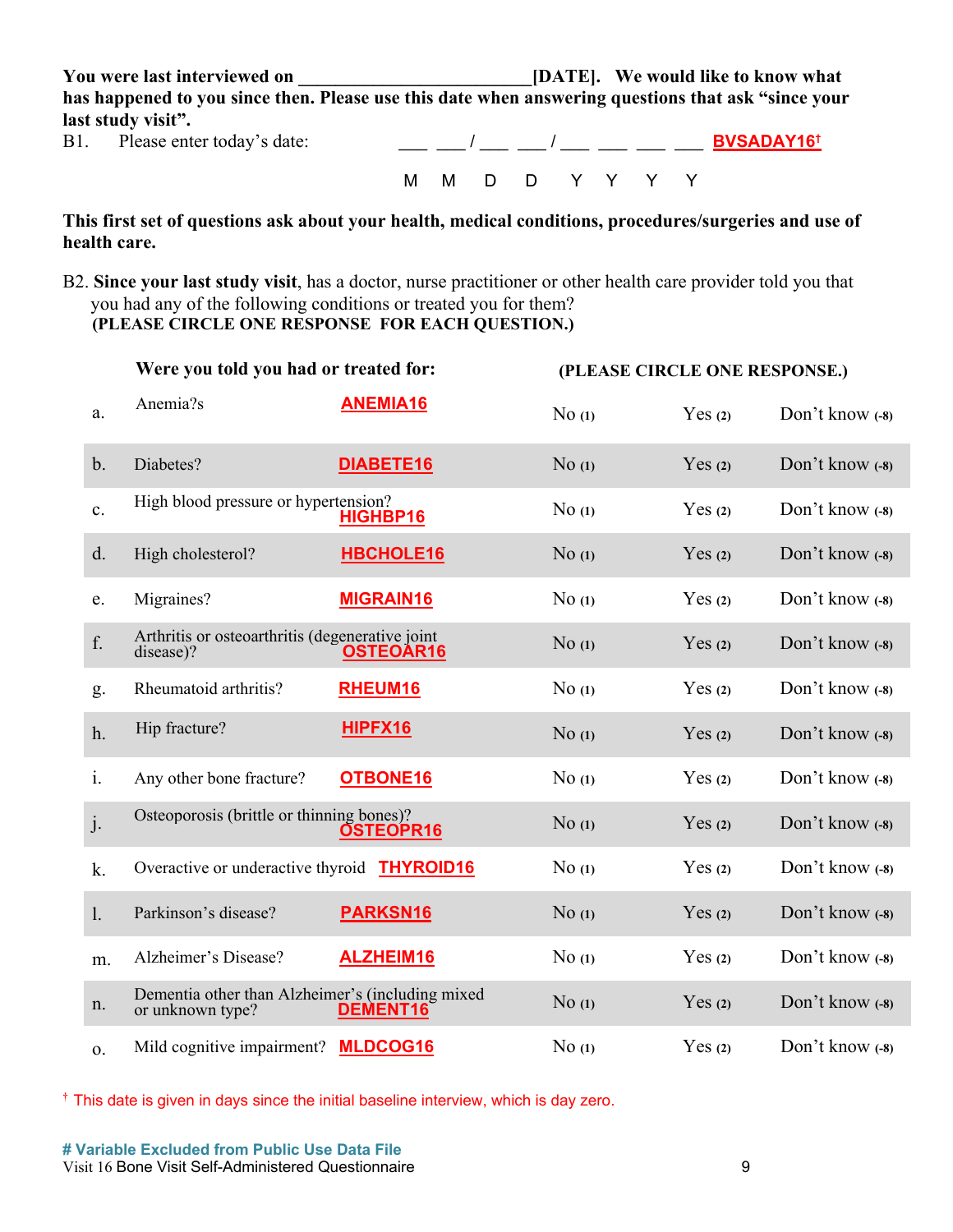B2. (continued) **Since your last study visit**, has a doctor, nurse practitioner or other health care provider told you that you had any of the following conditions or treated you for them? **(PLEASE CIRCLE ONE RESPONSE FOR EACH QUESTION.)**

|    | Were you told you had or treated for:                                                     | (PLEASE CIRCLE ONE RESPONSE.)                    |                                          |           |                                                                  |
|----|-------------------------------------------------------------------------------------------|--------------------------------------------------|------------------------------------------|-----------|------------------------------------------------------------------|
| p. | Emphysema, asthma, chronic bronchitis or<br>chronic obstructive pulmonary disease (COPD)? | <b>EMPHYS16</b>                                  | No(1)                                    | Yes $(2)$ | Don't know $(-8)$                                                |
| q. | Skin cancer?                                                                              | <b>SKCNCER16</b>                                 | No(1)                                    | Yes(2)    | Don't know $(-8)$                                                |
|    |                                                                                           |                                                  | (If No, Please Skip)<br>to Question B3.) |           | (If Don't know,<br><b>Please Skip to</b><br><b>Question B3.)</b> |
|    | q1. If YES, what type of cancer were you told<br>you had?                                 |                                                  |                                          |           |                                                                  |
|    | a. Melanoma?                                                                              | <b>MECNCER16</b>                                 | No(1)                                    | Yes $(2)$ | Don't know $(-8)$                                                |
|    |                                                                                           | b. Non melanoma skin cancer?<br><b>NMECNCR16</b> | No(1)                                    | Yes $(2)$ | Don't know $(-8)$                                                |

B3. **Since your last study visit**, has a doctor, nurse practitioner or other health care provider told you that you had cancer other than skin cancer or treated you for it? **(PLEASE CHECK ONE BOX.)**

| $\Box$ No (1) (If No, Please Skip to Question B4 on Page 5.) | <b>CANCERS16</b> |
|--------------------------------------------------------------|------------------|
|--------------------------------------------------------------|------------------|

- $\Box$  Yes (2)
- Don't know **(-8) (If Don't know, Please Skip to Question B4 on Page 5.)**
- B3a. **If YES**, what is/was the primary site of the cancer? **(PLEASE CHECK ONE BOX.) PSITECA16** 
	- One Breast **(1)**
	- □ Both Breasts (2)
	- $\Box$  Ovary (3)
	- $\Box$  Uterus (4)
	- $\Box$  Cervix  $(5)$
	- Leukemia **(6)**
	- $\Box$  Lung (7)
	- $\Box$  Colon  $(8)$
	- $\Box$  Rectum  $(9)$
	- $\Box$  Throat  $(10)$
	- $\Box$  Vulva (12)
	- $\Box$  Renal Cell  $(13)$
	- None of the Above/Other **(11)**
		- Specify **#SITESPE16**
	- $\Box$  Don't know  $(-8)$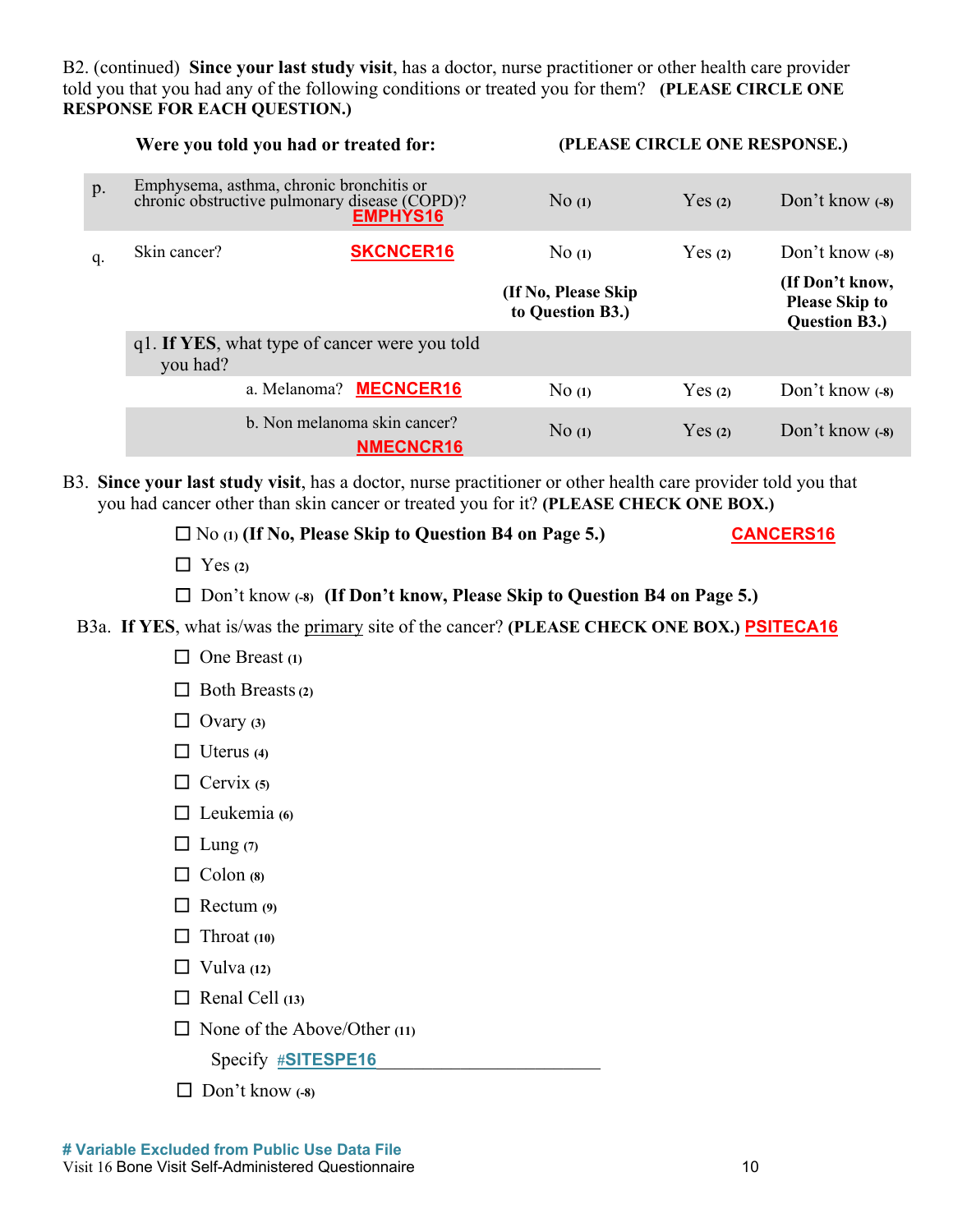B4. **Since your last study visit**, has a doctor, nurse practitioner or other health care provider told you that you had any of the following conditions or treated you for them? **(PLEASE CIRCLE ONE RESPONSE FOR EACH QUESTION.)**

|                | Were you diagnosed or treated for:                             |                | (PLEASE CIRCLE ONE RESPONSE.) |        |                   |  |
|----------------|----------------------------------------------------------------|----------------|-------------------------------|--------|-------------------|--|
| a.             | Angina?                                                        | <b>CVANG16</b> | No(1)                         | Yes(2) | Don't know $(-8)$ |  |
| $\mathbf b$ .  | Blood clots in your <u>lungs</u> (Pulmonary embolism or PE)?   | CVPE16         | No(1)                         | Yes(2) | Don't know (-8)   |  |
| $\mathbf{c}$ . | Blood clots in your <u>legs</u> (deep vein thrombosis or DVT)? | <b>CVDVT16</b> | No(1)                         | Yes(2) | Don't know $(-8)$ |  |
| d.             | A heart attack (coronary myocardial infarction or MI)?         | <b>CVMI16</b>  | No(1)                         | Yes(2) | Don't know $(-8)$ |  |
| e.             | A stroke?                                                      | <b>CVCVA16</b> | No(1)                         | Yes(2) | Don't know $(-8)$ |  |
| f.             | Heart failure (congestive heart failure/CHF)? CVCHF16          |                | No(1)                         | Yes(2) | Don't know $(-8)$ |  |

#### **Since your last study visit, have you had any of the following surgeries or procedures?**

- B5. **Since your last study visit** have you had a hysterectomy (an operation to remove your uterus or womb)? **(PLEASE CHECK ONE BOX.) HYSTERE16** 
	- No **(1) (If No, Please Skip to Question B6.)**
	- $\Box$  Yes  $(2)$

Don't know **(-8) (If Don't know, Please Skip to Question B6.) HYSTDAY16†**

B5a.**If If Yes to B5**, give date of the hysterectomy: **THE THE CHECK BOX IF UNKNOWN.)**  $\frac{1}{M}$ 

M M /  $\overline{\phantom{a}}$   $\overline{\phantom{a}}$   $\overline{\phantom{a}}$   $\overline{\phantom{a}}$   $\overline{\phantom{a}}$   $\overline{\phantom{a}}$   $\overline{\phantom{a}}$   $\overline{\phantom{a}}$   $\overline{\phantom{a}}$   $\overline{\phantom{a}}$   $\overline{\phantom{a}}$   $\overline{\phantom{a}}$   $\overline{\phantom{a}}$   $\overline{\phantom{a}}$   $\overline{\phantom{a}}$   $\overline{\phantom{a}}$   $\overline{\phantom{a}}$   $\overline{\phantom{a}}$   $\over$ Y Y Y Y

 $\Box$  Don't know  $(-8)$ 

- B6. **Since your last study visit**, did you have one or both ovaries removed (an oophorectomy)? **(PLEASE CHECK ONE BOX.) OOPHORE16**
	- No **(1) (If No, Please Skip to Question B7 on Page 6.)**

 $\Box$  Yes (2)

Don't know **(-8) (If Don't know, Please Skip to Question B7 on Page 6.)**

B6a. Was one ovary removed or were both ovaries removed? **(PLEASE CHECK ONE BOX.)**

 **ONEOVAR16**

- □ One Ovary Removed (1)
- □ Both Ovaries Removed <sup>(2)</sup>
- $\Box$  Don't know  $(-8)$

**†** This date is given in days since the initial baseline interview, which is day zero.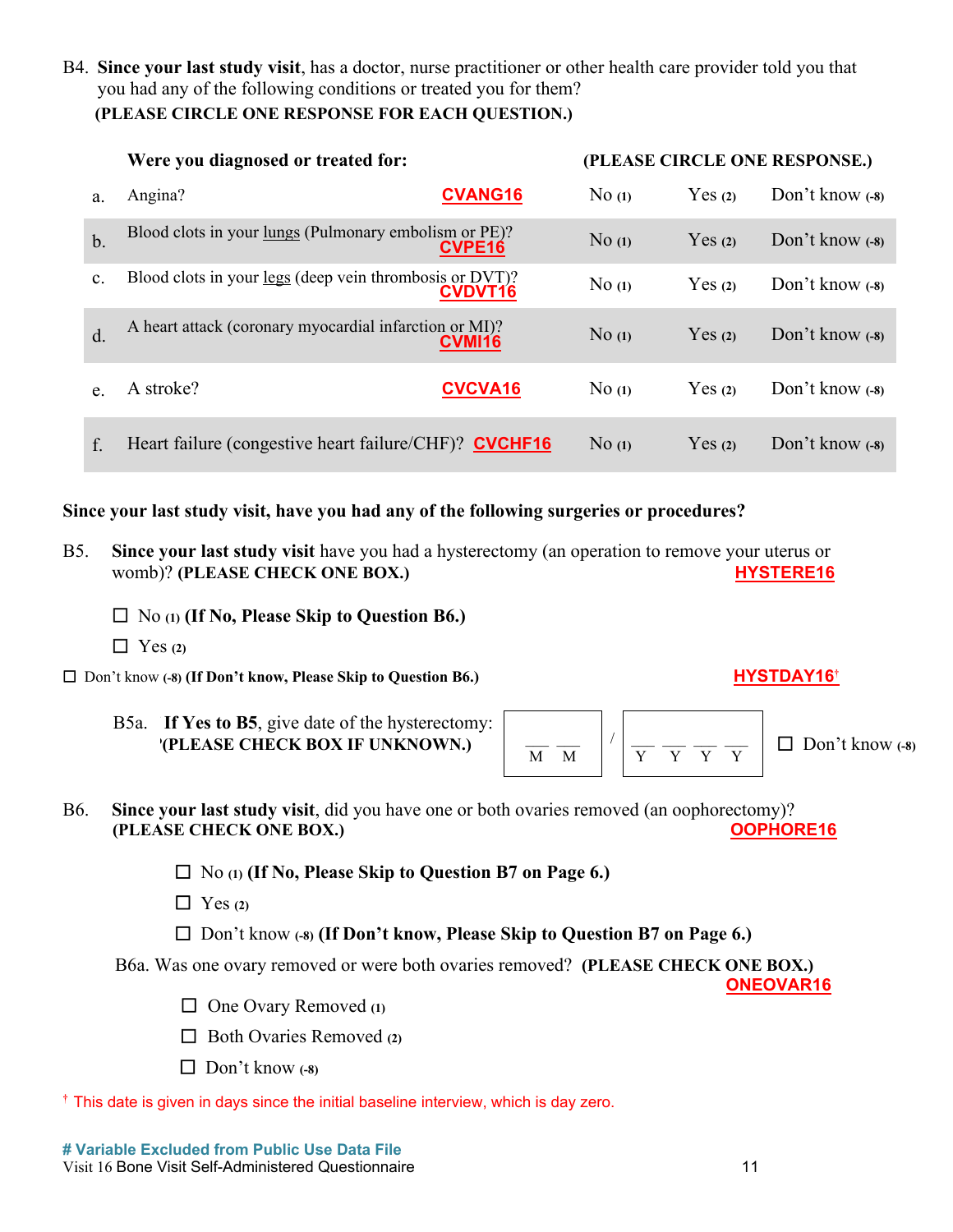B7. Have you broken or fractured one or more bones other than fingers or toes **since your last study visit**? **(PLEASE CIRCLE ONE RESPONSE.)** 

**BONEBRK16**

No **(1) (If No, Please Skip to Question B8.)**

 $\Box$  Yes  $(2)$ 

Don't know **(-8) (If Don't know, Please Skip to Question B8.)**

*If you answered "Yes", to Question B7, you will be asked more information about the fracture(s) at your clinic visit. Please be prepared to provide the date of your fracture, the location where you received evaluation and treatment (for example, the name and address of the emergency room or doctor's office you went to), and the bone(s) you fractured.* 

B8. In general, would you say your health is excellent, very good, good, fair or poor? **(PLEASE CHECK ONE BOX.) OVERHLT16**

- $\Box$  Excellent  $(1)$
- $\Box$  Very good  $(2)$
- $\Box$  Good (3)
- $\Box$  Fair (4)
- $\Box$  Poor  $(5)$
- $\Box$  Don't know  $(-8)$

#### **The next questions ask about your hearing and vision.**

- B9. Do you feel that you have hearing loss? **(PLEASE CHECK ONE BOX.) HEARLOS16** 
	- $\Box$  No  $(1)$
	- $\Box$  Yes  $(2)$
	- $\Box$  Don't know  $(-8)$
- B10. At the present time, would you say your eyesight using both eyes (with glasses or contact lenses, if you wear them) is excellent, good, fair, poor, or very poor or are you completely blind? **(PLEASE CHECK ONE BOX.) EYESGHT16**
	- $\Box$  Excellent  $(1)$
	- $\Box$  Good (2)
	- $\Box$  Fair (3)
	- $\Box$  Poor  $(4)$
	- $\Box$  Very poor  $(5)$
	- Completely blind **(6)**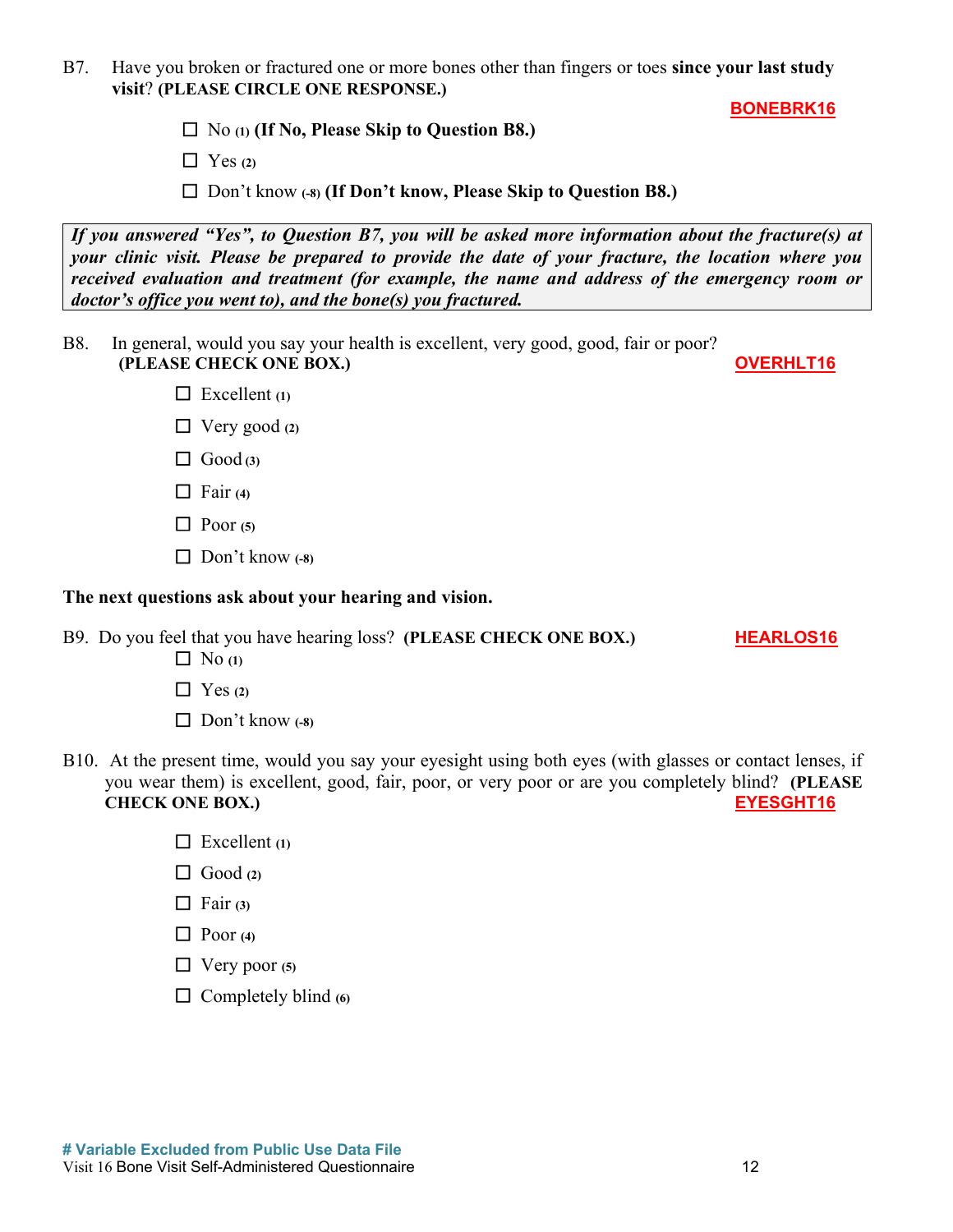- B11. How much difficulty do you have reading the small print in a telephone book, on a medicine bottle, or on legal forms (with glasses or contact lenses, if you wear them)? **(PLEASE CHECK ONE BOX.)** 
	- $\Box$  No difficulty at all  $\Box$
	- $\Box$  A little difficulty (2)
	- $\Box$  Moderate difficulty  $(3)$
	- $\Box$  Extreme difficulty (4)
	- $\Box$  Stopped doing this because of your eyesight  $(5)$
	- $\square$  Stopped doing this because of other reasons or not interested  $\omega$
- B12. Because of your eyesight, how much difficulty do you have recognizing people you know from across a room (with glasses or contact lenses, if you wear them)? **(PLEASE CHECK ONE BOX.)**

 **RECOG16**

**READSML16**

- $\Box$  No difficulty at all  $(1)$
- $\Box$  A little difficulty (2)
- $\Box$  Moderate difficulty  $(3)$
- Extreme difficulty **(4)**
- $\square$  Stopped doing this because of your eyesight  $(5)$
- $\square$  Stopped doing this because of other reasons or not interested  $\omega$
- B13. Have you **EVER** been told by a doctor, nurse practitioner or other health care provider that you had any of the following eye diseases or have you been treated for them?  **(PLEASE CIRCLE ONE RESPONSE FOR EACH ITEM.)**

| a.            | <b>Macular Degeneration</b><br><b>MACDEG16</b>                    | No(1) | Yes(2)    | Don't know $(-8)$ |
|---------------|-------------------------------------------------------------------|-------|-----------|-------------------|
| $\mathbf b$ . | GlaucomaGLAUC16                                                   | No(1) | Yes $(2)$ | Don't know $(-8)$ |
| c.            | Diabetic retinopathy<br><b>DIABRET16</b>                          | No(1) | Yes(2)    | Don't know $(-8)$ |
| d.            | Cataracts <b>CATAR16</b>                                          | No(1) | Yes $(2)$ | Don't know $(-8)$ |
|               | If Yes, did you have<br>the cataracts removed?<br><b>CATARM16</b> | No(1) | Yes(2)    | Don't know $(-8)$ |

#### **We are interested in learning more about your health care decisions.**

- B14. Have your health care costs been covered by Medicaid (MediCal) in the past year? **(PLEASE CHECK ONE BOX.) MEDICYR16**
	- $\Box$  No  $(1)$

 $\Box$  Yes  $(2)$ 

 $\Box$  Don't know  $(-8)$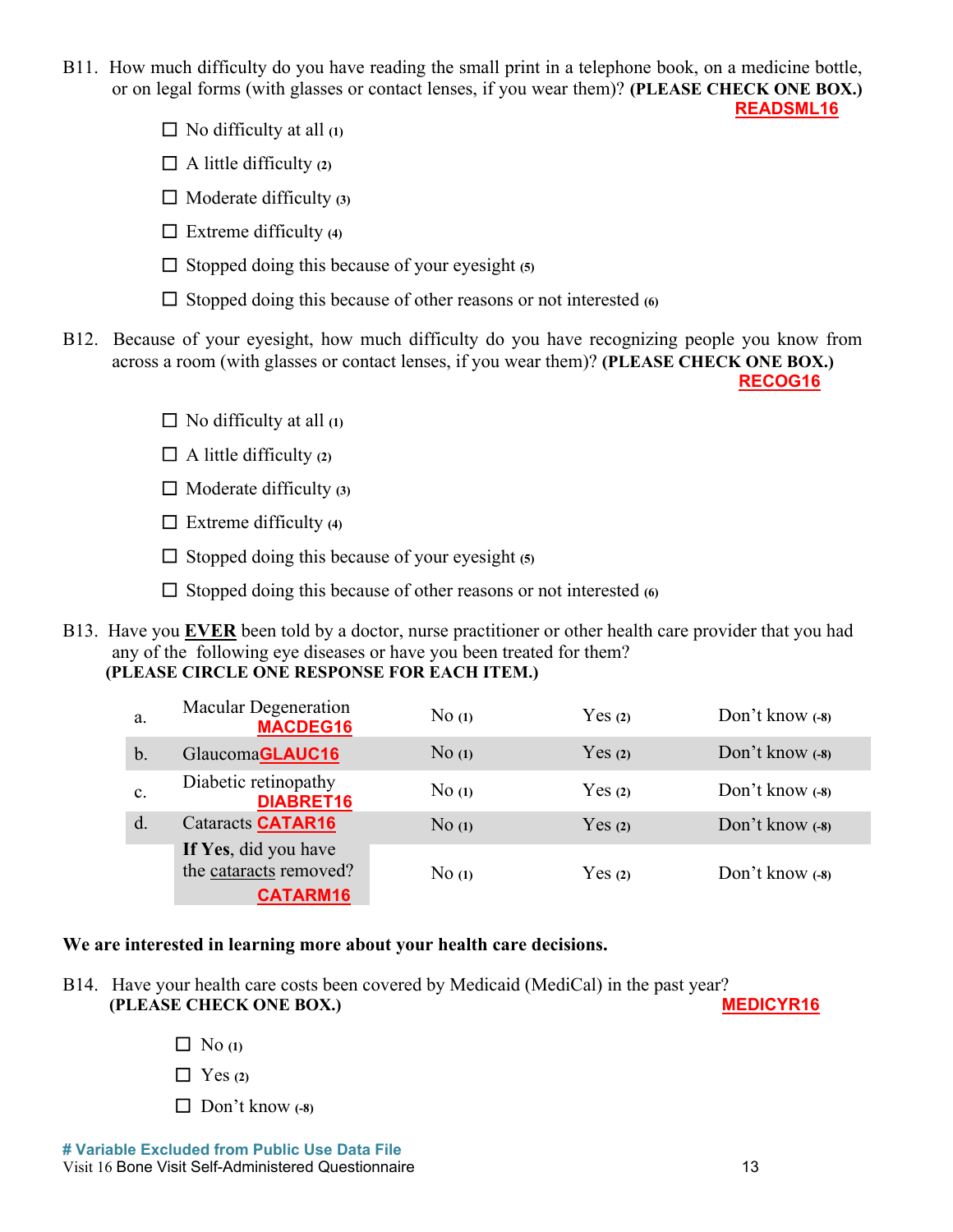B15. Do you currently have insurance that covers any part of your **doctor bills**? **(PLEASE CHECK ONE BOX.) INSURDR16**

 $\Box$  No  $\Box$ 

 $\Box$  Yes  $(2)$ 

- $\Box$  Don't know  $(-8)$
- B16. Do you currently have insurance that covers any part of your **prescription medication bills**? **(PLEASE CHECK ONE BOX.) INSURME16**

 $\Box$  No  $\Box$  $\Box$  Yes  $(2)$ 

- $\Box$  Don't know  $(-8)$
- B17. Do you currently have insurance that covers any part of your **hospital bills**? **INSURHO16 (PLEASE CHECK ONE BOX.)**
	- $\Box$  No (1)
	- $\Box$  Yes  $(2)$
	- $\Box$  Don't know  $(-8)$
- B18. **Since your last study visit**, are there any health services that you needed but did not receive? **(PLEASE CHECK ONE BOX.) HLTHSER16**

 $\Box$  No  $(1)$ 

 $\Box$  Yes (2)

#### **The next question asks about your smoking habits.**

- B19. **Since your last study visit**, have you smoked cigarettes regularly (at least one cigarette a day)? **(PLEASE CHECK ONE BOX.) SMOKERE16**
	- No **(1) (If No, Please Skip to Question B20 on Page 9.)**

 $\Box$  Yes  $(2)$ 

B19a. If YES: How many cigarettes, on average, do you smoke per day now? **(If NONE, please indicate with a (0) zero and answer B19b.)** 

\_\_\_\_\_\_\_\_ CIGARETTES PER DAY **AVCIGDA16**

- 
- B19b. If you stopped smoking **since your last study visit**, what was the last month and year you smoked? **(PLEASE CHECK BOX IF UNKNOWN) #SMOKEMO16 #SMOKEYR16**

|  | Don't know (-8) |
|--|-----------------|
|--|-----------------|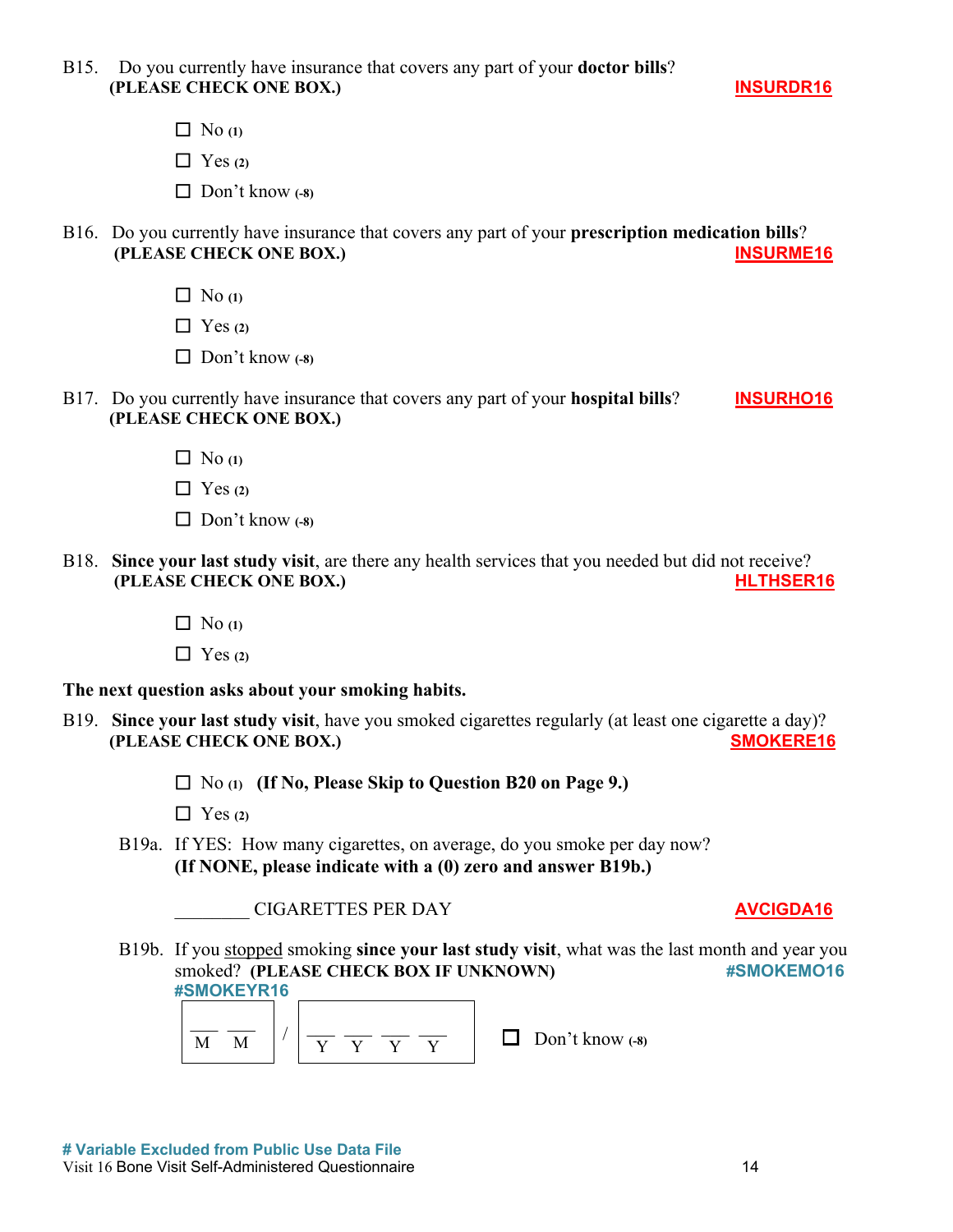#### **The next questions are about your consumption of alcoholic beverages.**

B20. **Since your last study visit**, did you drink any beer, wine, liquor or mixed drinks? **(PLEASE CHECK ONE BOX.) DRNKBEE16**

- No **(1) (If No, Please Skip to Question C1 on Page 10.)**
- $\Box$  Yes  $(2)$
- B21. How many glasses of beer (a medium glass or serving of beer is twelve ounces) did you drink on average per day, week or month? **(PLEASE CHECK ONE BOX.) GLASBEE16**
	- $\Box$  None or less than one per month  $(1)$
	- $\Box$  1-3 per month  $(2)$
	- $\Box$  1 per week (3)
	- $\Box$  2-4 per week (4)
	- $\Box$  5-6 per week  $(5)$
	- $\Box$  1 per day  $(6)$
	- $\Box$  2-3 per day  $(7)$
	- $\Box$  4 per day  $(8)$
	- $\Box$  5 or more per day (9)
- B22. How many glasses of wine or wine coolers (a medium glass or serving of wine is 4 to 6 ounces) did you drink on average per day, week or month? **(PLEASE CHECK ONE BOX.) GLASWIN16**
	- $\Box$  None or less than one per month  $(1)$
	- $\Box$  1-3 per month  $(2)$
	- $\Box$  1 per week (3)
	- $\Box$  2-4 per week  $(4)$
	- $\Box$  5-6 per week (5)
	- $\Box$  1 per day  $(6)$
	- $\Box$  2-3 per day  $(7)$
	- $\Box$  4 per day  $(8)$
	- $\Box$  5 or more per day (9)
- B23. How many glasses of liquor or mixed drinks (a medium serving is one shot), did you drink on average, per day, week or month? **(PLEASE CHECK ONE BOX.) GLASLIQ16**
	- None or less than one per month **(1)**
	- $\Box$  1-3 per month  $(2)$
	- $\Box$  1 per week (3)
	- $\Box$  2-4 per week (4)
	- $\Box$  5-6 per week (5)
	- $\Box$  1 per day  $(6)$
	- $\Box$  2-3 per day  $(7)$
	- $\Box$  4 per day  $(8)$
	- $\Box$  5 or more per day (9)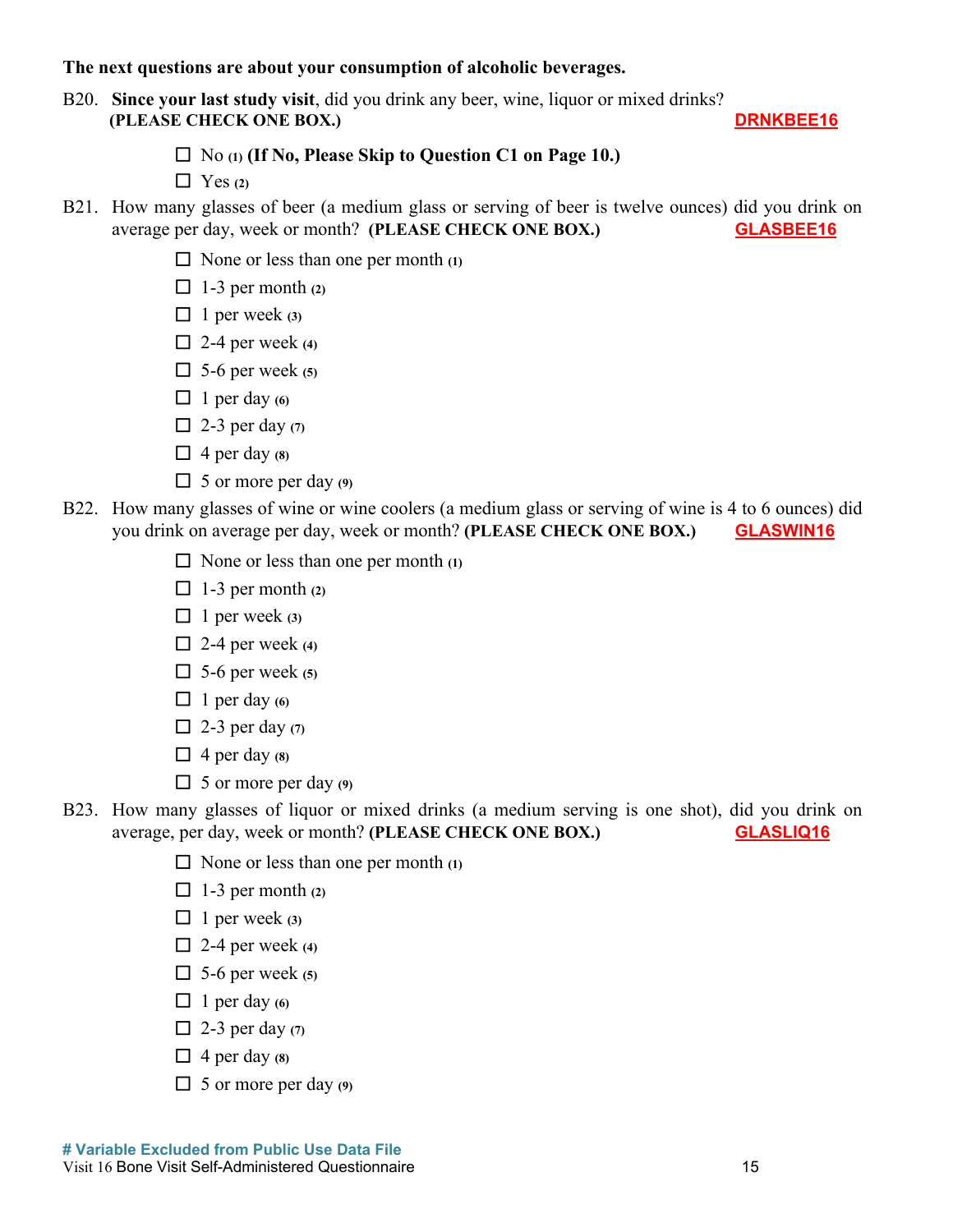**The next series of questions ask about your regular physical activities outside of your job: that is, other than the activities you do for pay.** 

**We want to know about your activities at home, not including activities you may do for pay at your home or other people's homes. Please circle only one answer to each question.**

**During the past year (in the last 12 months)**, how much time did you spend on average....

C1. Caring for a child or children 5 years of age or less, a disabled child or an elderly person? Only count time actually spent doing physical activities like feeding, dressing, moving, playing or bathing. (If child turned 6 less than 6 months ago, consider him/her age 5 for the whole year.) **(PLEASE CHECK ONE BOX.) CARING16**

- $\Box$  None or less than one hour per week (1)
- $\Box$  At least 1 hour but less than 20 hours per week  $\phi$
- $\Box$  20 hours or more per week (3)
- C2. **During the past year (in the last 12 months)**, how much time did you spend preparing meals or cleaning up from meals? **(PLEASE CHECK ONE BOX.) MEALS16**
	- $\Box$  1 hour or less per day (1)
	- $\Box$  Between 1 and 2 hours per day  $(2)$
	- $\Box$  More than 2 hours per day  $(3)$
- C3. **During the past year (in the last 12 months)**, how often did you do routine chores requiring light physical effort, such as dusting, laundry, changing linens, grocery shopping or other shopping? **(PLEASE CHECK ONE BOX.) ROUTNCH16**
	- $\Box$  Once per week or less  $(1)$
	- $\Box$  More than once per week but less than daily  $(2)$
	- $\Box$  Daily or more  $(3)$

C4. **During the past year (in the last 12 months)**, how often did you do chores requiring moderate physical effort, such as vacuuming, washing floors, or gardening /yard work such as mowing the lawn or raking leaves? **(PLEASE CHECK ONE BOX.) MODERAT16** 

- $\Box$  Once a month or less  $\Box$
- $\Box$  2-3 times per month  $(2)$
- $\Box$  4 or more times per month  $\alpha$
- C5. **During the past year (in the last 12 months)**, how often did you do chores at home requiring vigorous physical effort, such as chopping wood, tilling soil, shoveling snow, shampooing carpets, washing walls or windows, plumbing, tiling or outdoor painting? **(PLEASE CHECK ONE BOX.) VIGOROU16**

 $\Box$  Once a month or less  $(1)$ 

- $\Box$  2-3 times per month  $(2)$
- $\Box$  4 or more times per month  $\alpha$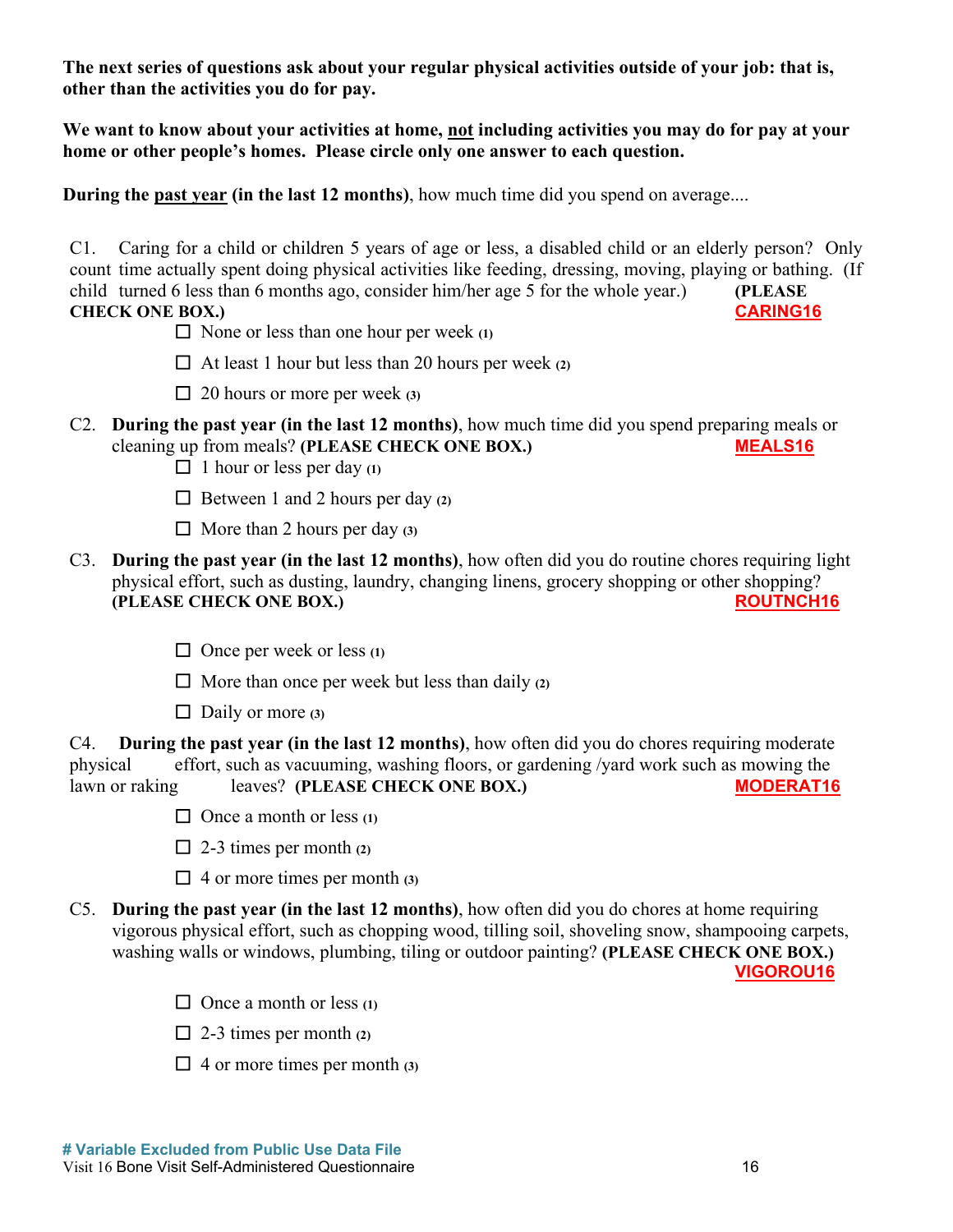#### **Now we want to ask about the general level of physical activity involved in your daily routine.**

- C6. In comparison with other women of your own age, do you think your recreational physical activity is…**(PLEASE CHECK ONE BOX.) PHYSACT16**
	- $\Box$  Much less  $(1)$
	- Somewhat less **(2)**
	- $\Box$  The same  $(3)$
	- Somewhat more **(4)**
	- $\Box$  Much more  $(5)$

**During the past year,** when you were not working or doing chores around the house...

- C7. Did you watch television or use a computer or other device for watching entertainment... **(PLEASE CHECK ONE BOX.) WATCHTV16**
	- $\Box$  Never or less than 1 hour a week  $(1)$
	- $\Box$  At least 1 hour/week but less than 1 hour a day  $\alpha$
	- $\Box$  1-2 hours a day (3)
	- $\Box$  2-4 hours a day  $(4)$
	- $\Box$  More than 4 hours a day  $(5)$

#### **During the past year…**

| C8. | Did you walk or bike to and from work, school or errands |
|-----|----------------------------------------------------------|
|     | (PLEASE CHECK ONE BOX.)                                  |

- $\Box$  Never or less than 5 minutes per day  $(1)$
- $\Box$  5-15 minutes per day  $(2)$
- $\Box$  16-30 minutes per day  $\Box$
- $\Box$  31-45 minutes per day  $(4)$
- $\Box$  More than 45 minutes per day  $(5)$
- C9. Did you sweat from exertion... **(PLEASE CHECK ONE BOX.) SWEATPA16**
	- $\Box$  Never or less than once a month  $(1)$
	- $\Box$  Once a month  $(2)$
	- $\Box$  2-3 times a month  $\alpha$
	- $\Box$  Once a week (4)
	- $\Box$  More than once a week  $(5)$

#### **(PLEASE CHECK ONE BOX.) WALKBIK16**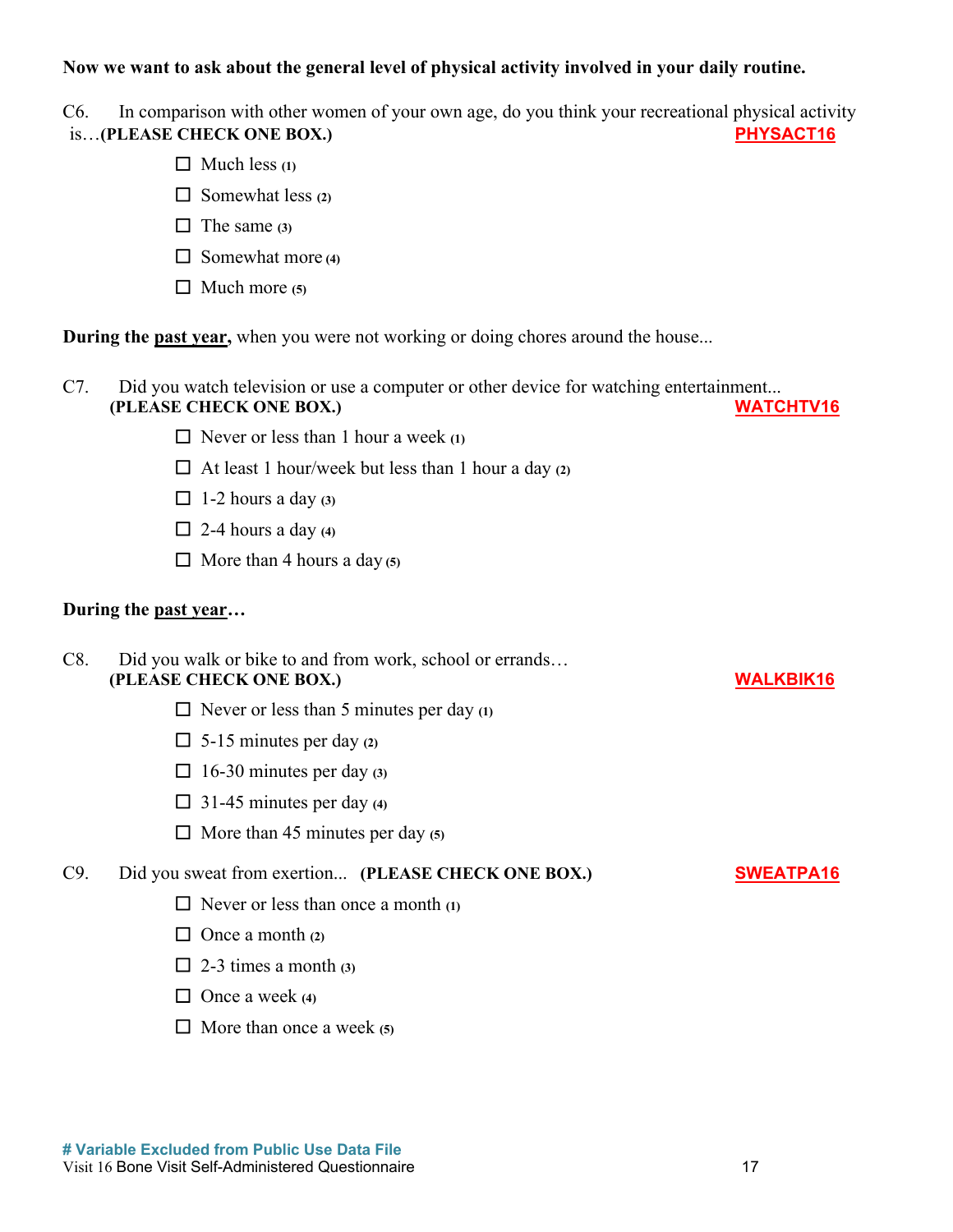### **During the past year…**

| C10. Did you play sports or exercise (PLEASE CHECK ONE BOX.)                                                                             | <b>SPORTS16</b>  |
|------------------------------------------------------------------------------------------------------------------------------------------|------------------|
| $\Box$ Never (1) (If Never, Please Skip to Question D1 on Page 14.)                                                                      |                  |
| $\Box$ Less than once a month (2)                                                                                                        |                  |
| $\Box$ Once a month (3)                                                                                                                  |                  |
| $\Box$ 2-3 times a month (4)                                                                                                             |                  |
| $\Box$ Once a week (5)                                                                                                                   |                  |
| $\Box$ More than once a week (6)                                                                                                         |                  |
| The following questions are about your participation in sports and exercise during the past year.                                        |                  |
| C11. Which sport or exercise did you do most frequently during the past year? (SPECIFY ONLY ONE.)                                        |                  |
|                                                                                                                                          | SPOREX116        |
| C12. When you did this activity, did your heart rate and breathing increase?<br>(PLEASE CHECK ONE BOX.)                                  | RATEIN116        |
| $\Box$ No (1)                                                                                                                            |                  |
| $\Box$ Yes, a small increase (2)                                                                                                         |                  |
| $\Box$ Yes, a moderate increase (3)                                                                                                      |                  |
| $\Box$ Yes, a large increase (4)<br>C13. How many months in this past year did you do this activity?<br>(PLEASE CHECK ONE BOX.)          | <b>MTHSAC116</b> |
| $\Box$ Less than 1 month (1)                                                                                                             |                  |
| $\Box$ 1-3 months (2)                                                                                                                    |                  |
| $\Box$ 4-6 months (3)                                                                                                                    |                  |
| $\Box$ 7-9 months (4)                                                                                                                    |                  |
| More than 9 months $(5)$<br>Ш                                                                                                            |                  |
| C14. During these months, on average, how many hours a week did you do this activity?<br>(PLEASE CHECK ONE BOX.)                         | <u>HRSACT116</u> |
| $\Box$ Less than 1 hour (1)                                                                                                              |                  |
| At least 1 but less than 2 hours (2)                                                                                                     |                  |
| $\Box$ At least 2 but less than 3 hours (3)                                                                                              |                  |
| At least 3 but less than 4 hours (4)                                                                                                     |                  |
| $\Box$ More than 4 hours (5)<br>C15. Did you do any other exercise or play any other sport in this past year?<br>(PLEASE CHECK ONE BOX.) | OTHSPOR16        |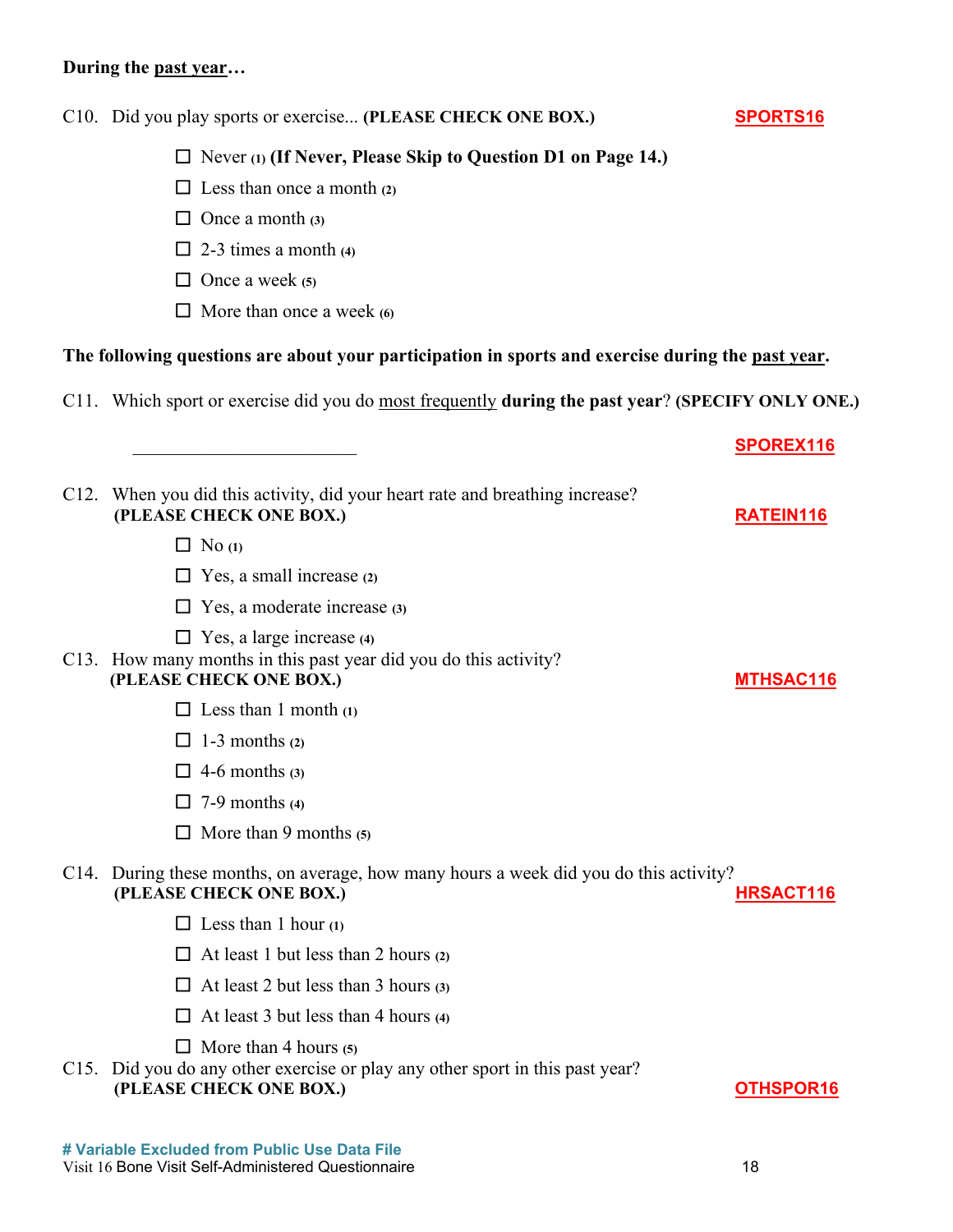|  |  |  |  |  |  |  | $\Box$ No (1) (If No, Please Skip to Question D1 on Page14.) |
|--|--|--|--|--|--|--|--------------------------------------------------------------|
|--|--|--|--|--|--|--|--------------------------------------------------------------|

 $\Box$  Yes (2)

- C16. What was the second most frequent sport or exercise you did **during the past year**? **(SPECIFY ONLY ONE.) SPOREX216**
- C17. When you did this activity, did your heart rate and breathing increase?  **(PLEASE CHECK ONE BOX.) RATEIN216**
	- $\Box$  No  $(1)$
	- $\Box$  Yes, a small increase  $(2)$
	- Yes, a moderate increase **(3)**
	- Yes, a large increase **(4)**
- C18. How many months in this past year did you do this activity?  **(PLEASE CHECK ONE BOX.) MTHSAC216**
	- $\Box$  Less than 1 month  $(1)$
	- $\Box$  1-3 months  $(2)$
	- $\Box$  4-6 months  $\alpha$
	- $\Box$  7-9 months (4)
	- $\Box$  More than 9 months  $(5)$
- C19. During these months, on average, how many hours a week did you do this activity?  **(PLEASE CHECK ONE BOX.) HRSACT216**

 $\Box$  Less than 1 hour (1)

- $\Box$  At least 1 but less than 2 hours (2)
- $\Box$  At least 2 but less than 3 hours (3)
- $\Box$  At least 3 but less than 4 hours (4)
- $\Box$  More than 4 hours  $(5)$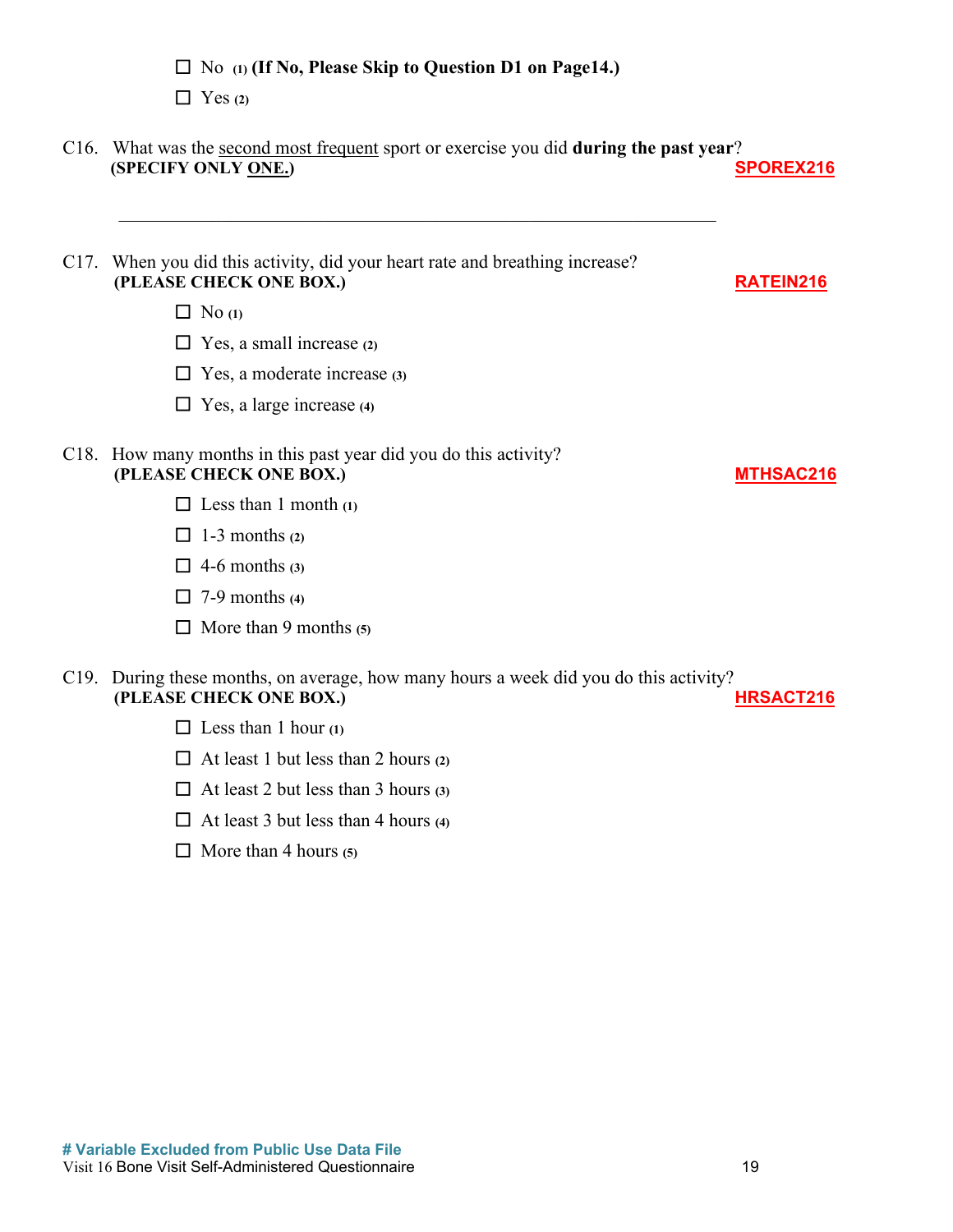**We would now like to know more about your falls in the past year, your family history of hip fractures and your current level of physical activity.**

**The next questions ask about falls that may have happened in the past year.**

- D1. **In the past year**, have you fallen and landed on the floor or ground (or fallen and hit an object like a table or stair)? **(PLEASE CHECK ONE BOX.) FALLEN16**
	- No **(1) (If No, Please Skip to Question D2 on Page 15.)**

$$
\begin{array}{c}\n\Box \text{ Yes (2)} \\
\downarrow \text{ } \\
\end{array}
$$

- a. **If Yes**, how many times have you fallen **in the past year**? **(PLEASE CHECK ONE BOX.) NUMFALL16**
	- $\Box$  Once  $(1)$
	- $\Box$  2 Times (2)
	- $\Box$  3 Times (3)
	- $\Box$  4 Times (4)
	- $\Box$  More than 4 Times  $(5)$
- b. **During the past year***,* were you injured in any of these falls? **(PLEASE CHECK ONE BOX.) INJURED16**
	-
	- No **(1) (If No, Please Skip to Question D2 on Page 15.)**
	- $\Box$  Yes  $(2)$ J
- b1. **If Yes** and you were injured in any of the falls you had **during the past year**, which of the following injuries did you experience? **(PLEASE CIRCLE ONE RESPONSE FOR EACH QUESTION.)**

#### **(PLEASE CIRCLE ONE RESPONSE.)**

| a.             | Broken or fractured bone? INJFXBN16           |                  | No(1) | Yes(2)    | Don't know $(-8)$ |
|----------------|-----------------------------------------------|------------------|-------|-----------|-------------------|
| $\mathbf b$ .  | Hit or injured head?                          | <b>INJHEAD16</b> | No(1) | Yes(2)    | Don't know $(-8)$ |
| $\mathbf{c}$ . | Sprain or strain?                             | <b>INJSPRN16</b> | No(1) | Yes(2)    | Don't know $(-8)$ |
| $\rm d$ .      | Bruises?                                      | <b>INJBRUI16</b> | No(1) | Yes $(2)$ | Don't know $(-8)$ |
| e.             | Bleeding?                                     | <b>INJBLEE16</b> | No(1) | Yes(2)    | Don't know $(-8)$ |
| f.             | Other kind of injury (please describe below)? | <b>OINJ16</b>    | No(1) | Yes(2)    | Don't know $(-8)$ |
|                |                                               | #OINJS16         |       |           |                   |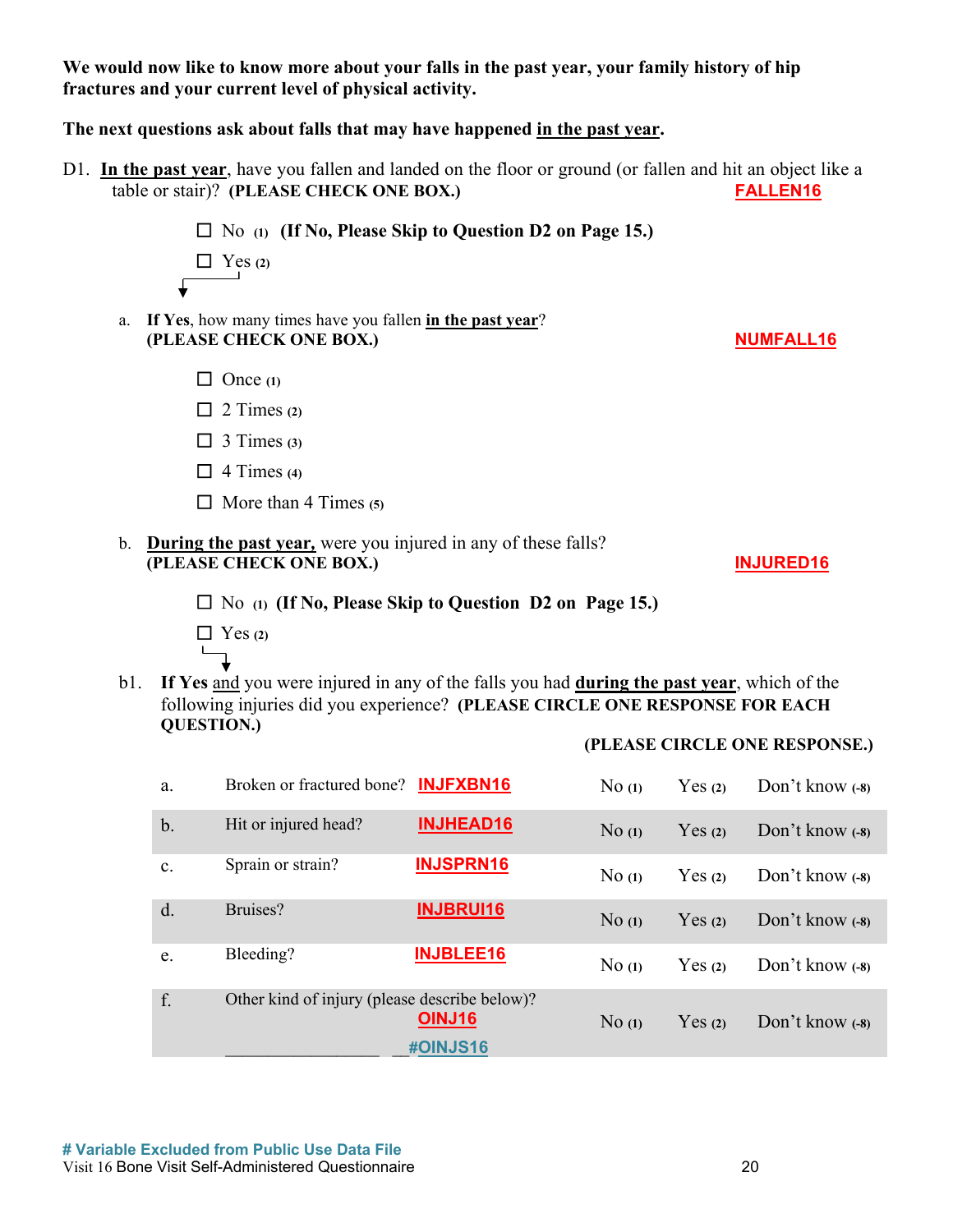- D2. Are you afraid of falling? Would you say... **FEARFAL16 (PLEASE CHECK ONE BOX.)**
	- $\Box$  No (1)

 $\Box$  A little fearful  $(2)$ 

 $\Box$  Moderately fearful  $\alpha$ 

 $\Box$  Very fearful  $(4)$ 

**The next questions ask about parental history of hip fractures and prior or current uses of steroid medication.** 

- D3. Has your mother ever broken a hip? **HIPMOMFX16 (PLEASE CHECK ONE BOX.)**
	- No **(1) (If No, Please Skip to Question D4.)**
	- $\Box$  Yes  $(2)$
	- Don't know **(-8) (If Don't know, Please Skip to Question D4.)**
	- a. **If Yes**: Approximately what year did the first broken hip occur if more than one hip fracture? **(PLEASE CHECK BOX IF UNKNOWN.)** 
		- $\overline{Y}$   $\overline{Y}$   $\overline{Y}$   $\overline{Y}$   $\overline{Y}$   $\overline{Y}$   $\overline{Y}$   $\overline{Y}$   $\overline{Y}$   $\overline{Y}$   $\overline{Y}$   $\overline{Y}$   $\overline{Y}$   $\overline{Y}$   $\overline{Y}$   $\overline{Y}$   $\overline{Y}$   $\overline{Y}$   $\overline{Y}$   $\overline{Y}$   $\overline{Y}$   $\overline{Y}$   $\overline{Y}$   $\overline{Y}$   $\overline{$  $\Box$  Don't Know (-8)

D4. Has your father ever broken a hip? **(PLEASE CHECK ONE BOX.) HIPDADFX16** 

No **(1) (If No, Please Skip to Question D5.)**

 $\Box$  Yes  $(2)$ 

 $\frac{1}{\sqrt{2}}$  ,  $\frac{1}{\sqrt{2}}$  ,  $\frac{1}{\sqrt{2}}$  ,  $\frac{1}{\sqrt{2}}$  ,  $\frac{1}{\sqrt{2}}$  ,  $\frac{1}{\sqrt{2}}$ 

- Don't know **(-8) (If Don't know, Please Skip to Question D4.)**
- **b.** If YES: Approximately what year did the first broken hip occur if more than one hip fracture? **(PLEASE CHECK BOX IF UNKNOWN.) #HIPDADYR16**

 $\overline{Y} \ \overline{Y} \ \overline{Y} \ \overline{Y}$  Don't Know (-8)

- D5. **Have you ever** taken steroid pills (e.g., prednisone, prednisolone, dexamethasone) for **more than 3 months**? **(PLEASE CHECK ONE BOX.) STER3M16**
	- $\Box$  No  $\Box$

 $\Box$  Yes  $(2)$ 

 $\Box$  Don't know  $(-8)$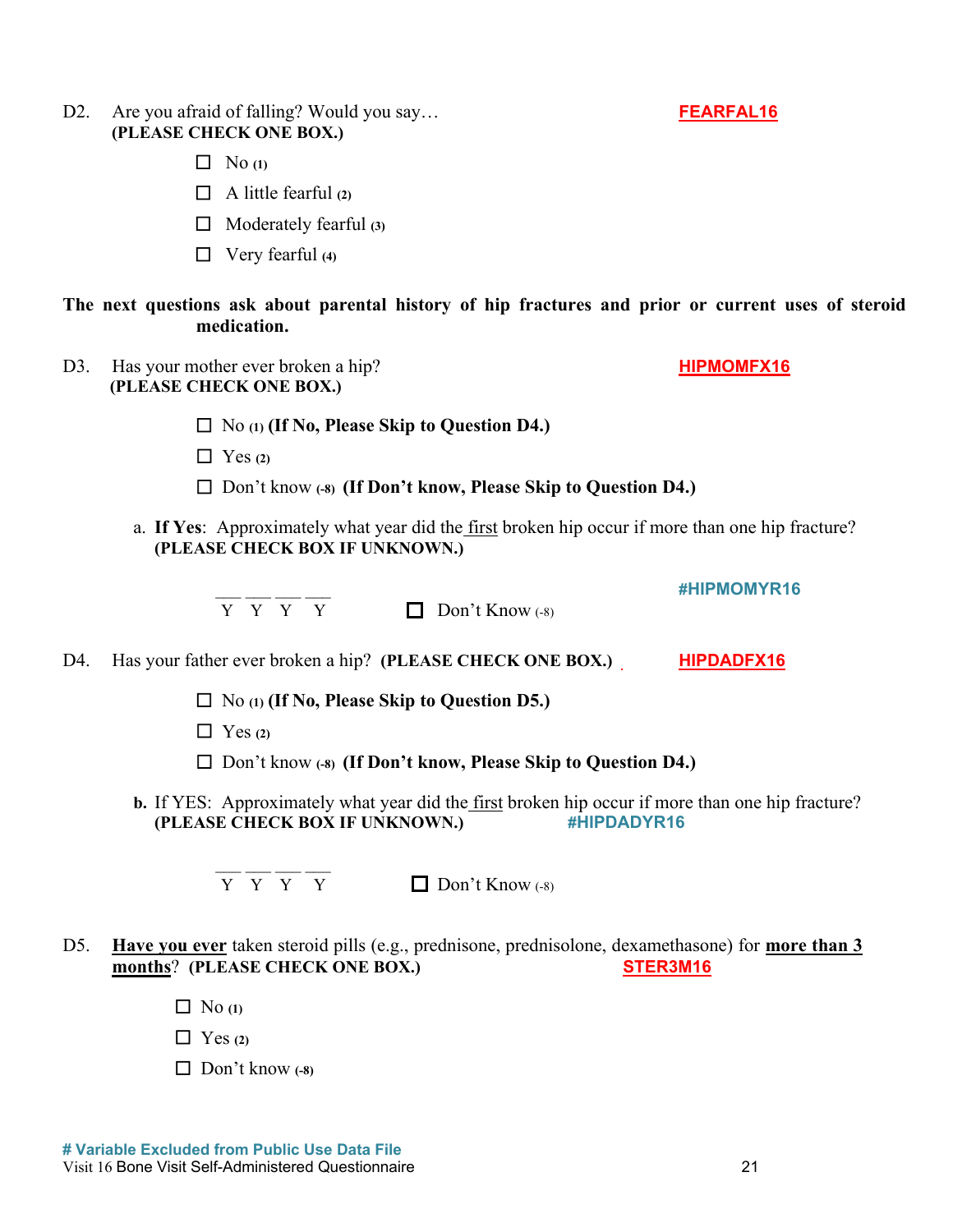D6. **The following items are about activities you might do during a typical day**. Does your health now limit you in these activities? If so, how much? **(PLEASE CIRCLE ONE NUMBER FOR EACH QUESTION.)**

| <b>Activities</b>                                                                                                    | Yes, limited<br>a lot | Yes, limited<br>a little | No, not<br>limited at all |
|----------------------------------------------------------------------------------------------------------------------|-----------------------|--------------------------|---------------------------|
| a. Vigorous activities, such as running, lifting heavy<br>objects, participating in strenuous sports <b>V ACTI16</b> | $\mathbf{1}$          | $\overline{2}$           | 3                         |
| b. Moderate activities, such as moving a table,<br>pushing a vacuum cleaner, bowling, or playing golf<br>M ACTI16    | $\mathbf{1}$          | $\overline{2}$           | $\overline{3}$            |
| c. Lifting or carrying groceries<br>LIFTING16                                                                        | $\mathbf{1}$          | $\overline{2}$           | 3                         |
| d. Climbing several flights of stairs<br><b>CLIMBS16</b>                                                             | $\mathbf{1}$          | $\overline{2}$           | 3                         |
| e. Climbing one flight of stairs<br><b>CLIMB116</b>                                                                  | 1                     | $\overline{2}$           | 3                         |
| f. Bending, kneeling, or stooping<br><b>BENDING16</b>                                                                | $\mathbf{1}$          | $\overline{2}$           | 3                         |
| g. Walking more than a mile<br><b>WALKM16</b>                                                                        | $\mathbf{1}$          | $\overline{2}$           | 3                         |
| h. Walking several blocks<br><b>WALKS16</b>                                                                          | $\mathbf{1}$          | $\overline{2}$           | 3                         |
| i. Walking one block<br><b>WALK116</b>                                                                               | 1                     | $\overline{2}$           | $\overline{3}$            |
| j. Bathing or dressing yourself<br><b>BATHING16</b>                                                                  | 1                     | $\overline{2}$           | 3                         |

#### **The next questions focus on some other personal aspects of your life.**

E1. Thinking about your quality of life at the present time, we'd like you to give it a rating where 0 represents the worst possible quality for you and 10 represents the best possible quality for you. How would you rate your overall quality of life **at the present time**? **(PLEASE CIRCLE ONLY ONE NUMBER.)** 

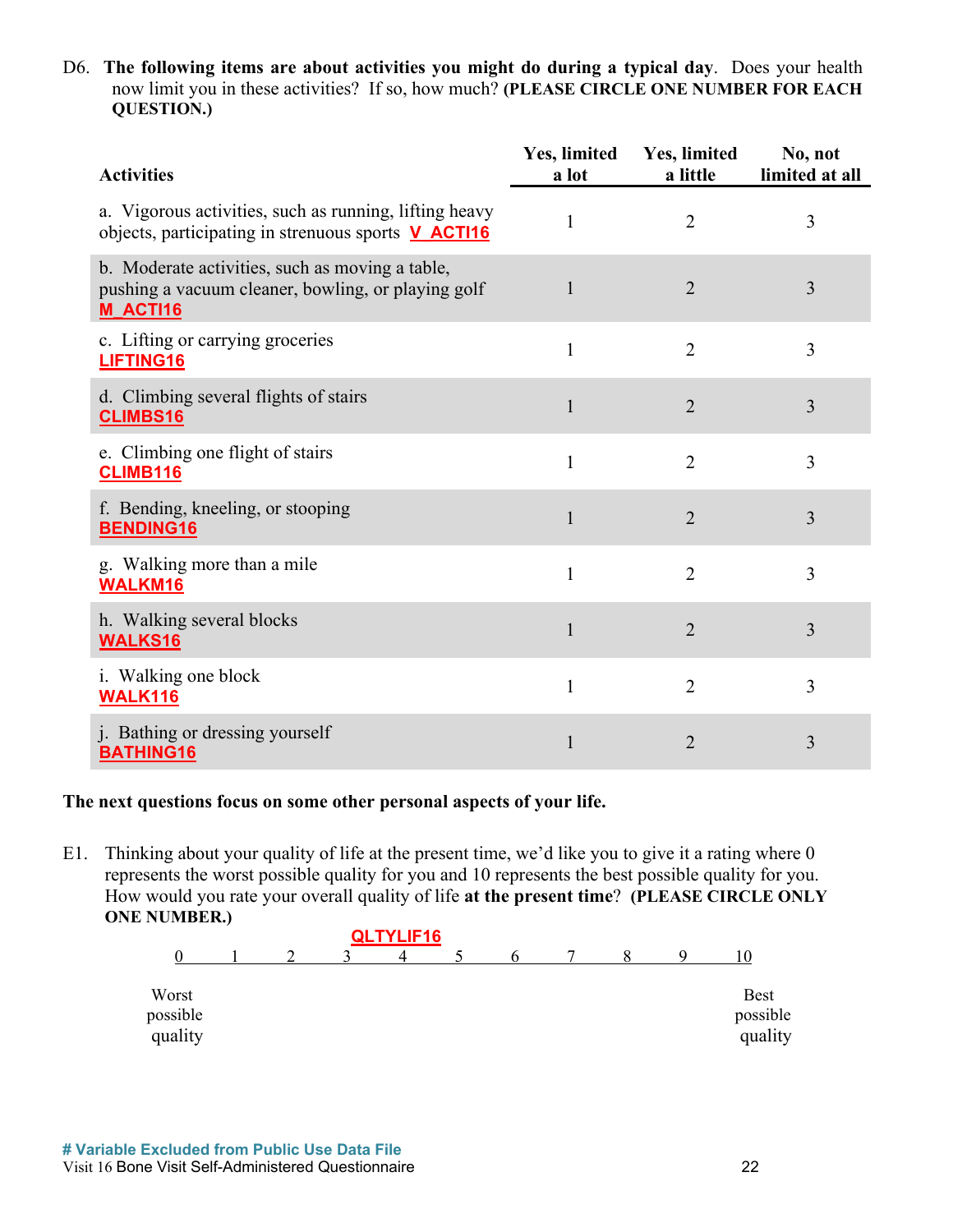E2. These next questions ask about how much you agree with the following statements as they apply to you over **the last month**. If a particular situation has not occurred recently, answer according to how you think you would have felt. **(PLEASE CIRCLE ONE NUMBER FOR EACH QUESTION.) True** 

|                | Over the last month I have felt that                                                                       | Not true<br>at all | Rarely<br>true | <b>Sometimes</b><br>true | Often<br>true  | 1 rue<br>nearly all<br>the time |
|----------------|------------------------------------------------------------------------------------------------------------|--------------------|----------------|--------------------------|----------------|---------------------------------|
| a.             | I am able to adapt when changes occur.<br>TOADAPT16                                                        | $\mathbf{0}$       | 1              | $\overline{2}$           | $\overline{3}$ | $\overline{4}$                  |
| $b$ .          | I can deal with whatever comes my way.<br><b>CANDEAL16</b>                                                 | $\boldsymbol{0}$   | $\mathbf{1}$   | $\overline{2}$           | $\overline{3}$ | $\overline{4}$                  |
| $\mathbf{c}$ . | I try to see the humorous side of things when I<br>am faced with problems. <b>SEEHUMR16</b>                | $\theta$           | $\mathbf{1}$   | $\overline{2}$           | $\overline{3}$ | 4                               |
| $d$ .          | Having to cope with stress can make me<br><b>COPESTR16</b><br>stronger.                                    | $\overline{0}$     | $\mathbf{1}$   | $\overline{2}$           | $\overline{3}$ | $\overline{4}$                  |
| e.             | I tend to bounce back after illness, injury or<br>other hardships.<br><b>BOUNCBK16</b>                     | $\theta$           | $\mathbf{1}$   | $\overline{2}$           | $\overline{3}$ | 4                               |
| f.             | I believe I can achieve my goals, even if there<br>are obstacles.<br><b>MYGOALS16</b>                      | $\overline{0}$     | $\mathbf{1}$   | $\overline{2}$           | $\overline{3}$ | $\overline{4}$                  |
| g.             | Under pressure, I stay focused and think<br>clearly.<br><b>FOCUSED16</b>                                   | $\theta$           | $\mathbf{1}$   | $\overline{2}$           | $\overline{3}$ | $\overline{4}$                  |
| h.             | I am not easily discouraged by failure.<br><b>DISCFAI16</b>                                                | $\overline{0}$     | $\mathbf{1}$   | $\overline{2}$           | $\overline{3}$ | $\overline{4}$                  |
| $\mathbf{i}$ . | I think of myself as a strong person when<br>dealing with life's challenges and difficulties.<br>STRGPER16 | $\mathbf{0}$       | $\mathbf{1}$   | $\overline{2}$           | $\overline{3}$ | 4                               |
| $\mathbf{J}$   | I am able to handle unpleasant or painful<br>feelings like sadness, fear and anger.<br><b>PAINFEE16</b>    | $\mathbf{0}$       | 1              | $\overline{2}$           | 3              | 4                               |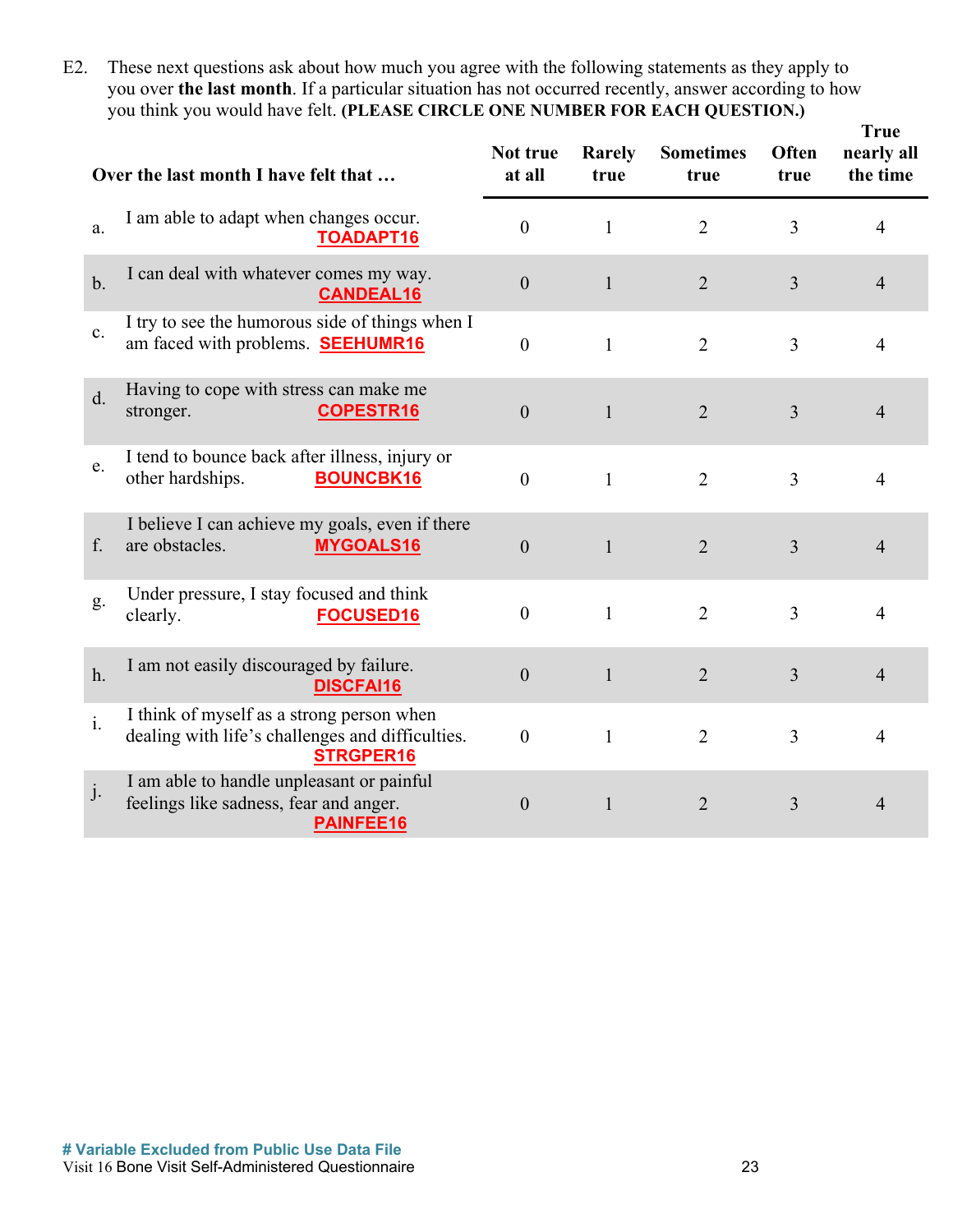|                | way during the past week. (PLEASE CIRCLE ONE NUMBER FOR EACH QUESTION.)<br>During the past week: |                  | <b>Rarely or</b><br>none of the<br>time (less<br>than $1$ DAY) | Some or a<br>little of the<br>time $(1-2)$<br>DAYS) | Occasionally or a<br>moderate amount<br>of the time<br>$(3-4$ DAYS) | Most or all<br>of the time<br>$(5-7)$<br>DAYS) |
|----------------|--------------------------------------------------------------------------------------------------|------------------|----------------------------------------------------------------|-----------------------------------------------------|---------------------------------------------------------------------|------------------------------------------------|
| a.             | I was bothered by things that usually don't<br>bother me                                         | <b>BOTHER16</b>  | 1                                                              | $\overline{2}$                                      | 3                                                                   | $\overline{4}$                                 |
| b.             | I did not feel like eating; my appetite was<br>poor                                              | <b>APPETIT16</b> | 1                                                              | $\overline{2}$                                      | 3                                                                   | $\overline{4}$                                 |
| $\mathbf{c}$ . | I felt that I could not shake off the blues even<br>with help from my friends <b>BLUES16</b>     |                  | 1                                                              | $\overline{2}$                                      | 3                                                                   | $\overline{4}$                                 |
| d.             | I felt that I was just as good as other people                                                   | <b>GOOD16</b>    | $\mathbf{1}$                                                   | $\overline{2}$                                      | 3                                                                   | $\overline{4}$                                 |
| e.             | I had trouble keeping my mind on what I was<br>doing                                             | <b>KEEPMIN16</b> | $\mathbf{1}$                                                   | $\overline{2}$                                      | 3                                                                   | $\overline{4}$                                 |
| f.             | I felt depressed                                                                                 | DEPRESS16        | $\mathbf{1}$                                                   | $\overline{2}$                                      | 3                                                                   | $\overline{4}$                                 |
| g.             | I felt that everything I did was an effort                                                       | EFFORT16         | $\mathbf{1}$                                                   | $\overline{2}$                                      | 3                                                                   | $\overline{4}$                                 |
| h.             | I felt hopeful about the future                                                                  | HOPEFUL16        | $\mathbf{1}$                                                   | $\overline{2}$                                      | 3                                                                   | $\overline{4}$                                 |
| $\mathbf{i}$ . | I thought my life had been a failure                                                             | <b>FAILURE16</b> | $\mathbf{1}$                                                   | $\overline{2}$                                      | 3                                                                   | $\overline{4}$                                 |
| $\mathbf{j}$ . | I felt fearful                                                                                   | <b>FEARFUL16</b> | $\mathbf{1}$                                                   | $\overline{2}$                                      | 3                                                                   | $\overline{4}$                                 |
| k.             | My sleep was restless                                                                            | <b>RESTLES16</b> |                                                                | $\overline{2}$                                      | 3                                                                   | $\overline{4}$                                 |
| 1.             | I was happy                                                                                      | HAPPY16          | 1                                                              | $\overline{2}$                                      | 3                                                                   | $\overline{4}$                                 |
| m.             | I talked less than usual                                                                         | <b>TALKLES16</b> |                                                                | $\overline{2}$                                      | 3                                                                   | $\overline{4}$                                 |
| n.             | I felt lonely                                                                                    | LONELY16         | $\mathbf{1}$                                                   | $\overline{2}$                                      | 3                                                                   | $\overline{4}$                                 |
| 0.             | People were unfriendly                                                                           | UNFRNDL16        | $\mathbf{1}$                                                   | $\overline{2}$                                      | 3                                                                   | $\overline{4}$                                 |
| p.             | I enjoyed life                                                                                   | ENJOY16          | $\mathbf{1}$                                                   | $\overline{2}$                                      | 3                                                                   | $\overline{4}$                                 |
| q.             | I had crying spells                                                                              | <b>CRYING16</b>  | $\mathbf{1}$                                                   | $\overline{2}$                                      | 3                                                                   | $\overline{4}$                                 |
| r.             | I felt sad                                                                                       | <b>SAD16</b>     | 1                                                              | $\overline{2}$                                      | 3                                                                   | 4                                              |
| S.             | I felt that people disliked me <b>DISLIKE16</b>                                                  |                  | $\mathbf{1}$                                                   | $\overline{2}$                                      | 3                                                                   | $\overline{4}$                                 |
| t.             | I could not get going                                                                            | <b>GETGOIN16</b> | $\mathbf{1}$                                                   | $\overline{2}$                                      | 3                                                                   | $\overline{4}$                                 |

#### **# Variable Excluded from Public Use Data File** Visit 16 Bone Visit Self-Administered Questionnaire 24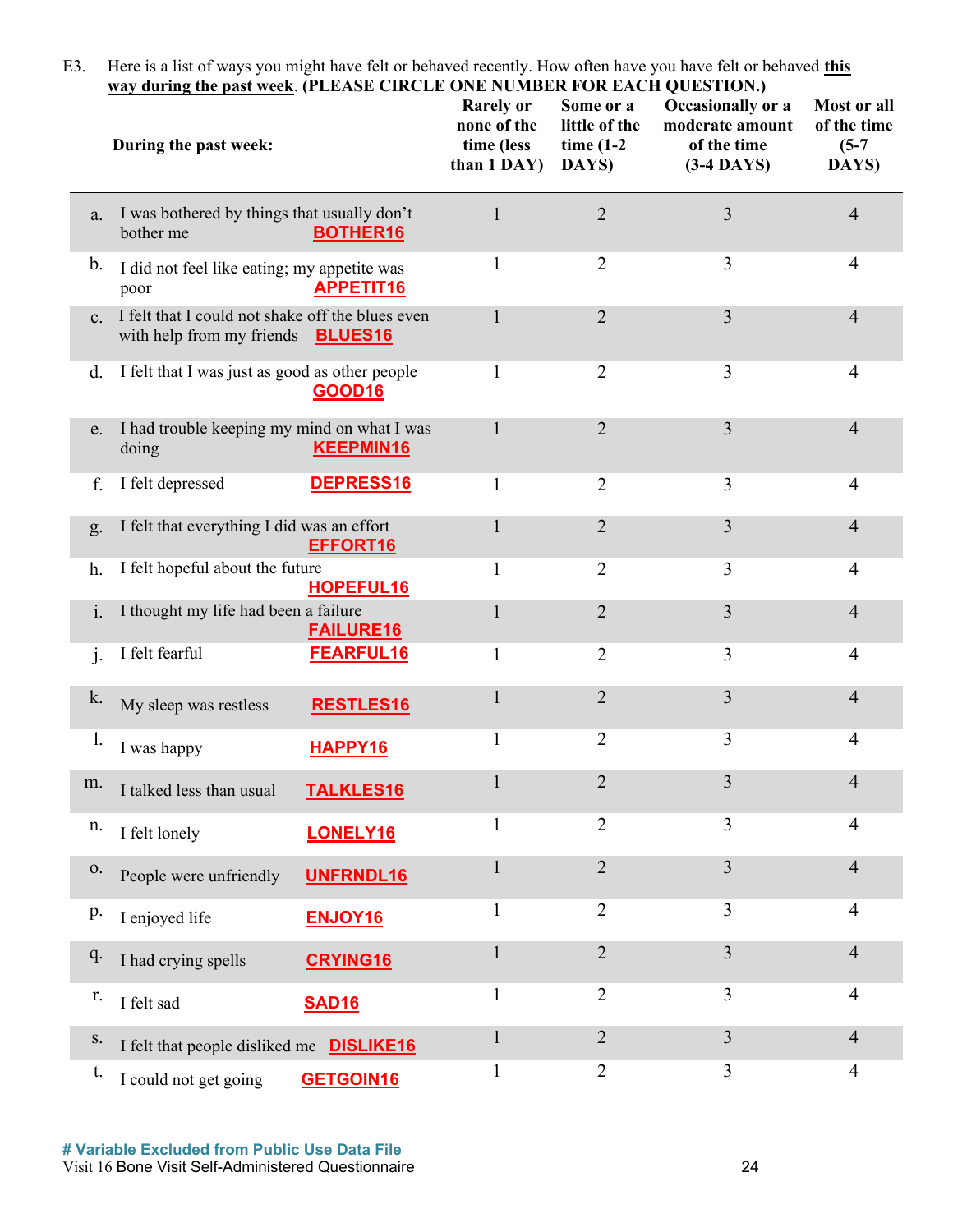E4. These questions ask you about your feelings **over the past two weeks**. How often you have felt or thought this way. **(PLEASE CIRCLE ONE NUMBER FOR EACH QUESTION.)**

|                | In the past two weeks you have:                                                            | <b>Never</b> | <b>Almost</b><br>never | <b>Sometimes</b> | Fairly<br>often | <b>Very</b><br>often |
|----------------|--------------------------------------------------------------------------------------------|--------------|------------------------|------------------|-----------------|----------------------|
| a.             | Felt unable to control important things<br>in your life? <b>CONTROL16</b>                  |              | 2                      |                  | 4               |                      |
| $\mathbf{b}$ . | Felt confident about your ability to<br>handle your personal problems?<br><b>ABILITY16</b> |              | $\mathcal{D}$          | 3                | 4               | 5                    |
| $\mathbf{c}$ . | Felt that things were going your way?<br>YOURWAY16                                         |              | $\mathfrak{D}$         |                  | 4               |                      |
| d.             | Felt difficulties were piling so high<br>that you could not overcome them?<br>PILING16     |              |                        |                  | 4               |                      |

**The following questions are about specific health problems you may have had over the past two weeks**.

**Thinking back over the past two weeks, how often have you had... HOTFLAS16** 

- F1. **Hot flashes or flushes**? **(CHECK ONE BOX AND ANSWER THE NEXT QUESTIONS AS INSTRUCTED.)**
	- **Not at all** (1) **(Please Skip to F2 on Page 20)**

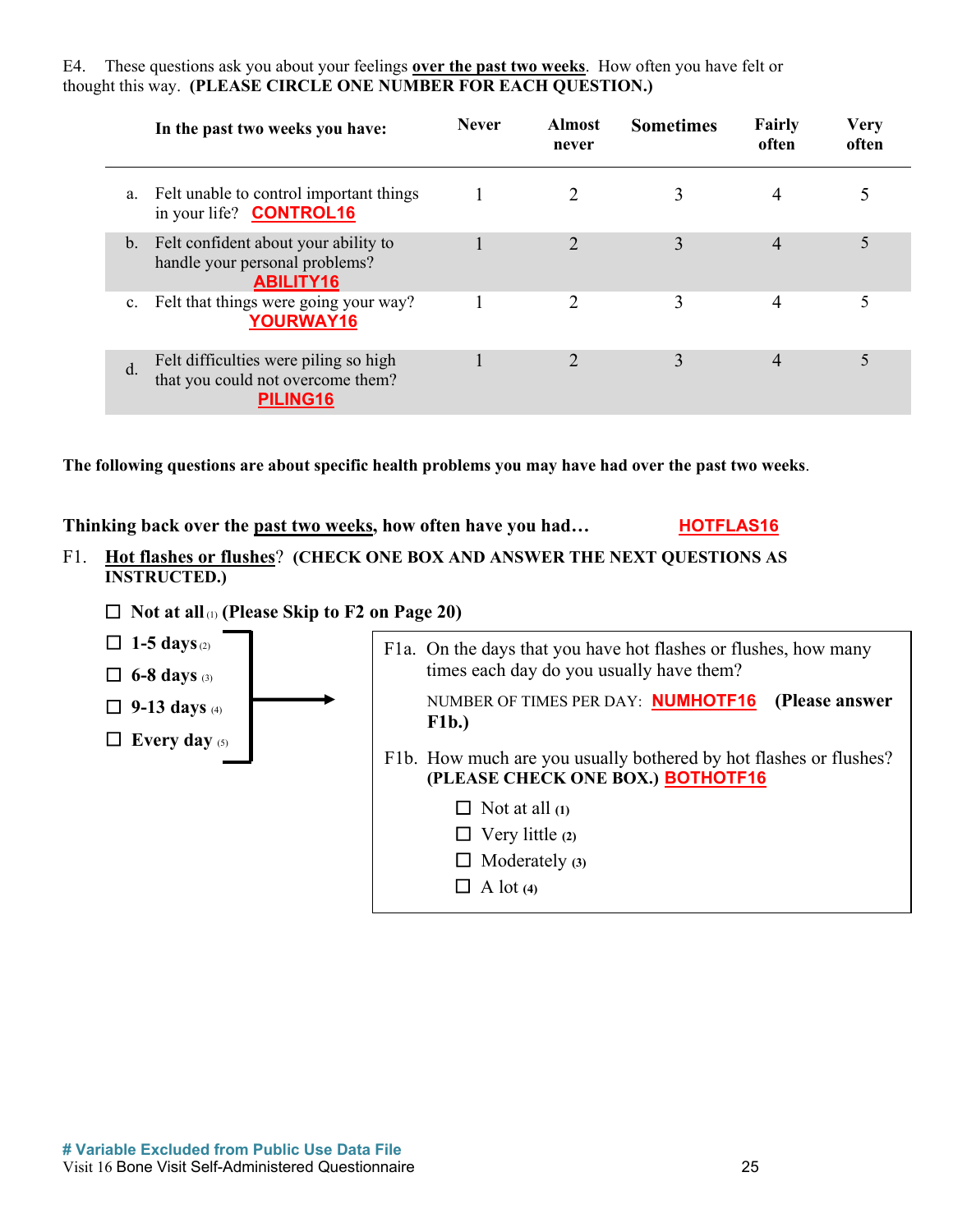#### F2. **Over the past two weeks**, how often have you had **night sweats**? **(CHECK ONE BOX AND ANSWER THE NEXT QUESTIONS AS INSTRUCTED.) MUMNITS16**

| $\Box$ Not at all (1) (Please Skip to F3.)<br>$\Box$ 1-5 days (2) | F2a. On the days that you have night sweats, how many times<br>each night do you usually have them? |
|-------------------------------------------------------------------|-----------------------------------------------------------------------------------------------------|
| $\Box$ 6-8 days (3)                                               | NUMBER OF TIMES PER NIGHT: <b>NITESWE16</b> (Please answer<br>F2b.                                  |
| $\Box$ 9-13 days (4)<br>$\Box$ Every day (5)                      | F2b. How much are you usually bothered by night sweats?<br>(PLEASE CHECK ONE BOX.) BOTNITS16        |
|                                                                   | $\Box$ Not at all $(1)$                                                                             |
|                                                                   | $\Box$ Very little (2)                                                                              |
|                                                                   | $\Box$ Moderately (3)                                                                               |
|                                                                   | A lot $(4)$                                                                                         |

### F3. **Below is a list of common problems which affect us from time to time in our daily lives.**

Thinking back **over the past two weeks**, please circle the number corresponding to how often you experienced any of the following. **(PLEASE CIRCLE ONE NUMBER FOR EACH ITEM.)** 

| How often have you had |                                                       |                  | Not at all   | $1-5$ days     | 6-8 days       |                | 9-13 days Every day |
|------------------------|-------------------------------------------------------|------------------|--------------|----------------|----------------|----------------|---------------------|
| a.                     | Back aches or pains? <b>ACHES16</b>                   |                  | 1            | $\overline{2}$ | 3              | $\overline{4}$ | 5                   |
| b.                     | Knee pain?                                            | <b>KNEEPAI16</b> | $\mathbf{1}$ | 2              | $\overline{3}$ | $\overline{4}$ | 5                   |
| c.                     | Headaches?                                            | HDACHE16         | 1            | $\overline{2}$ | 3              | 4              | 5                   |
| d.                     | Breast pain/tenderness?                               | <b>BRSTPAI16</b> | 1            | $\overline{2}$ | 3              | $\overline{4}$ | 5                   |
| e.                     | Stiffness or soreness in joints, neck<br>or shoulder? | STIFF16          | 1            | $\overline{2}$ | 3              | $\overline{4}$ | 5                   |
| f.                     | Feeling blue or depressed?                            | FEELBLU16        |              | $\overline{2}$ | 3              | $\overline{4}$ | 5                   |
| g.                     | Dizzy spells?                                         | <b>DIZZY16</b>   | $\mathbf{1}$ | $\overline{2}$ | 3              | $\overline{4}$ | 5                   |
| h.                     | Forgetfulness?                                        | FORGET16         | 1            | $\overline{2}$ | 3              | 4              | 5                   |
| $\mathbf{i}$ .         | Frequent mood changes?                                | <b>MOODCHG16</b> | 1            | $\overline{2}$ | $\overline{3}$ | $\overline{4}$ | 5                   |
| $\mathbf{j}$ .         | Heart pounding or racing?                             | <b>HARTRAC16</b> |              | $\overline{2}$ | 3              | $\overline{4}$ | 5                   |
| k.                     | Feeling fearful for no reason?                        | FEAR16           | 1            | $\overline{2}$ | 3              | $\overline{4}$ | 5                   |
| 1.                     | Irritability or grouchiness?                          | <b>IRRITAB16</b> | 1            | $\overline{2}$ | 3              | $\overline{4}$ | 5                   |
| m.                     | Tense or nervous?                                     | <b>NRVOUS16</b>  | $\mathbf{1}$ | $\overline{2}$ | $\overline{3}$ | $\overline{4}$ | 5                   |
| n.                     | Vaginal dryness?                                      | <b>VAGINDR16</b> | 1            | $\overline{2}$ | 3              | 4              | 5                   |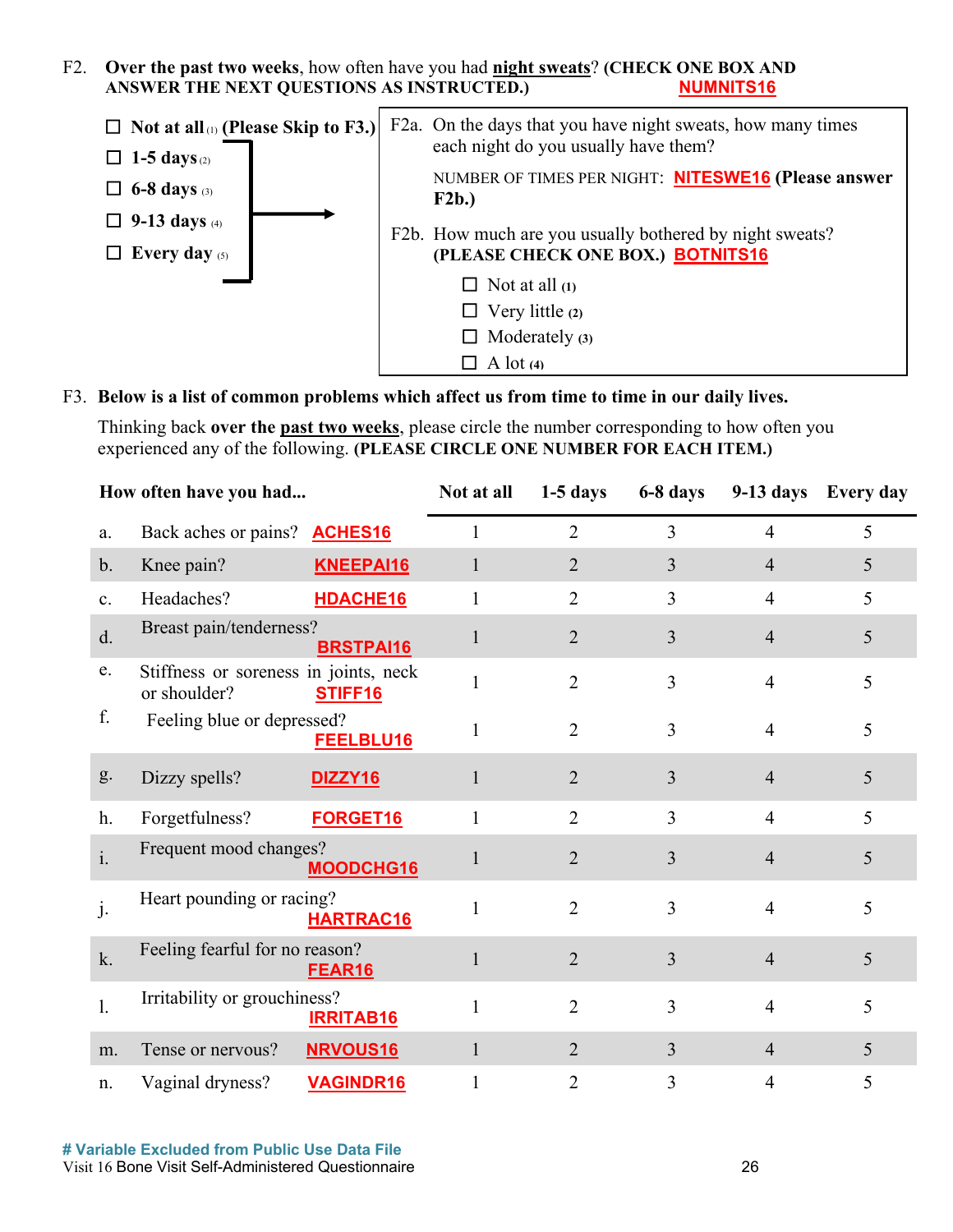| $\mathbf{O}$ | Vaginal irritation/itching?<br><b>VAGIRRT16</b> |  |  |  |
|--------------|-------------------------------------------------|--|--|--|
|              | Vaginal discharge? VAGDISH16                    |  |  |  |
| q.           | Vaginal soreness/pain?<br><b>VAGSORE16</b>      |  |  |  |

F4. These questions are about how much you were bothered **during the past 2 weeks**. For each question, please give the one answer that comes closest to the way you have been feeling. **(CIRCLE ONE NUMBER FOR EACH ITEM.)**

|                                                                                                                                                                    |       | How much of the time during the past 2 weeks                                                                                                                                                                                                  | <b>Not</b><br>at all | <b>Several</b><br>days | More than<br>half the days          | <b>Nearly</b><br>everyday |
|--------------------------------------------------------------------------------------------------------------------------------------------------------------------|-------|-----------------------------------------------------------------------------------------------------------------------------------------------------------------------------------------------------------------------------------------------|----------------------|------------------------|-------------------------------------|---------------------------|
|                                                                                                                                                                    | a.    | Feeling nervous, anxious or on edge?<br><b>ONEDGE16</b>                                                                                                                                                                                       | $\mathbf{0}$         | $\mathbf{1}$           | $\overline{2}$                      | $\overline{3}$            |
|                                                                                                                                                                    | $b$ . | Not being able to stop or control worrying?<br>STOPWOR16                                                                                                                                                                                      | $\boldsymbol{0}$     | $\mathbf{1}$           | $\overline{2}$                      | $\overline{3}$            |
|                                                                                                                                                                    | c.    | Worrying too much about different things?<br><b>WORRY16</b>                                                                                                                                                                                   | $\mathbf{0}$         | $\mathbf{1}$           | $\overline{2}$                      | 3                         |
|                                                                                                                                                                    | d.    | Trouble relaxing? RELAX16                                                                                                                                                                                                                     | $\boldsymbol{0}$     | $\mathbf{1}$           | $\overline{2}$                      | 3                         |
|                                                                                                                                                                    | e.    | Being so restless that it is hard to sit still?<br><b>SITSTIL16</b>                                                                                                                                                                           | $\boldsymbol{0}$     | $\mathbf{1}$           | $\overline{2}$                      | 3                         |
|                                                                                                                                                                    | f.    | Becoming easily annoyed or irritable?<br><b>ANNOY16</b>                                                                                                                                                                                       | $\mathbf{0}$         | $\mathbf{1}$           | $\overline{2}$                      | 3                         |
|                                                                                                                                                                    | g.    | Feeling afraid as if something awful might<br>AFRAID16<br>happen?<br>The next questions are about your sleep habits                                                                                                                           | $\boldsymbol{0}$     | $\mathbf{1}$           | $\overline{2}$                      | 3                         |
|                                                                                                                                                                    |       | G1. During the past month, how many hours of actual sleep did you typically get at night? (This may<br>be different than the number of hours you spend in bed.) hours/night<br>G2. Are you currently working for pay? (PLEASE CHECK ONE BOX.) |                      |                        | <b>HRSSLEE16</b><br><b>CURWRK16</b> |                           |
|                                                                                                                                                                    |       | $\Box$ No (1) (If No, Please ANSWER Questions a and b.)                                                                                                                                                                                       |                      |                        |                                     |                           |
|                                                                                                                                                                    |       | $\Box$ Yes (2) (If Yes, Please ANSWER Questions c and d.)                                                                                                                                                                                     |                      |                        |                                     |                           |
|                                                                                                                                                                    | a.    | If NOT working for pay, how many hours of actual sleep do you<br>typically get on a week night (Sunday through Thursday)?<br>NHRSLPW16                                                                                                        |                      |                        |                                     | hours/night               |
| If NOT working for pay, how many hours of actual sleep do you<br>hours/night<br>b.<br>typically get on a weekend night (Friday and Saturday)?<br><b>NHRSLPWE16</b> |       |                                                                                                                                                                                                                                               |                      |                        |                                     |                           |
|                                                                                                                                                                    | c.    | If working for pay, how many hours of <b>actual sleep</b> do you<br>typically get on a work night?<br>WHRSLPW16                                                                                                                               |                      |                        |                                     | hours/night               |
|                                                                                                                                                                    | d.    | If working for pay, how many hours of <b>actual sleep</b> do you<br>typically get on a non-work night? WHRSLPNW16                                                                                                                             |                      |                        |                                     | hours/night               |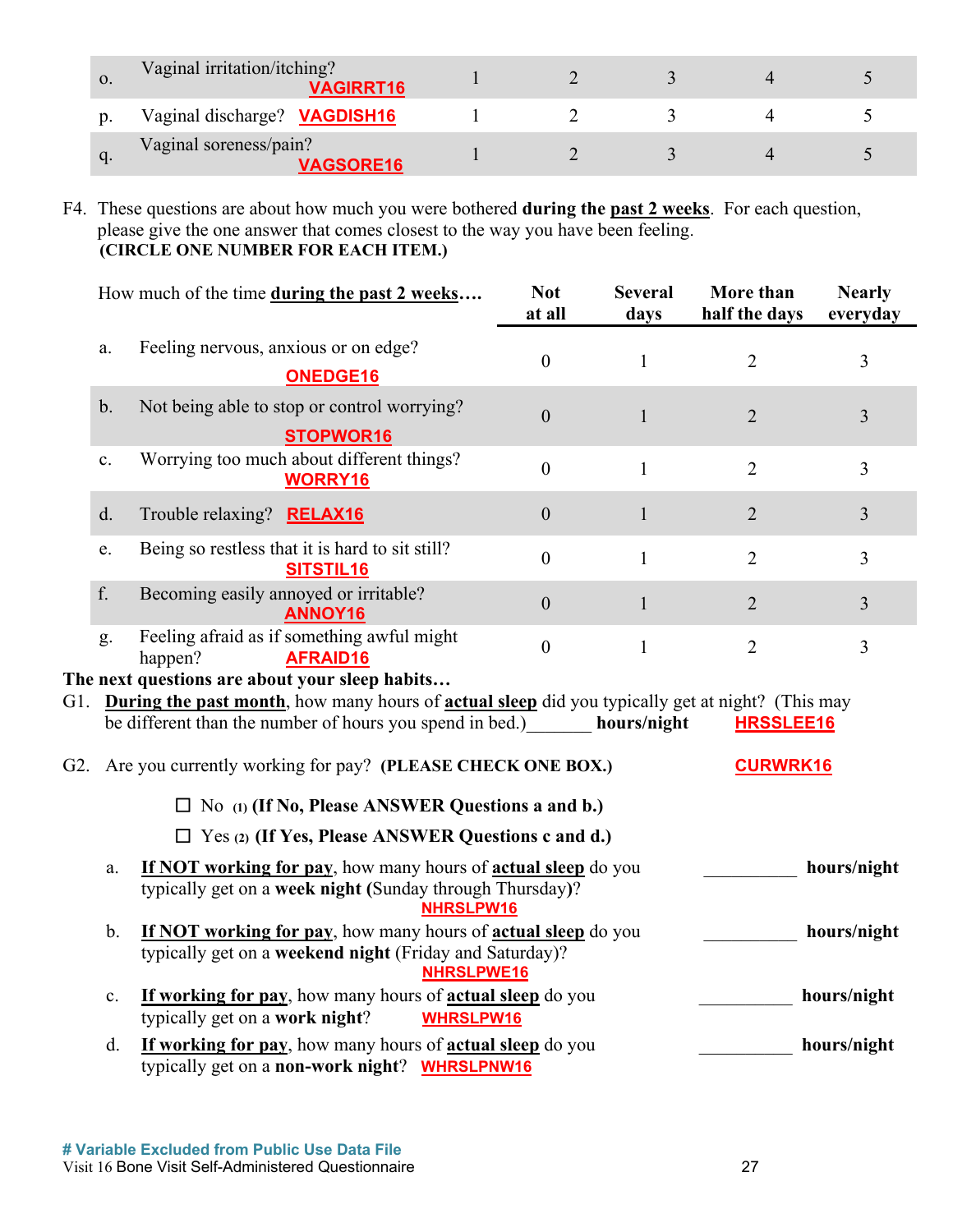G3. Have you ever worked for pay at a job where you **worked a night shift for at least 3 years**? [By night shift, we mean being at work overnight, for example, between 11 pm to 7 am**.**] **(PLEASE CHECK ONE BOX.)**

|             |                |                              | $\Box$ No (1) (If No, Please Skip to Question G4.)                                                |       |           | SHFT3Y16                     |
|-------------|----------------|------------------------------|---------------------------------------------------------------------------------------------------|-------|-----------|------------------------------|
|             |                | Yes(2)                       |                                                                                                   |       |           |                              |
|             | a.             |                              | How many years did you work night shift?                                                          | years |           | <b>SHFTDUR16</b>             |
|             |                |                              | b. Are you still working the night shift? (PLEASE CHECK ONE BOX.)                                 |       |           |                              |
|             |                | $\Box$ No (1)                |                                                                                                   |       |           | <b>SHFTNOW16</b>             |
|             |                |                              | $\Box$ Yes (2) (If Yes, Please Skip to Question G4.)                                              |       |           |                              |
| $c_{\cdot}$ |                |                              | If No, how long has it been since you last worked the night shift? years <b>SHFTLNG16</b>         |       |           |                              |
|             |                |                              | G4. These questions ask more about your sleep habits. (PLEASE CIRCLE ONE RESPONSE FOR EACH ITEM.) |       |           | (PLEASE CIRCLE ONE RESPONSE) |
|             | a.             | Do you snore? <b>SNORE16</b> |                                                                                                   | No(1) | Yes $(2)$ | Don't know $(-8)$            |
|             | $\mathbf{b}$ . | day?                         | Do you often feel tired, fatigued or sleepy during the<br>SLEEPY16                                | No(1) | Yes $(2)$ | Don't know (-8)              |
|             | c.             |                              | Has anyone observed you stop breathing in your sleep?<br>STPBREA16                                | No(1) | Yes $(2)$ | Don't know (-8)              |
| G5.         |                |                              | Are you currently being treated for sleep apnea? (PLEASE CHECK ONE BOX.)                          |       |           |                              |
|             |                |                              | $\Box$ No (1) (If No, Please Skip to Question G6.)                                                |       |           | SLPAP16                      |
|             |                | Yes(2)                       |                                                                                                   |       |           |                              |
|             | a.             |                              | Do you use a machine or oral device to help you breathe at night? (PLEASE CHECK ONE BOX.)         |       |           |                              |
|             |                | $No$ (1)                     |                                                                                                   |       |           | <b>SLPAPDEV16</b>            |
|             |                | $\Box$ Yes (2)               |                                                                                                   |       |           |                              |

G6. These questions (a - c) are about your sleep habits **over the past two weeks**. Please **CIRCLE ONE NUMBER** for each of the following questions. Pick the answer that best describes how often you experienced the situation in the past 2 weeks.

| In the past two weeks |                                                                                                               | No, not<br>in the<br>past 2<br>weeks | Yes, less<br>than<br>once a<br>week | Yes, 1 or<br>2 times a<br>week | Yes, 3 or<br>4 times<br>a week | Yes, 5 or<br>more<br>times a<br>week |
|-----------------------|---------------------------------------------------------------------------------------------------------------|--------------------------------------|-------------------------------------|--------------------------------|--------------------------------|--------------------------------------|
| a.                    | Did you have trouble falling<br><b>TRBLSLE16</b><br>asleep?                                                   |                                      |                                     | 3                              |                                |                                      |
| b.                    | Did you wake up several times a<br><b>WAKEUP16</b><br>night?                                                  |                                      |                                     |                                |                                |                                      |
| $\mathbf{c}$ .        | Did you wake up earlier than you<br>had planned to, and were unable to<br>fall asleep again? <b>WAKEARL16</b> |                                      |                                     | 3                              | 4                              |                                      |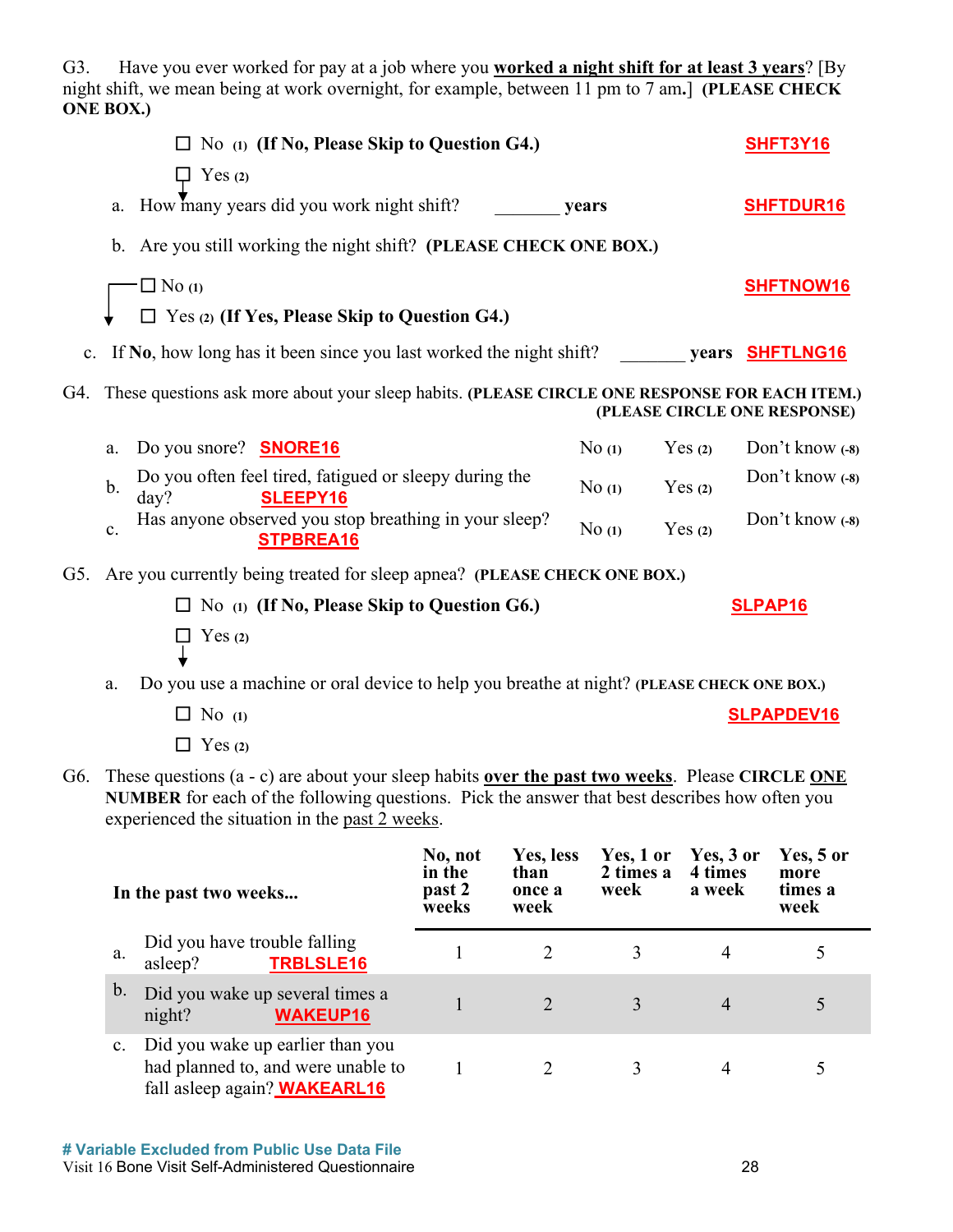G7. How satisfied are you with your current sleep? **(PLEASE CIRCLE ONE NUMBER.)**

|     | Very satisfied                                              |                     |  | <b>Very dissatisfied</b>                                           | <b>SATSLP16</b>  |
|-----|-------------------------------------------------------------|---------------------|--|--------------------------------------------------------------------|------------------|
|     | The next questions ask about personal aspects of your life. |                     |  |                                                                    |                  |
| H1. | $\Box$ Very safe (1)                                        |                     |  | How safe do you feel in your neighborhood? (PLEASE CHECK ONE BOX.) | <b>SAFENEI16</b> |
|     | $\Box$ Mostly safe (2)                                      |                     |  |                                                                    |                  |
|     | $\Box$ Somewhat safe (3)                                    |                     |  |                                                                    |                  |
|     | $\Box$ Not very safe (4)                                    |                     |  |                                                                    |                  |
|     |                                                             | Not safe at all (5) |  |                                                                    |                  |

**We would like to ask you some additional questions that will help us to understand your answers better. Please remember that this information will remain confidential.**

- H2. What is your total family income (before taxes) from all sources within your household in the last year? **(PLEASE CHECK THE BOX THAT IS YOUR BEST GUESS.) #INCOME15\$**
	- LESS THAN \$19,999 **(1)**
	- \$20,000 to \$49,999 **(2)**
	- \$50,000 to \$99,999 **(3)**
	- \$100,000 OR MORE **(4)**
	- $\Box$  Refused  $(-7)$
	- $\Box$  Don't know  $(-8)$
- H3. How hard is it for you to pay for the very basics like food, housing, medical care, and heating? Would you say it is... (PLEASE CHECK ONE BOX.) **HOW HAR16** 
	- $\Box$  Very hard  $(1)$
	- $\Box$  Somewhat hard  $(2)$
	- $\Box$  Not hard at all  $\Box$
	- $\Box$  Don't know  $(-8)$

### **Thank you for your time. This ends this questionnaire. Please give it to the study personnel**.

**\$** Note that the 200% poverty indicator variable created for other visit years is not applicable at Visit 13 because household size was not collected. INCOME13 has been excluded from the public dataset due to small cell size.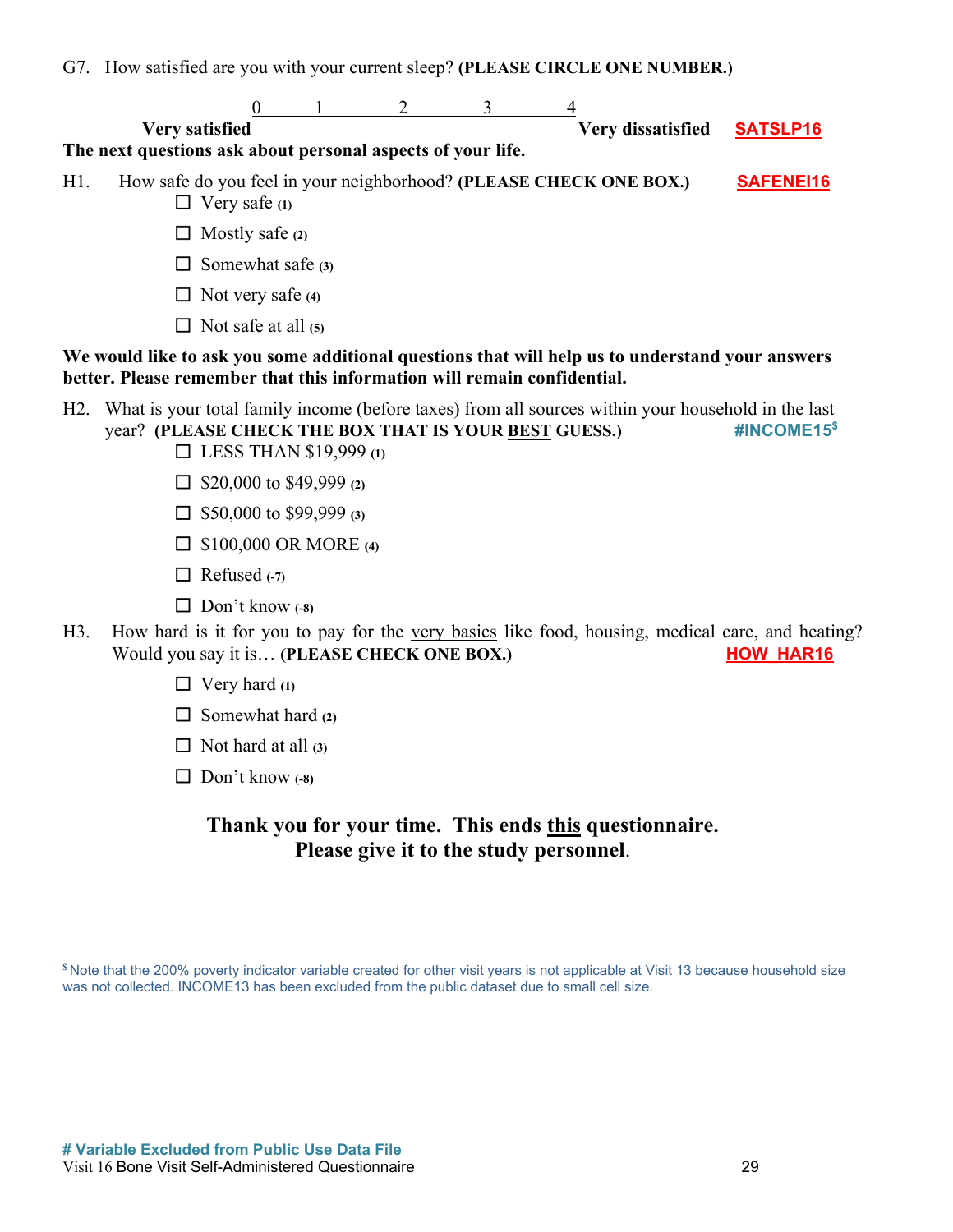## ANNUAL FOLLOW UP SUPPLEMENTAL BLEEDING PATTERN FORM

*Study of Women's Health Across the Nation*

#### **SECTION A. GENERAL INFORMATION**

 AFFIX ID LABEL HERE A1. RESPONDENT ID: **ARCHID**<sup>~</sup> A2. SWAN STUDY VISIT # 16 **VISIT** A3. FORM VERSION: 02/25/2015 **#FORM\_V\_BL** A4. DATE FORM COMPLETED: \_\_\_ \_\_\_ / \_\_\_ \_\_\_ / \_\_\_ \_\_\_ \_\_\_ \_\_\_ **BCOMPDAY16†** M M D D Y Y Y Y A5. INTERVIEWER'S INITIALS: \_\_\_ \_\_\_ \_\_\_ **#INITS** A6. RESPONDENT'S DOB: \_\_\_ \_\_\_ / \_\_\_ \_\_\_ / 1 9 \_\_\_ \_\_\_ **#DOB** M M D D Y Y Y Y

#### A7. INTERVIEW COMPLETED IN: **#MAILLOCBL16**

A8. INTERVIEW LANGUAGE: **#LANGUAGE**

| <b>ENGLISE</b>  |  |
|-----------------|--|
| <b>JAPANESE</b> |  |

<sup>~</sup> A randomly generated ID will be provided that is different from the original ID

**†** This completion day is the same as the Visit 16 self-administered interview.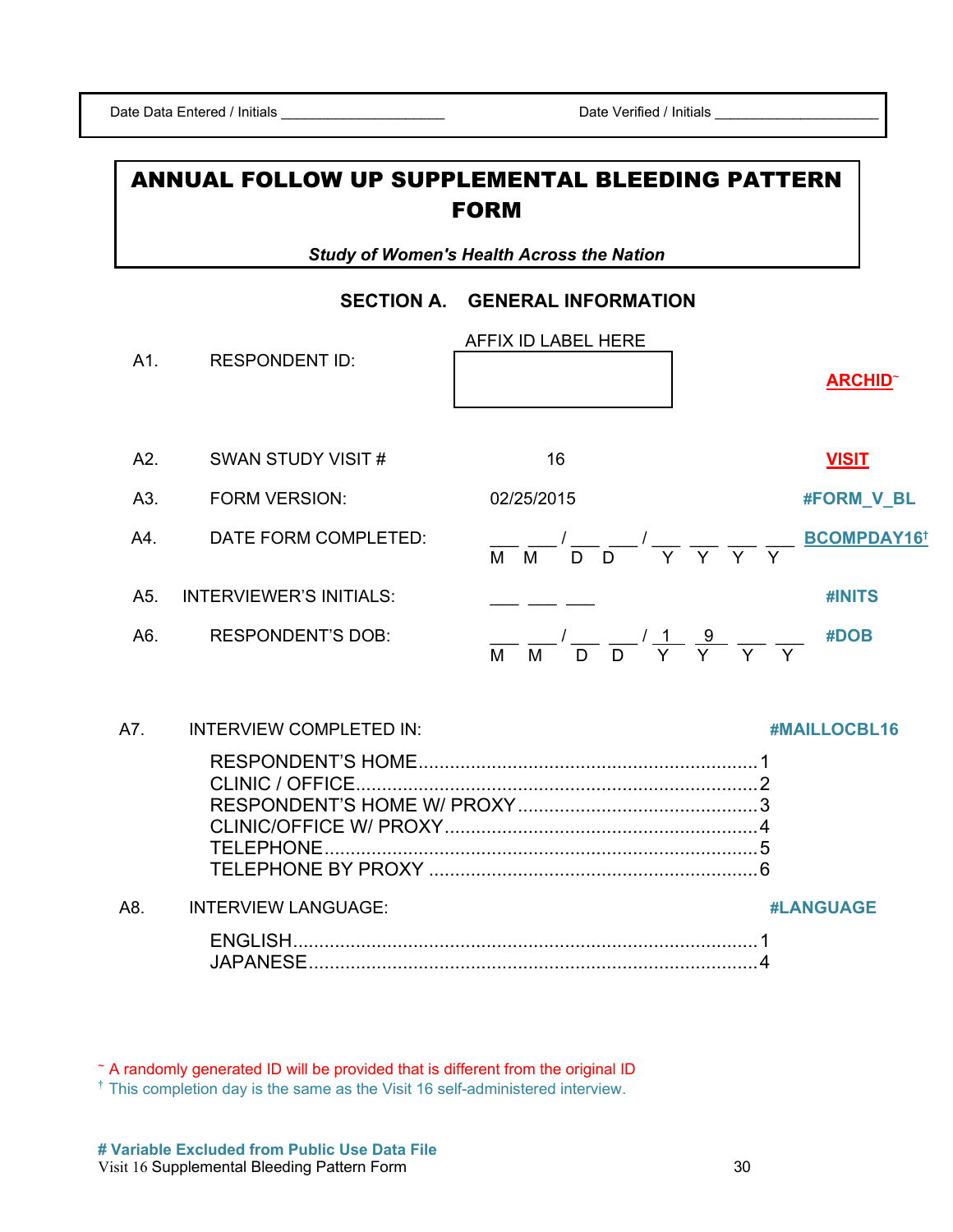**We last interviewed you on [DATE]. According to our study records, you were not yet postmenopausal (by that, we mean that you had not yet gone 12 months without bleeding). The next questions are about your menstrual periods since [DATE].** 

**Now I would like to ask you about your menstrual periods.**

| B1. Did you have any menstrual bleeding since |  |
|-----------------------------------------------|--|
|                                               |  |
|                                               |  |

B2. Did you have any menstrual bleeding in the last **3 months**? **BLD3MON16**

NO................................................................................................................1 YES..............................................................................................................2

B3. What was the date that you started your most recent menstrual bleeding? [PROMPT FOR MONTH AND YEAR, EVEN IF DAY IS UNKNOWN. ENTER -8 FOR DAY FIELD IF UNKNOWN.]



 **LMPDAY†**

#### **For the next two questions, I would like to ask you to think about your periods since \_\_\_\_\_\_\_\_\_\_\_ [DATE], during times when you were not using birth control pills or other hormone medications.**

| B4. Which of the following best describes your menstrual periods since |                  |  |
|------------------------------------------------------------------------|------------------|--|
| [DATE]? Have they [HAND RESPONDENT CARD "H."]                          | <b>DESCPER16</b> |  |
|                                                                        |                  |  |
|                                                                        |                  |  |
|                                                                        |                  |  |
|                                                                        |                  |  |
|                                                                        |                  |  |
|                                                                        |                  |  |
|                                                                        |                  |  |
|                                                                        |                  |  |

B5. A menstrual cycle is the period of time from the beginning of bleeding from one menstrual period to the beginning of bleeding of the next menstrual period. Since your last study visit, what was the usual length of your menstrual cycles? **LENGCYC16** 

| <b>DON'T KNOW</b> |  |
|-------------------|--|

**†** This date is given in days since the baseline interview and is found in the Longitudinal Menopausal Status dataset.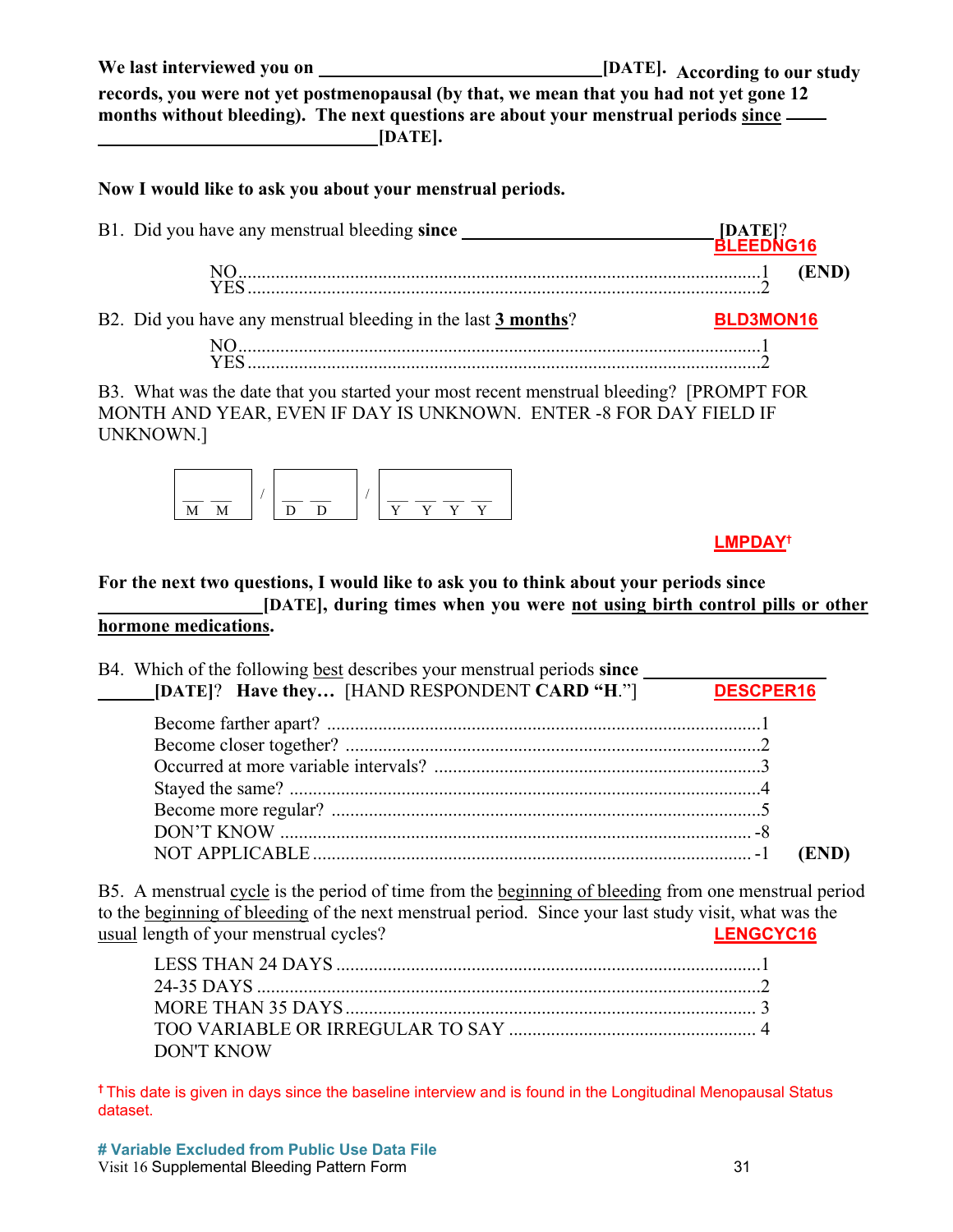#### **PLEASE do not write anything on this page. This page is for OFFICE USE ONLY.**

Date Data Entered / Initials **Data Entered / Initials 2018** Date Verified / Initials **Data Verified / Initials** 2018

#### INTERIM MEDICATION FORM

**SELF-ADMINISTERED ANNUAL FOLLOW-UP FORM**

*Study of Women's Health Across the Nation*

### **SECTION A. GENERAL INFORMATION**

|                  |                                | <b>AFFIX ID LABEL HERE</b>                                    |                           |
|------------------|--------------------------------|---------------------------------------------------------------|---------------------------|
| A1.              | <b>RESPONDENT ID:</b>          |                                                               | <b>ARCHID<sup>~</sup></b> |
| A2.              | SWAN STUDY VISIT#              | 16                                                            | <b>VISIT</b>              |
| A3.              | <b>FORM VERSION:</b>           | 05/25/2016                                                    | #FORM V                   |
| A4.              | <b>INTERVIEWER'S INITIALS:</b> |                                                               | #INITS                    |
| A <sub>5</sub> . | <b>RESPONDENT'S DOB:</b>       | 1 1 9<br>D D Y Y Y<br>M<br>M<br><b>VERIFY WITH RESPONDENT</b> | #DOB<br>$\mathsf{Y}$      |
|                  |                                |                                                               |                           |

### A6. COMPLETED IN: **#LOCATIO16**

## A7. INTERVIEW LANGUAGE: **#LANGUAG16**

| <b>ENGLISH</b>  |  |
|-----------------|--|
| <b>IAPANESE</b> |  |

### A8. INTERVIEWER ADMINISTERED? **#INTADMIN**

### **PLEASE do not write anything on this page. This page is for OFFICE USE ONLY.**

<sup>~</sup> A randomly generated ID will be provided that is different from the original ID.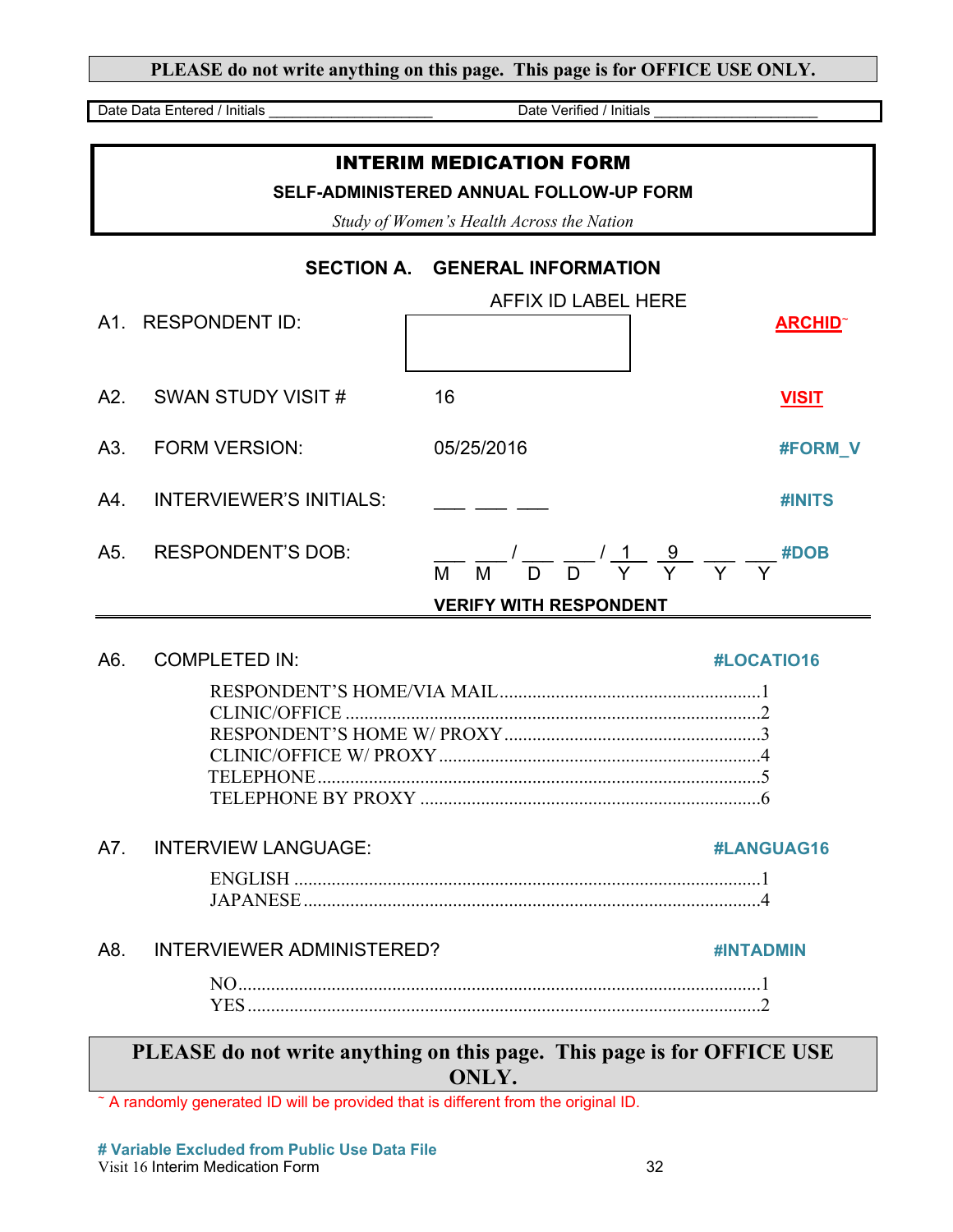### **SECTION B. RX/OTC MEDICATIONS SINCE LAST STUDY VISIT**

#### We last interviewed you on **Table 10 DATE**]. We would like to ask you questions about **your medication use since then.**

#### **B1.** Please enter today's date:

|   |  |  |  | #MCOMP D |
|---|--|--|--|----------|
| M |  |  |  |          |

We would like to ask you some questions about prescribed and over - the - counter (OTC) medications, starting with prescribed medications first.

#### **Prescribed Medications**

The list below asks about selected medicines, including pills, patches, suppositories, injections, creams and ointments, which your health care provider may have prescribed**. Please indicate, by circling No, Yes or Don't know to each question, whether you have taken any of these medication types since your last study visit**.

|            | Since your last study visit have you taken                                                                                                                                                                          | (PLEASE CIRCLE ONE RESPONSE.) |                               |           |                   |
|------------|---------------------------------------------------------------------------------------------------------------------------------------------------------------------------------------------------------------------|-------------------------------|-------------------------------|-----------|-------------------|
| <b>B2.</b> | Any medication, pills or other medicine to thin your blood<br>(anticoagulants)?                                                                                                                                     | <b>ANTICO116</b>              | No(1)                         | Yes $(2)$ | Don't know (-8)   |
| B3.        | Anything for your heart or heart beat, including pills or<br>patches?                                                                                                                                               | HEART116                      | No(1)                         | Yes $(2)$ | Don't know (-8)   |
| <b>B4.</b> | Any medications for cholesterol or fats in your blood?                                                                                                                                                              | CHOLST116                     | No(1)                         | Yes $(2)$ | Don't know (-8)   |
| <b>B5.</b> | Blood pressure pills?                                                                                                                                                                                               | <b>BP116</b>                  | No(1)                         | Yes $(2)$ | Don't know (-8)   |
| B6.        | Diuretics for water retention?                                                                                                                                                                                      | DIURET116                     | No(1)                         | Yes $(2)$ | Don't know $(-8)$ |
| B7.        | Thyroid pills?                                                                                                                                                                                                      | <b>THYROI116</b>              | No(1)                         | Yes $(2)$ | Don't know (-8)   |
| <b>B8.</b> | Insulin or pills for sugar in your blood?                                                                                                                                                                           | <b>INSULN116</b>              | No(1)                         | Yes $(2)$ | Don't know (-8)   |
| B9.        | Any medications for a nervous condition such as tranquilizers,<br>sedatives, sleeping pills, or anti-depression medication?                                                                                         | NERVS116                      | No(1)                         | Yes $(2)$ | Don't know (-8)   |
| B10.       | Oral steroid medications, e.g. prednisone, hydrocortisone,<br>dexamethasone, etc.?                                                                                                                                  | <b>STEROI216</b>              | No(1)                         | Yes $(2)$ | Don't know $(-8)$ |
| B11.       | Since your last study visit has your health care provider<br>given you a prescription for or advised you to take over the<br>counter forms of any of the following                                                  |                               | (PLEASE CIRCLE ONE RESPONSE.) |           |                   |
|            | Non-steroidal anti-inflammatory drugs (NSAIDS),<br>a.<br>e.g., Motrin (ibuprofen), Aleve (naproxen), Voltaren<br>(diclofenac)?                                                                                      | <b>NSAID16</b>                | No(1)                         | Yes $(2)$ | Don't know (-8)   |
|            | Opiod narcotics, e.g., Percocet, Oxycodone, Codeine,<br>b.<br>Ultram (tramadol)?                                                                                                                                    | OPINARC16                     | No(1)                         | Yes $(2)$ | Don't know (-8)   |
|            | Tylenol (acetaminophen)?<br>$\mathbf{c}$ .                                                                                                                                                                          | <b>TYLENOL16</b>              | No(1)                         | Yes $(2)$ | Don't know (-8)   |
|            | Disease modifying Anti-Rheumatic drugs (DMARDS:<br>d.<br>drugs that suppress your immune system for certain types<br>of arthritis), e.g., Methotrexate, Sulfasalazine, Enbrel<br>(Etanercept), Humira (adalimumab)? | <b>DMARDS16</b>               | No(1)                         | Yes $(2)$ | Don't know (-8)   |
|            | # Variable Excluded from Public Use Data File                                                                                                                                                                       |                               |                               |           |                   |

Visit 16 Interim Medication Form 33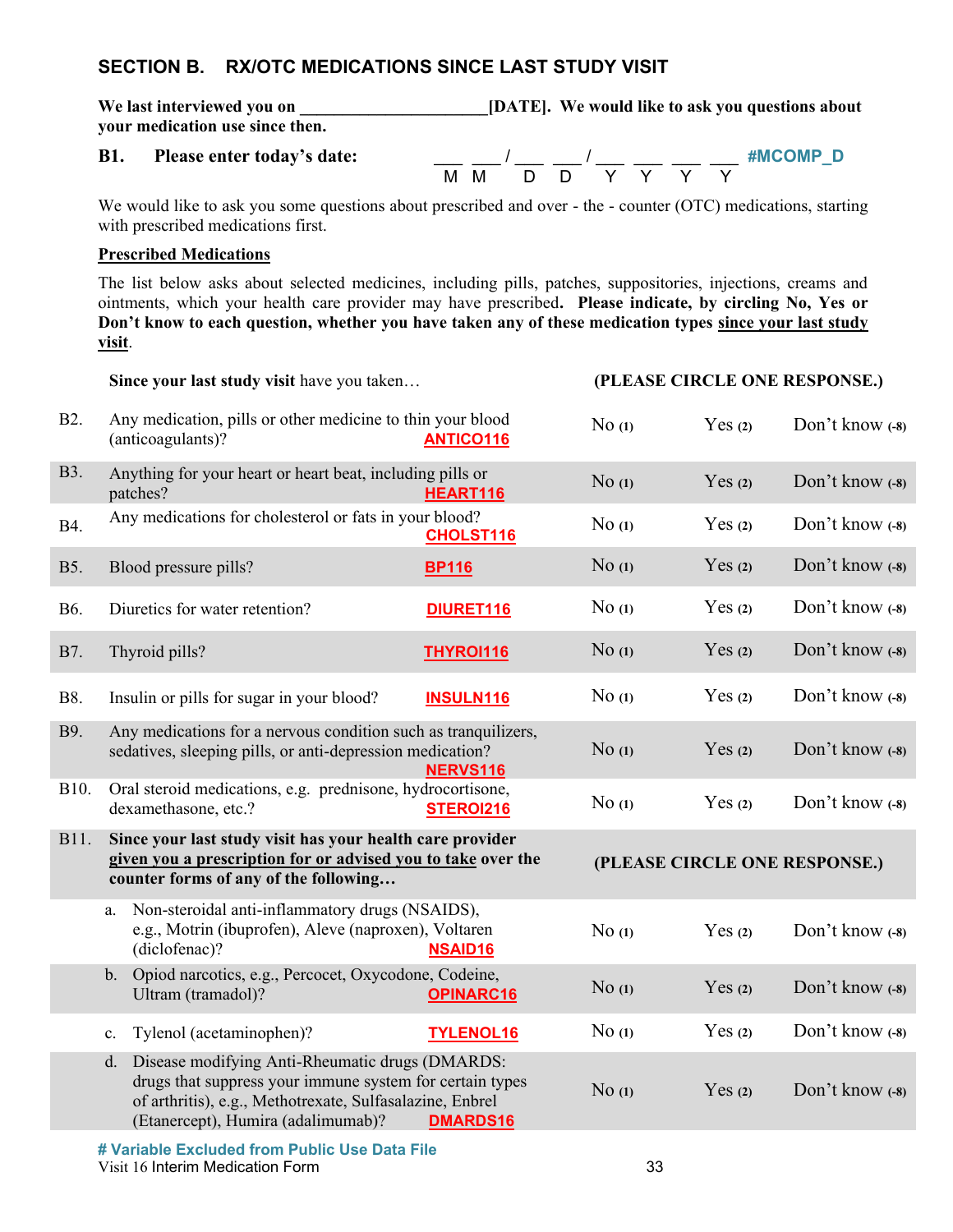#### **The next questions ask about prescribed osteoporosis medication usage.**

### B12. An **infused** (into the vein) or **injected** (under the skin) medication to prevent or treat osteoporosis (brittle or thinning bones) such as: a. Zoledronic acid (Reclast or Zometa):  $20 - 30$  minute intravenous infusion once yearly? **ZOLDRNC16** No **(1)** Yes **(2)** Don't know **(-8)** b. Ibandronate (Boniva): 1-2 minute intravenous infusion every 3 months?<br>**BONIVA16** No (1) Yes (2) Don't know (-8) c. Denosumab (Prolia): injection under the skin every 6 <br>months? **PROLIA16** No (1) Yes (2) Don't know (-8) d. Teriparatide (Forteo): daily self-administered injection  $\frac{FORTEO16}{PORTEO16}$  No (1) Yes (2) Don't know (-8) B13. **Oral** medications to prevent or treat osteoporosis (brittle or thinning bones), such as: a. Alendronate (Fosamax): by mouth - once weekly pill? FOSANX16 No (1)  $Y$ es (2) Don't know (-8) b. Ibandronate (Boniva): by mouth - once monthly pill? **BONIVA116** No (1) No (2) Don't know (-8) c. Risedronate (Actonel): by mouth - once weekly, once monthly, or twice monthly pill?<br>**ACTNEL16** No (1) Yes (2) Don't know (-8) d. Raloxifene (Evista): by mouth - once daily pill? **EVISTA16** No **(1)** Yes **(2)** Don't know **(-8)** B14. **Nasal** medications to prevent or treat osteoporosis (brittle or thinning bones), e.g., Calcitonin (Miacalcin) - once daily nasal No **(1)** Yes **(2)** Don't know **(-8)**

#### **The next questions ask about prescribed hormone medication usage taken since your last study visit.**

| B <sub>15</sub> . | Birth Control pills?                                                                                                                                                                                                                           | <b>BCP116</b>    | No(1) | Yes(2) | Don't know $(-8)$ |
|-------------------|------------------------------------------------------------------------------------------------------------------------------------------------------------------------------------------------------------------------------------------------|------------------|-------|--------|-------------------|
| B16.              | Estrogen pills (such as Premarin, Estrace, Ogen, etc.)?                                                                                                                                                                                        | ESTROG116        | No(1) | Yes(2) | Don't know $(-8)$ |
| B17.              | Estrogen by patch (such as Estraderm)?                                                                                                                                                                                                         | ESTRNJ116        | No(1) | Yes(2) | Don't know $(-8)$ |
| B18.              | Combination estrogen/progestin (such as Premphase or<br>Prempro)?                                                                                                                                                                              | <b>COMBIN116</b> | No(1) | Yes(2) | Don't know $(-8)$ |
| B <sub>19</sub> . | Progestin pills (such as Provera)?                                                                                                                                                                                                             | PROGES116        | No(1) | Yes(2) | Don't know $(-8)$ |
| <b>B20.</b>       | Any other prescription hormones that we haven't asked you<br>about, for example vaginal rings (such as Femring), progestin<br>injections (such as Depo-Provera), estrogen/testosterone<br>combinations (such as Estratest), or vaginal creams? | <b>OHRM 116</b>  | No(1) | Yes(2) | Don't know $(-8)$ |

spray? **MIACLCN16** 

#### **Since your last study visit have you taken… (PLEASE CIRCLE ONE RESPONSE.)**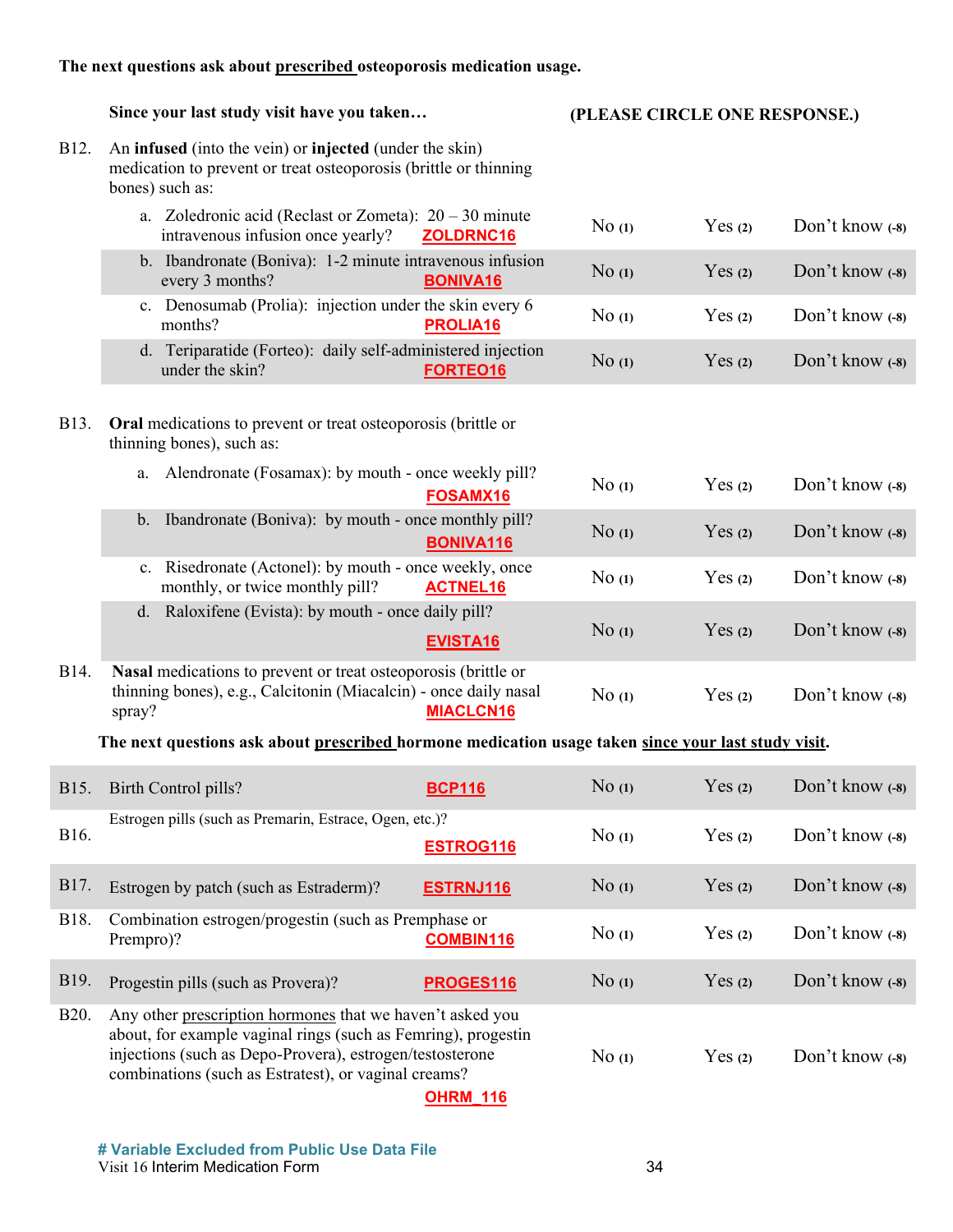#### **(PLEASE CIRCLE ONE RESPONSE.)**

Were you using any prescription medications containing

B21. estrogen or progestin **at the time of your last study visit**? **ESTLASTV16** No **(1)** Yes **(2)** Don't know **(-8)**

#### B22. **If you are taking hormones, have you taken any hormones in the past 3 months? (PLEASE CHECK ONE BOX.) HORMON316**

- Not applicable, not taking hormones **(1) (If not applicable, please Skip to Question B23.)**
- No, have NOT taken in past 3 months **(2) (If No, please Skip to Question B23.)**
- Yes, have taken in past 3 months **(3) (If Yes, please answer Question B22.1)**
- Don't know **(4) (If Don't know, please Skip to Question B23.)**
- B22.1. If you are taking hormones, in what month and year did you last take them?  **(CHECK BOX IF DATE UNKNOWN.) HORMDAY16†**

$$
\begin{array}{c|c|c|c|c|c|c|c} \hline \hline \textbf{M} & \textbf{M} & \textbf{M} & \textbf{M} & \textbf{M} & \textbf{M} & \textbf{M} & \textbf{M} & \textbf{M} \\\hline \hline \textbf{M} & \textbf{M} & \textbf{M} & \textbf{M} & \textbf{M} & \textbf{M} & \textbf{M} & \textbf{M} & \textbf{M} & \textbf{M} & \textbf{M} & \textbf{M} & \textbf{M} & \textbf{M} & \textbf{M} & \textbf{M} & \textbf{M} & \textbf{M} & \textbf{M} & \textbf{M} & \textbf{M} & \textbf{M} & \textbf{M} & \textbf{M} & \textbf{M} & \textbf{M} & \textbf{M} & \textbf{M} & \textbf{M} & \textbf{M} & \textbf{M} & \textbf{M} & \textbf{M} & \textbf{M} & \textbf{M} & \textbf{M} & \textbf{M} & \textbf{M} & \textbf{M} & \textbf{M} & \textbf{M} & \textbf{M} & \textbf{M} & \textbf{M} & \textbf{M} & \textbf{M} & \textbf{M} & \textbf{M} & \textbf{M} & \textbf{M} & \textbf{M} & \textbf{M} & \textbf{M} & \textbf{M} & \textbf{M} & \textbf{M} & \textbf{M} & \textbf{M} & \textbf{M} & \textbf{M} & \textbf{M} & \textbf{M} & \textbf{M} & \textbf{M} & \textbf{M} & \textbf{M} & \textbf{M} & \textbf{M} & \textbf{M} & \textbf{M} & \textbf{M} & \textbf{M} & \textbf{M} & \textbf{M} & \textbf{M} & \textbf{M} & \textbf{M} & \textbf{M} & \textbf{M} & \textbf{M} & \textbf{M} & \textbf{M} & \textbf{M} & \textbf{M} & \textbf{M} & \textbf{M} & \textbf{M} & \textbf{M} & \textbf{M} & \textbf{M} & \textbf{M} & \textbf{M} & \textbf{M} & \textbf{M} & \textbf{M}
$$

B23. **Since your last study visit** have you taken prescription medications to prevent or treat breast cancer? **(PLEASE CIRCLE ONE RESPONSE FOR EACH ITEM.)**

| Since your last study visit, have you taken |                                                          |       |                                                |                      |                                                                                     |       |           |                      |
|---------------------------------------------|----------------------------------------------------------|-------|------------------------------------------------|----------------------|-------------------------------------------------------------------------------------|-------|-----------|----------------------|
| (PLEASE CIRCLE ONE RESPONSE.)               |                                                          |       | (PLEASE CIRCLE ONE RESPONSE.)                  |                      |                                                                                     |       |           |                      |
| a.                                          | <b>Nolvadex</b><br>NOLVAD <sub>16</sub> (Ta<br>moxifen)? | No(1) | Yes $(2)$<br>(If YES, please<br>answer Q.a1.)  | Don't<br>know $(-8)$ | al. If YES, have<br>you taken within<br>the last 3<br>months?<br><b>NOLVAD316</b>   | No(1) | Yes $(2)$ | Don't<br>$know( -8)$ |
| $\mathbf{b}$ .                              | Arimidex<br>(Anastrozole)?<br><b>ARIMID16</b>            | No(1) | Yes $(2)$<br>(If YES, please<br>answer Q.b1.)  | Don't<br>know $(-8)$ | b1. If YES, have<br>you taken within<br>the last 3<br>months?<br>ARIMID316          | No(1) | Yes $(2)$ | Don't<br>know $(-8)$ |
| $\mathbf{c}$ .                              | Femara<br>(Letrozole)?<br><b>FEMARA16</b>                | No(1) | Yes(2)<br>(If YES, please<br>answer Q.c1.)     | Don't<br>know $(-8)$ | c1. If YES, have<br>you taken within<br>the last $3$<br>months?<br>FEMARA316        | No(1) | Yes $(2)$ | Don't<br>$know( -8)$ |
| d.                                          | Aromasin<br>(Exemestane)?<br><b>AROMAS16</b>             | No(1) | Yes $(2)$<br>(If Yes, please)<br>answer Q.d1.) | Don't<br>know $(-8)$ | d1. If YES, have<br>you taken within<br>the last $3$<br>months?<br><b>AROMAS316</b> | No(1) | Yes $(2)$ | Don't<br>know $(-8)$ |
| e.                                          | Herceptin<br>(Trastuzumab)<br>?<br>HERCEPT16             | No(1) | Yes $(2)$<br>(If YES, please<br>answer Q.e1.)  | Don't<br>know $(-8)$ | el. If YES, have<br>you taken within<br>the last 3<br>months?<br>HERCEP316          | No(1) | Yes $(2)$ | Don't<br>$know( -8)$ |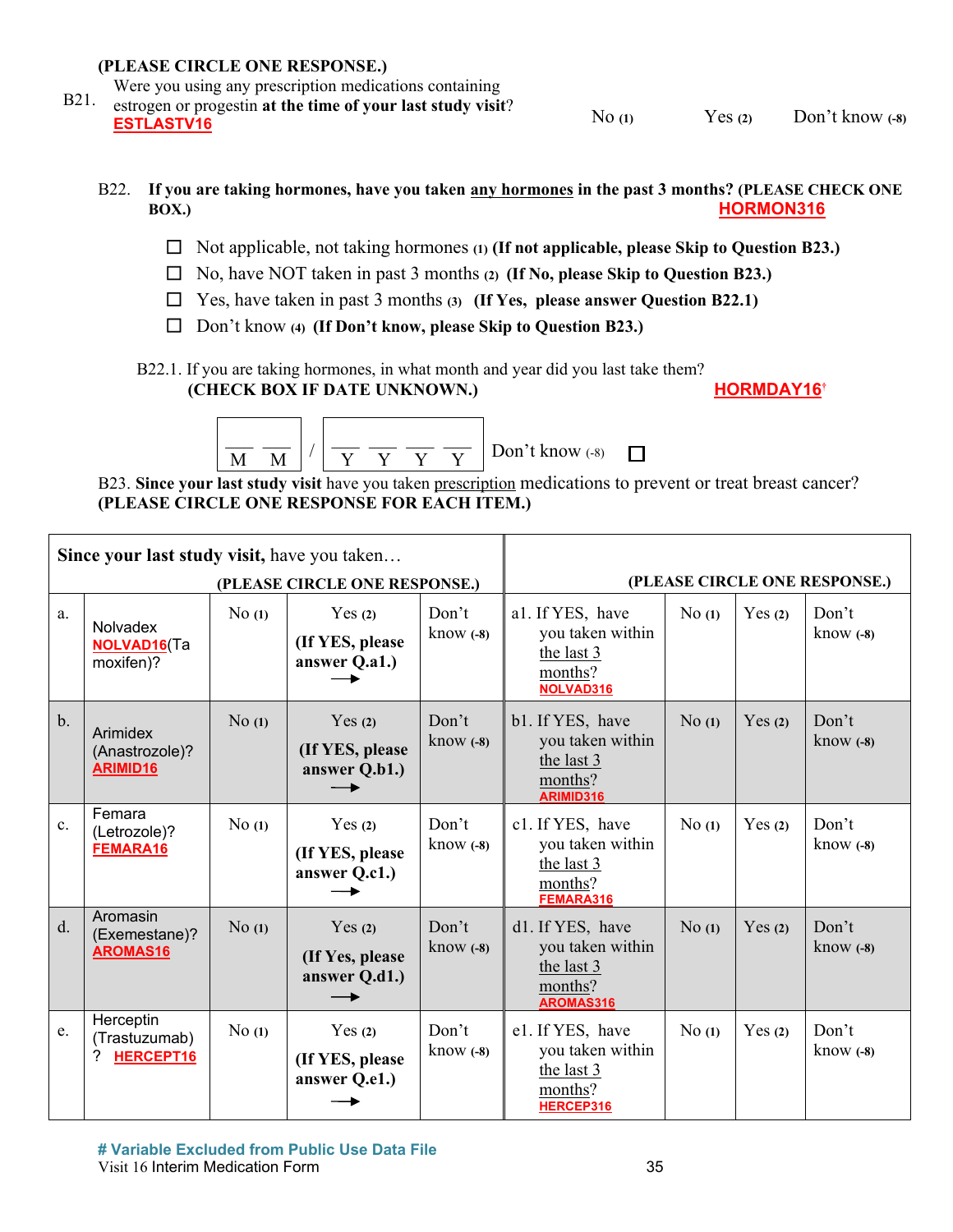**The next questions ask about the use of prescribed or over the counter medication.**

|                   | Since your last study visit have you taken                                                                                                     | (PLEASE CIRCLE ONE RESPONSE.) |        |                   |
|-------------------|------------------------------------------------------------------------------------------------------------------------------------------------|-------------------------------|--------|-------------------|
| B <sub>24</sub> . | Prescription or over-the-counter medicine to block stomach acid:                                                                               |                               |        |                   |
|                   | a. Cimetidine (Tagamet), famotidine (Pepcid), nizatidine<br>$(Axid)$ , or ranitidine $(Zantac)$<br><b>ZANTAC16</b>                             | No(1)                         | Yes(2) | Don't know $(-8)$ |
|                   | b. Esomeprazole (Nexium), lansoprazole (Prevacid),<br>omeprazole (Prilosec), pantoprazole (Protonix), or<br>NEXIUM16<br>raberprazole (Aciphex) | No(1)                         | Yes(2) | Don't know $(-8)$ |
| B25.              | Have you used any prescription or over-the-counter vitamins?<br>RXOTC3M16                                                                      | No(1)                         | Yes(2) | Don't know $(-8)$ |
| B26.              | Have you used any prescription or over-the-counter medication to<br>SLEEP3MO16<br>help you sleep?                                              | No(1)                         | Yes(2) | Don't know $(-8)$ |

## **Thank you for your time. This ends this questionnaire. Please give it to the study personnel**.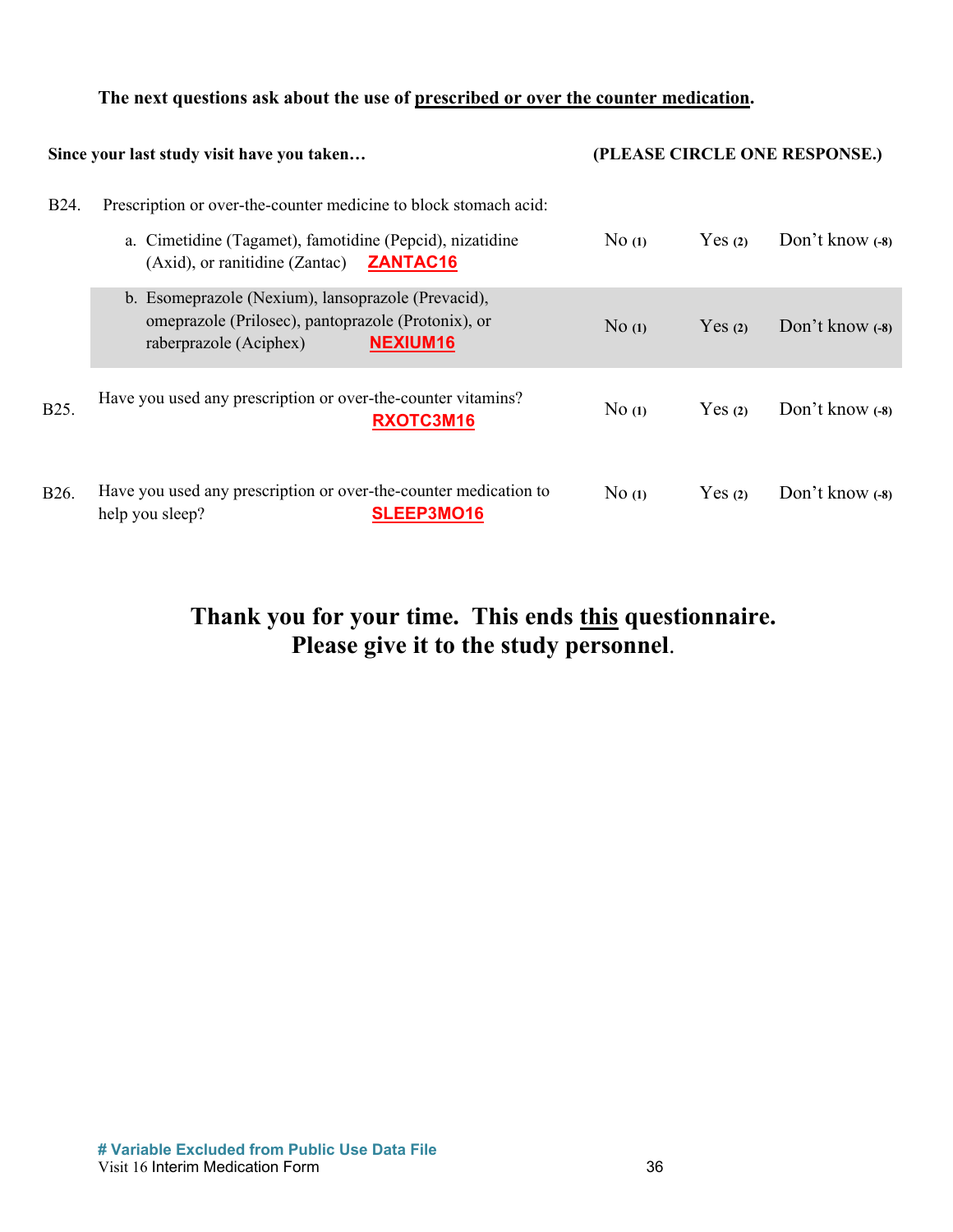Date Data Entered / Initials \_\_\_\_\_\_\_\_\_\_\_\_\_\_\_\_\_\_\_\_\_ Date Verified / Initials \_\_\_\_\_\_\_\_\_\_\_\_\_\_\_\_\_\_\_\_\_

### PHYSICAL MEASURES

*Study of Women's Health Across the Nation*

#### **SECTION A. GENERAL INFORMATION**

|                                          | AFFIX ID LABEL HERE                                                                                                                              | <b>ARCHID<sup>~</sup></b> |
|------------------------------------------|--------------------------------------------------------------------------------------------------------------------------------------------------|---------------------------|
| A1. RESPONDENT ID:                       |                                                                                                                                                  |                           |
| A2. SWAN STUDY VISIT #                   | 16                                                                                                                                               | <b>VISIT</b>              |
| A3. FORM VERSION:                        | 01/31/2015                                                                                                                                       | #FORM_V                   |
|                                          | A4. DATE FORM COMPLETED: $\frac{1}{M} - \frac{1}{M}$ $\frac{1}{D} - \frac{1}{D}$ $\frac{1}{N} - \frac{1}{Y}$ $\frac{1}{Y} - \frac{1}{Y}$         | PHYDAY16 <sup>+</sup>     |
| A5. RESPONDENT'S DOB:                    | $\frac{1}{M}$ $\frac{1}{M}$ $\frac{1}{D}$ $\frac{1}{D}$ $\frac{1}{Y}$ $\frac{9}{Y}$ $\frac{9}{Y}$ $\frac{9}{Y}$<br><b>VERIFY WITH RESPONDENT</b> | #DOB                      |
| A6. MEASUREMENTS COMPLETED IN:           |                                                                                                                                                  | #LOCATIO16                |
|                                          | RESPONDENT'S HOME1                                                                                                                               |                           |
| <b>A7. TECHNICIAN'S INITIALS</b>         |                                                                                                                                                  |                           |
| <b>BLOOD PRESSURE</b><br>a.              |                                                                                                                                                  | #INITSA16                 |
| <b>HEIGHT/WEIGHT</b><br>b <sub>1</sub>   |                                                                                                                                                  | #INITSB16                 |
| <b>WAIST/HIP</b><br>$C_{-}$              |                                                                                                                                                  | #INITSC16                 |
| <b>NECK</b><br>$\mathsf{d}$ .            |                                                                                                                                                  | #INITSD16                 |
| WERE PHYSICAL MEASURES COMPLETED?<br>A8. |                                                                                                                                                  | #PHYCOMP16                |
|                                          |                                                                                                                                                  |                           |
|                                          | A8.1. IF NO (i.e. PHYSICAL MEASURES NOT DONE), SPECIFY REASON: #PHYNOT                                                                           |                           |
|                                          |                                                                                                                                                  |                           |
|                                          |                                                                                                                                                  |                           |

<sup>~</sup> A randomly generated ID will be provided that is different from the original ID

**†** This date is given in days since the initial baseline interview, which is day zero.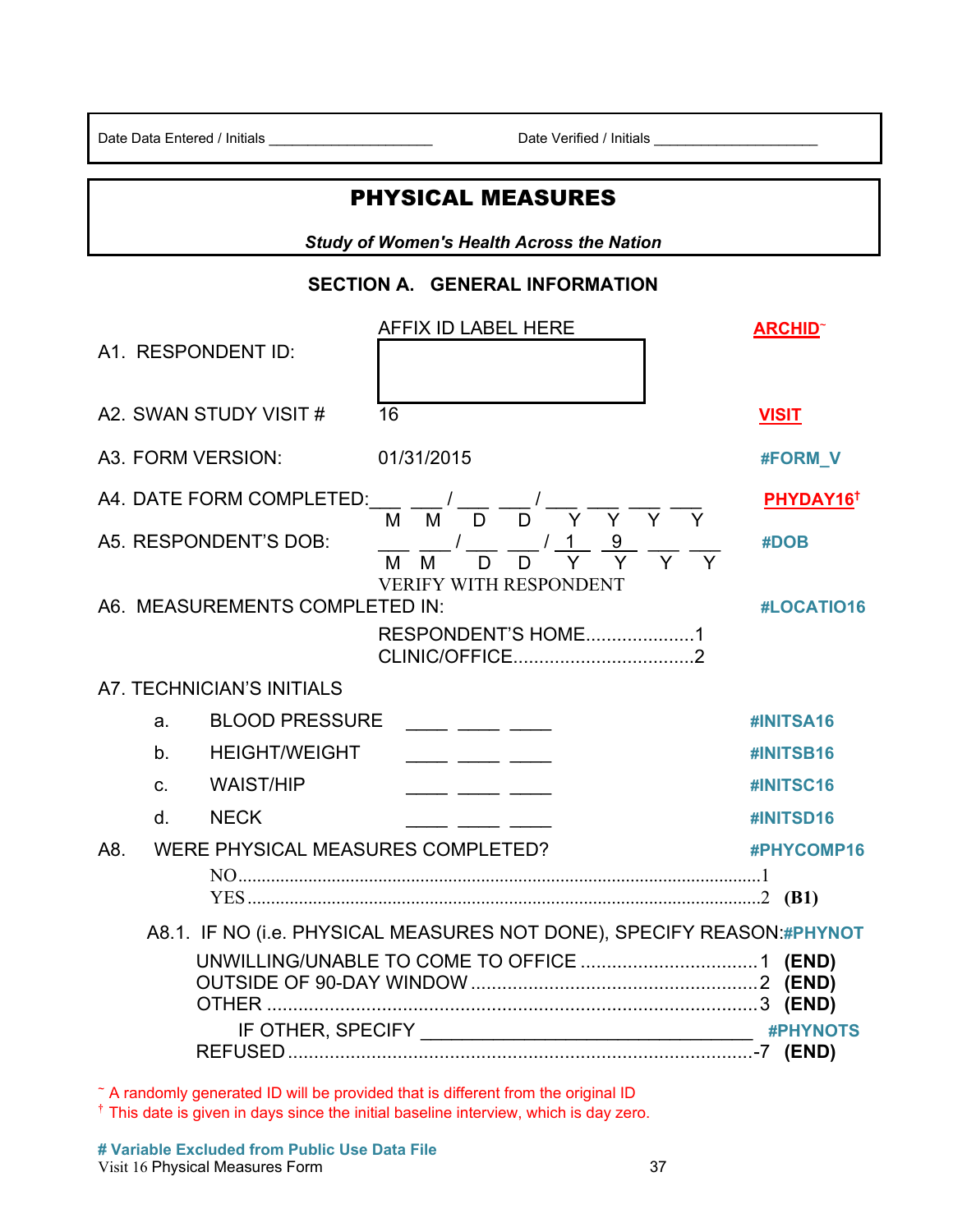#### **Section B. Measurements**

| B1.         | <b>ARM LENGTH</b>                                                                                                                         | #ARMLNGT16<br>cm<br>$\overline{a}$ and $\overline{a}$ and $\overline{a}$ and $\overline{a}$                                                                                                                                                                                                                                                                                                                                                          |
|-------------|-------------------------------------------------------------------------------------------------------------------------------------------|------------------------------------------------------------------------------------------------------------------------------------------------------------------------------------------------------------------------------------------------------------------------------------------------------------------------------------------------------------------------------------------------------------------------------------------------------|
| <b>B2.</b>  | <b>ARM CIRCUMFERENCE</b>                                                                                                                  | #ARMCIRC16<br>cm<br>$   \cdot$                                                                                                                                                                                                                                                                                                                                                                                                                       |
| <b>B</b> 3. | CUFF SIZE USED (Circle one.)                                                                                                              | 1. Pediatric<br>3. Large Adult<br>4. Thigh #CUFFSIZ16<br>2. Adult                                                                                                                                                                                                                                                                                                                                                                                    |
|             | floor (legs uncrossed) and is to refrain from talking during the measurements.<br>WAIT 2 MINUTES BETWEEN EACH BLOOD PRESSURE READING.     | Wait 5 minutes before measurements. Respondent is to sit quietly for 5 minutes with feet flat on the                                                                                                                                                                                                                                                                                                                                                 |
| B4.         | <b>PULSE</b>                                                                                                                              | PULSE <sub>16</sub><br>$\frac{1}{\sqrt{2}}$ beats/30 sec                                                                                                                                                                                                                                                                                                                                                                                             |
| <b>B5.</b>  | BLOOD PRESSURE #1 (SYS./DIA. 5th Phase)                                                                                                   | mmHg<br><b>SYSBP116 / DIABP116</b>                                                                                                                                                                                                                                                                                                                                                                                                                   |
| <b>B6.</b>  | BLOOD PRESSURE #2 (SYS./DIA. 5th Phase)                                                                                                   | mmHg<br>SYSBP216 / DIABP216                                                                                                                                                                                                                                                                                                                                                                                                                          |
|             |                                                                                                                                           | Ask the respondent to remove her shoes before measuring height and weight.                                                                                                                                                                                                                                                                                                                                                                           |
| <b>B7.</b>  | <b>HEIGHT</b>                                                                                                                             | HEIGHT16<br>$- - \cdot - -$ cm                                                                                                                                                                                                                                                                                                                                                                                                                       |
|             | B7.1. Measurement Method                                                                                                                  | HTMETHO16<br>1. Stadiometer<br>2. Portable<br>3. Self Report                                                                                                                                                                                                                                                                                                                                                                                         |
|             | B7.1.a. If Self Report, then choose one of the following<br>1. Participant in wheelchair/disabled<br>3. Refused to be measured            | #HTSELF16<br>2. Equipment Failure<br>4. Other<br>HTSELFS16<br>Specify <sub>_____</sub>                                                                                                                                                                                                                                                                                                                                                               |
| <b>B8.</b>  | <b>WEIGHT</b>                                                                                                                             | WEIGHT16<br>$\frac{1}{\sqrt{2}}$ $\frac{1}{\sqrt{2}}$ $\frac{1}{\sqrt{2}}$ $\frac{1}{\sqrt{2}}$ $\frac{1}{\sqrt{2}}$ $\frac{1}{\sqrt{2}}$ $\frac{1}{\sqrt{2}}$ $\frac{1}{\sqrt{2}}$ $\frac{1}{\sqrt{2}}$ $\frac{1}{\sqrt{2}}$ $\frac{1}{\sqrt{2}}$ $\frac{1}{\sqrt{2}}$ $\frac{1}{\sqrt{2}}$ $\frac{1}{\sqrt{2}}$ $\frac{1}{\sqrt{2}}$ $\frac{1}{\sqrt{2}}$ $\frac{1}{\sqrt{2}}$                                                                     |
|             | B8.1. Scales                                                                                                                              | 1. Balance Beam 2. Clinic Digital <b>SCALE16</b><br>3. Portable<br>4. Self Report                                                                                                                                                                                                                                                                                                                                                                    |
|             | B8.1.a. If Self Report, then choose one of the following<br>1. Participant in wheelchair/disabled<br>3. Refused to be weighed<br>5. Other | #WTSELF16<br>2. Equipment Failure<br>4. Participant weight more than scale<br><b>WTSELFS16</b>                                                                                                                                                                                                                                                                                                                                                       |
| B9.         | <b>WAIST CIRCUMFERENCE</b>                                                                                                                | <b>WAIST16</b><br>$\frac{1}{1}$ $\frac{1}{1}$ $\frac{1}{1}$ $\frac{1}{1}$ $\frac{1}{1}$ $\frac{1}{1}$ $\frac{1}{1}$ $\frac{1}{1}$ $\frac{1}{1}$ $\frac{1}{1}$ $\frac{1}{1}$ $\frac{1}{1}$ $\frac{1}{1}$ $\frac{1}{1}$ $\frac{1}{1}$ $\frac{1}{1}$ $\frac{1}{1}$ $\frac{1}{1}$ $\frac{1}{1}$ $\frac{1}{1}$ $\frac{1}{1}$ $\frac{1}{1}$                                                                                                                |
|             | B9.1.<br>Measurement taken in:                                                                                                            | 1. Undergarments 2. Light clothing<br><b>WASTMEA16</b>                                                                                                                                                                                                                                                                                                                                                                                               |
| B10.        | HIP CIRCUMFERENCE                                                                                                                         | <b>HIP16</b><br>$\frac{1}{1}$ = $\frac{1}{1}$ = $\frac{1}{1}$ = $\frac{1}{1}$ = $\frac{1}{1}$ = $\frac{1}{1}$ = $\frac{1}{1}$ = $\frac{1}{1}$ = $\frac{1}{1}$ = $\frac{1}{1}$ = $\frac{1}{1}$ = $\frac{1}{1}$ = $\frac{1}{1}$ = $\frac{1}{1}$ = $\frac{1}{1}$ = $\frac{1}{1}$ = $\frac{1}{1}$ = $\frac{1}{1}$ = $\frac{1$                                                                                                                            |
| B11.        | B10.1.<br>Measurement taken in:<br>NECK CIRCUMFERENCE                                                                                     | 1. Undergarments 2. Light clothing<br><b>HIPMEAS16</b><br>NECK <sub>16</sub><br>$\frac{1}{\sqrt{2}}$ $\frac{1}{\sqrt{2}}$ $\frac{1}{\sqrt{2}}$ $\frac{1}{\sqrt{2}}$ $\frac{1}{\sqrt{2}}$ $\frac{1}{\sqrt{2}}$ $\frac{1}{\sqrt{2}}$ $\frac{1}{\sqrt{2}}$ $\frac{1}{\sqrt{2}}$ $\frac{1}{\sqrt{2}}$ $\frac{1}{\sqrt{2}}$ $\frac{1}{\sqrt{2}}$ $\frac{1}{\sqrt{2}}$ $\frac{1}{\sqrt{2}}$ $\frac{1}{\sqrt{2}}$ $\frac{1}{\sqrt{2}}$ $\frac{1}{\sqrt{2}}$ |
| B12.        | Please note if there were any unusual circumstances or deviations from the protocol.                                                      |                                                                                                                                                                                                                                                                                                                                                                                                                                                      |

 $\mathcal{L}_\text{max} = \frac{1}{2} \sum_{i=1}^n \mathcal{L}_\text{max}(\mathbf{x}_i - \mathbf{y}_i)$ \_\_\_\_\_\_\_\_\_\_\_\_\_\_\_\_\_\_\_\_\_\_\_\_\_\_\_\_ **#DEVIAT116 / #DEVIAT216**\_\_\_\_\_\_\_\_\_\_\_\_\_\_\_\_\_\_\_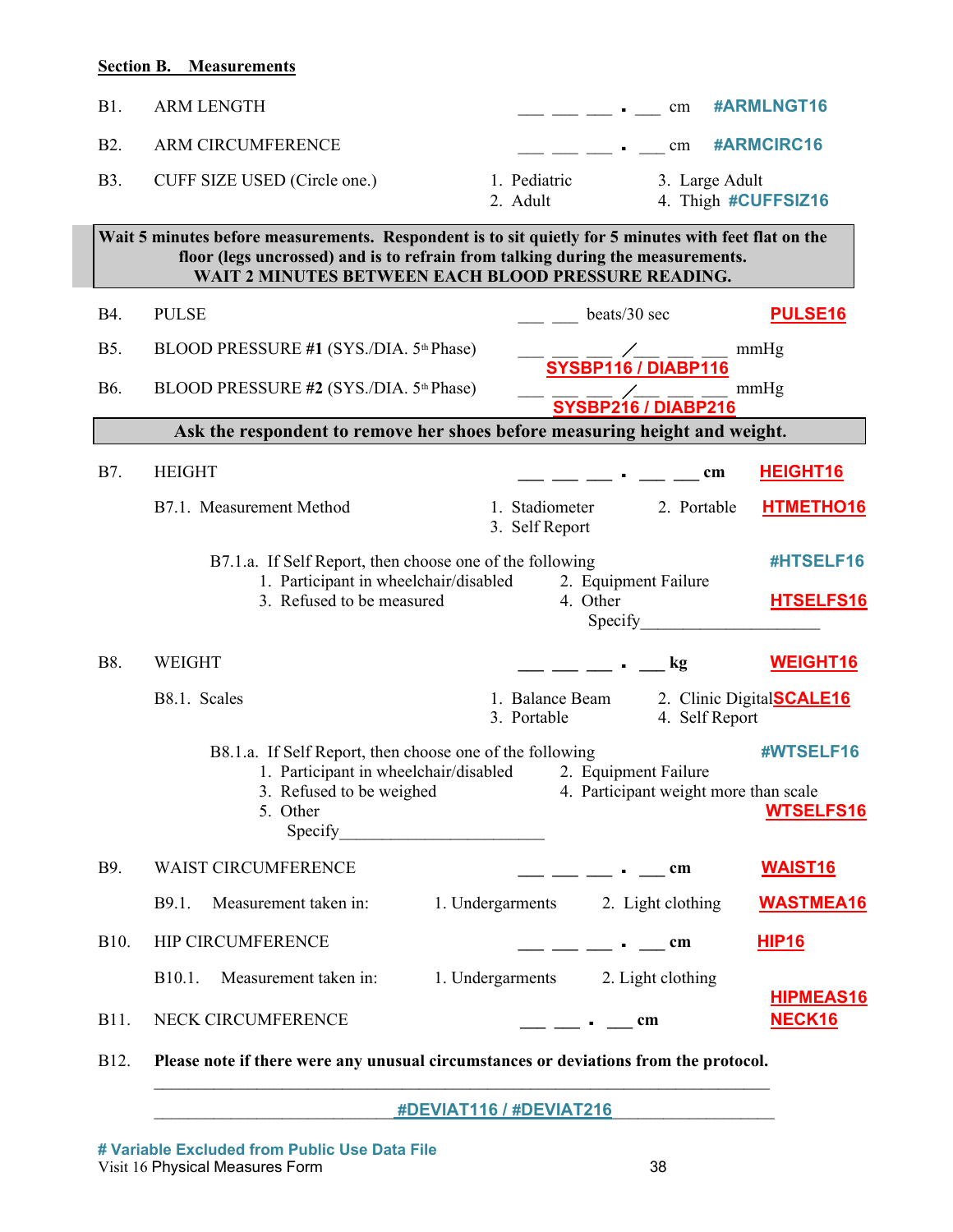Date Data Entered / Initials \_\_\_\_\_\_\_\_\_\_\_\_\_\_\_\_\_\_\_\_\_ Date Verified / Initials \_\_\_\_\_\_\_\_\_\_\_\_\_\_\_\_\_\_\_\_\_

### BIOIMPEDANCE

*Study of Women's Health Across the Nation*

|                  |                                                                                                        | SECTION A. GENERAL INFORMATION                                                                                                                   |                             |
|------------------|--------------------------------------------------------------------------------------------------------|--------------------------------------------------------------------------------------------------------------------------------------------------|-----------------------------|
| A1.              | <b>RESPONDENT ID:</b>                                                                                  | AFFIX ID LABEL HERE                                                                                                                              | <b>ARCHID<sup>~</sup></b>   |
| A2.              | SWAN STUDY VISIT#                                                                                      | 16                                                                                                                                               | <b>VISIT</b>                |
| A3.              | <b>FORM VERSION:</b>                                                                                   | 03/03/2003                                                                                                                                       | #FORM_V                     |
| A4.              | DATE FORM COMPLETED:                                                                                   | $\frac{1}{M} \frac{1}{M} \frac{1}{N} \frac{1}{D} \frac{1}{D} \frac{1}{Y} \frac{1}{Y} \frac{1}{Y} \frac{1}{Y} \frac{1}{Y}$                        | <b>BIODAY16<sup>†</sup></b> |
| A <sub>5</sub> . | <b>OPERATOR'S INITIALS:</b>                                                                            |                                                                                                                                                  | #INITS                      |
| A6.              | <b>RESPONDENT'S DOB:</b>                                                                               | $\frac{1}{M}$ $\frac{1}{M}$ $\frac{1}{D}$ $\frac{1}{D}$ $\frac{1}{Y}$ $\frac{9}{Y}$ $\frac{1}{Y}$ $\frac{9}{Y}$<br><b>VERIFY WITH RESPONDENT</b> | #DOB                        |
|                  | A7. INTERVIEW COMPLETED IN:                                                                            |                                                                                                                                                  | #LOCATIO16                  |
|                  | A8. INTERVIEW LANGUAGE:                                                                                |                                                                                                                                                  | <b>LANGBIO16</b>            |
| A9.              | WAS BIOIMPEDANCE MEASUREMENT COMPLETED?                                                                |                                                                                                                                                  | <b>COMPBIA16</b>            |
|                  |                                                                                                        | A9.1. IF NO (i.e. BIOIMPEDANCE NOT DONE), SPECIFY REASON: #BIONOT16                                                                              |                             |
|                  | IF OTHER, SPECIFY<br>~ A randomly generated ID will be provided that is different from the original ID | R, SPECIFY $\frac{\# \text{BIONOTS16}}{\text{INELIGIBLE (B1 = YES or DON'T KNOW)}.4 \quad \text{(END)}}$                                         |                             |

**†** This date is given in days since the initial baseline interview, which is day zero.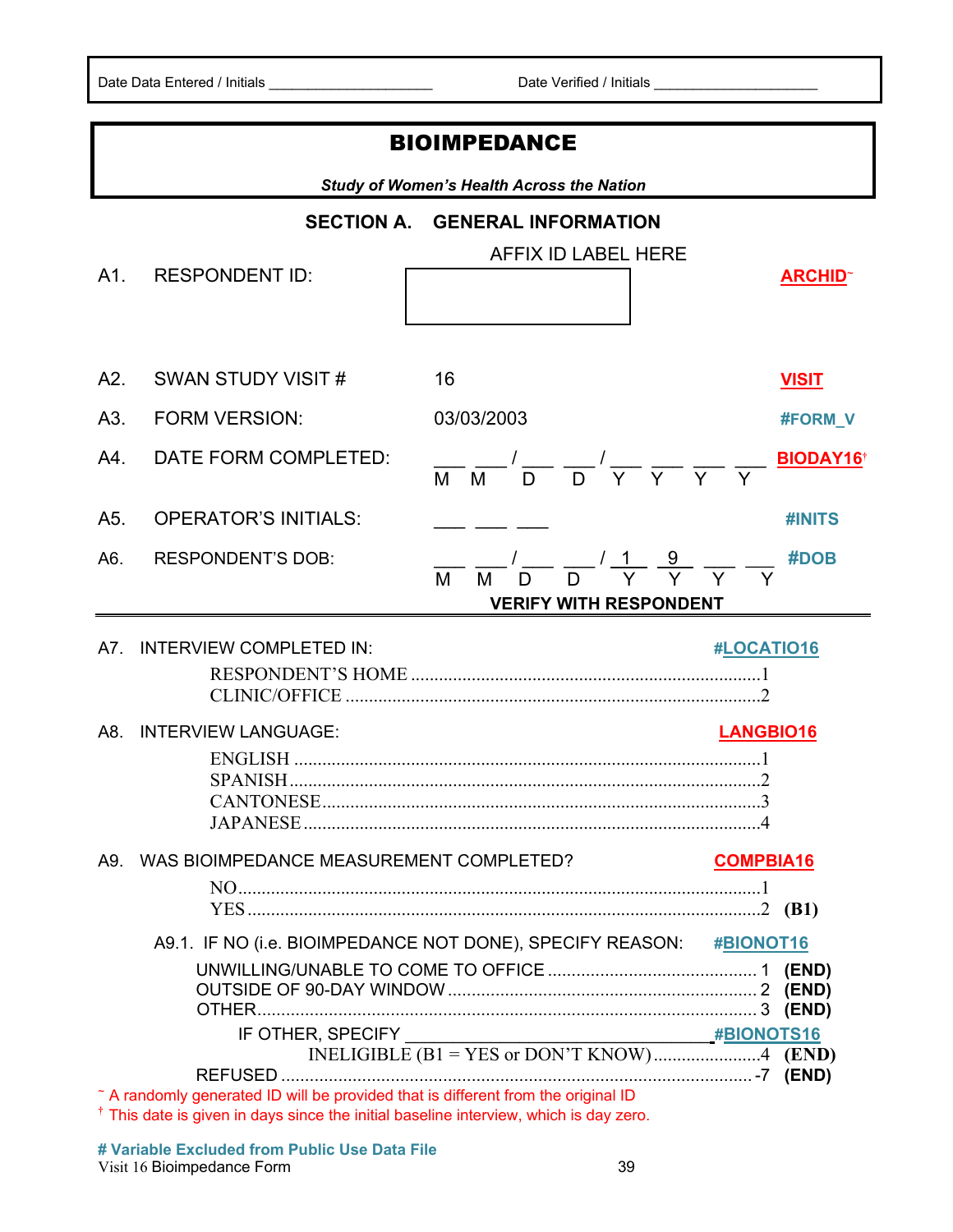#### **SECTION B. BIOIMPEDANCE MEASUREMENT**

Now I would like to measure your body composition using this bioimpedance equipment. Body composition is the amount of body fluids, fat, and lean body mass, including your muscles and organs found in your body.

B1. Do you have an insulin pump, pacemaker or automatic implantable cardiac defibrillator (AICD)? **AICDPUM16**

#### IF YES OR DON'T KNOW, **STOP**. SUBJECT INELIGIBLE FOR BIOIMPEDANCE. CODE Q.A9 AS "NO=1" AND Q.A9.1 AS "REASON=4."

If you have not recently done so, I would like you to use the bathroom before we take this measurement. For this measurement, you will need to remove metal jewelry and your right sock and shoe. Two sticky pads called electrodes will be placed on your right hand at the wrist and knuckles and two more will be placed on your right foot at the toes and ankle. Once the electrodes are attached, it will take less than one minute for the equipment to measure your body composition.

Before we begin the bioimpedance measurement I need to ask you a few questions that will help us interpret the results**.**

B2.Have you exercised intensely for at least half an hour or taken a sauna within the last 12 hours?

That is, since  $\underline{\qquad \qquad }$  :  $\underline{\qquad \qquad }$  a.m. / p.m.? **EXER12H16** 

| REFUSED. |  |
|----------|--|

#### B3. Have you had anything to eat or drink, apart from water, in the last 5 hours? That is, since  $\underline{\qquad \qquad }$  :  $\underline{\qquad \qquad }$  a.m. / p.m.?

| YES             |  |
|-----------------|--|
| <b>REFLISED</b> |  |

| B4. Have you had more than 2 alcohol drinks in the last 24 hours? |  |           |
|-------------------------------------------------------------------|--|-----------|
| That is, since $\qquad \qquad$ : $\qquad$ a.m. / p.m.?            |  | ALCO24H16 |
|                                                                   |  |           |
| YFS                                                               |  |           |
|                                                                   |  |           |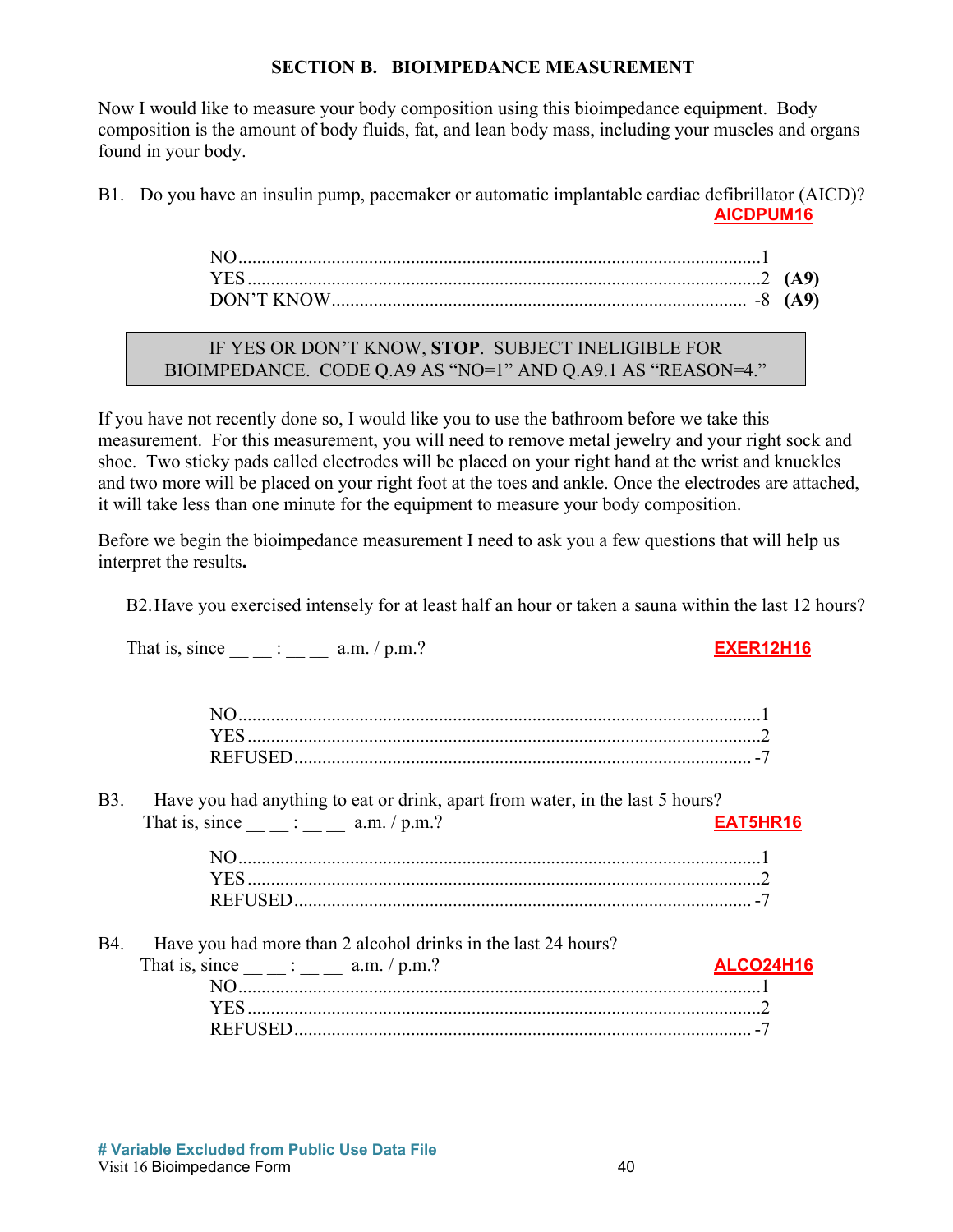B5. Do you have any embedded medical devices, metal pins or plates, clips or beads used to treat cancer, braces, staples from surgery or any other type of embedded metal? **EMBDDEV16**

Please remove all metal jewelry. Although you won't feel anything, metal removal is encouraged for more accurate results. Now please remove your right shoe and sock before lying down on a table for the test. **METJEWL16**

#### B6. DID PARTICIPANT WEAR ANY METAL JEWELRY DURING MEASUREMENT?

- NO................................................................................................................1 **(B7)** YES..............................................................................................................2
- B6.1. IF YES, WERE THERE ANY RINGS, BRACELETS, WATCHES OR ANKLE JEWELRY ON THE MEASURED SIDE? **ONMEASS16** NO................................................................................................................1

YES..............................................................................................................2

LEGS SHOULD BE FAR ENOUGH APART SO THAT THE THIGHS DO NOT TOUCH. HANDS AND ARMS SHOULD BE FAR ENOUGH APART SO THAT THE HANDS AND ARMS DON'T TOUCH THE TORSO.

IF THE SKIN IS OILY, CLEAN IT WITH AN ALCOHOL SWAB BEFORE ATTACHING ELECTRODES.

IF THE SKIN IS DRY, APPLY A SMALL AMOUNT OF ECG OR CONDUCTIVE PASTE BEFORE ATTACHING ELECTRODES.

#### B7. ON WHICH SIDE OF THE BODY WERE THE ELECTRODES PLACED? **SIDE16**

RIGHT .........................................................................................................1 LEFT............................................................................................................2

THE **VALID RANGE** FOR THE CONDUCTANCE VALUE IS **-800 TO 800 OHMS**. THE VALID RANGE FOR THE REACTANCE VALUE IS **-150 TO 150 OHMS**. IF AN *'OUT OF RANGE'* CONDUCTANCE OR REACTANCE OR *NEGATIVE* CONDUCTANCE VALUE IS DETECTED PLEASE SEE INSTRUCTIONS ON THE NEXT PAGE.

#### B8. RECORD THE CONDUCTANCE / RESISTANCE VALUE THAT APPEARS ON THE IMPEDANCE METER:

 $( + OR - )$  \_\_\_\_\_\_ \_\_\_\_\_\_ OHMS CONDUCT16

B9. RECORD THE REACTANCE / IMPEDANCE VALUE THAT APPEARS ON THE IMPEDANCE METER:

 $( + OR - )$  \_\_\_\_\_ \_\_\_\_\_ OHMS **REACT16** 

| B10. WAS THE MEASUREMENT RE-RUN?              | <b>BIORRUN16</b> |
|-----------------------------------------------|------------------|
|                                               |                  |
| <u>YES ………………………………………………………………………………………</u>  |                  |
| # Variable Excluded from Public Use Data File |                  |
| Visit 16 Bioimpedance Form                    |                  |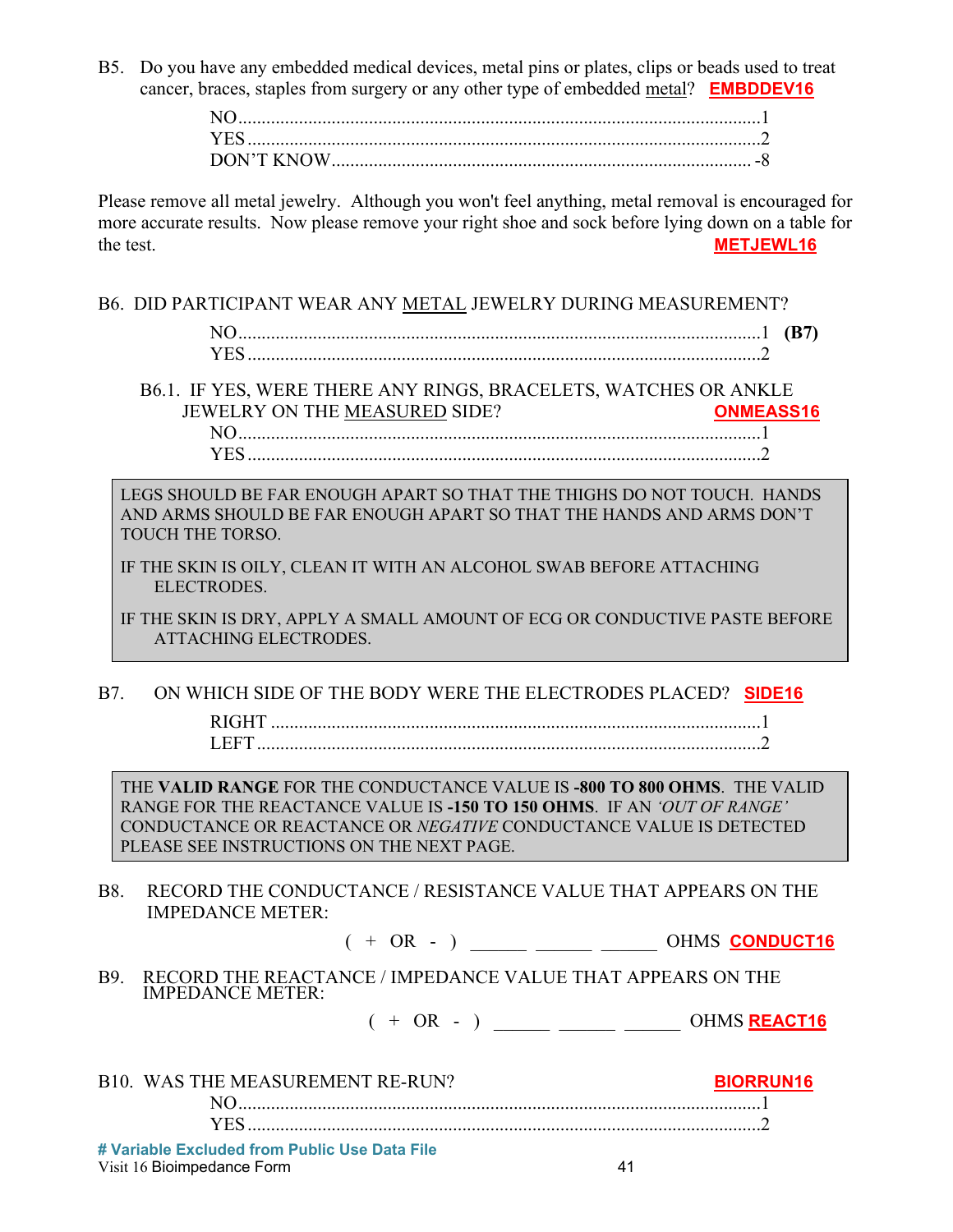#### B11. COMMENTS: #**OPERCO116**

#### \_\_\_\_\_\_\_\_\_\_\_\_\_\_**#OPERCO216**\_\_\_\_\_\_\_\_\_\_\_\_\_\_\_\_\_\_\_\_\_\_\_\_\_\_\_\_\_\_\_\_\_\_\_\_\_\_\_\_\_\_\_\_\_\_\_\_\_

#### REMOVE AND DISPOSE OF THE ELECTRODES, BE SURE NOT TO INJURE THE SUBJECT'S SKIN. IF YOU HAVEN'T ALREADY DONE SO, COMPLETE QUESTION A9 = "YES (2)."

**Thank you for your participation in this study.**

IF AN *'OUT OF RANGE'* CONDUCTANCE OR REACTANCE IS DETECTED, IMMEDIATELY CHECK THE QUALITY OF THE ATTACHMENT OF THE ALLIGATOR CLAMPS AND THE SECURITY OF THE ELECTRODES TO THE SKIN. THEN, RE-DO THE PROCEDURE.

IF THE *SECOND* MEASUREMENT FALLS WITHIN THE VALID RANGE, IT SHOULD BE ENTERED INTO THE FIELD FOR Q.B8 OR Q.B9. THE *INITIAL* MEASUREMENT SHOULD BE RECORDED IN THE COMMENTS (Q.B11) AND Q.B10 SHOULD BE CODED "2=YES" RE-RUN.

IF THE SECOND ATTEMPT ALSO RESULTS IN AN INVALID RANGE, THEN VALIDATE WITH 500 OHM RESISTOR AND RE-RUN A THIRD ATTEMPT. IF THE *THIRD* MEASUREMENT FALLS WITHIN THE VALID RANGE, IT SHOULD BE ENTERED INTO THE FIELD FOR Q.B8 OR Q.B9. IF *THIRD* ATTEMPT VALUES ARE STILL INVALID, CODE "-2222" INSTEAD OF OUT OF RANGE VALUE. THE *INITIAL* AND *SECOND* MEASURMENTS SHOULD BE RECORDED IN THE COMMENTS (Q.B11) AND Q.B10 SHOULD BE CODED "2=YES" RE-RUN.

THE ABOVE PROCEDURES SHOULD ALSO BE FOLLOWED IF A *VALID BUT NEGATIVE* **VALUE** (BETWEEN -1 AND -800) IS DETECTED FOR CONDUCTANCE (Q.B8). IF THE SECOND OR THIRD CONDUCTANCE MEASUREMENT RESULTS IN A POSITIVE VALUE, IT SHOULD BE ENTERED INTO Q.B8 AND THE INITIAL MEASUREMENT(S) SHOULD BE RECORDED IN THE COMMENTS (Q.B11) AND Q.B10 SHOULD BE CODED "2=YES" RE-RUN. IF ALL THREE MEASUREMENTS RESULT IN A NEGATIVE VALUE, THEN THE FINAL VALID MEASUREMENT (BETWEEN -1 AND -800) SHOULD BE ENTERED INTO Q.B8.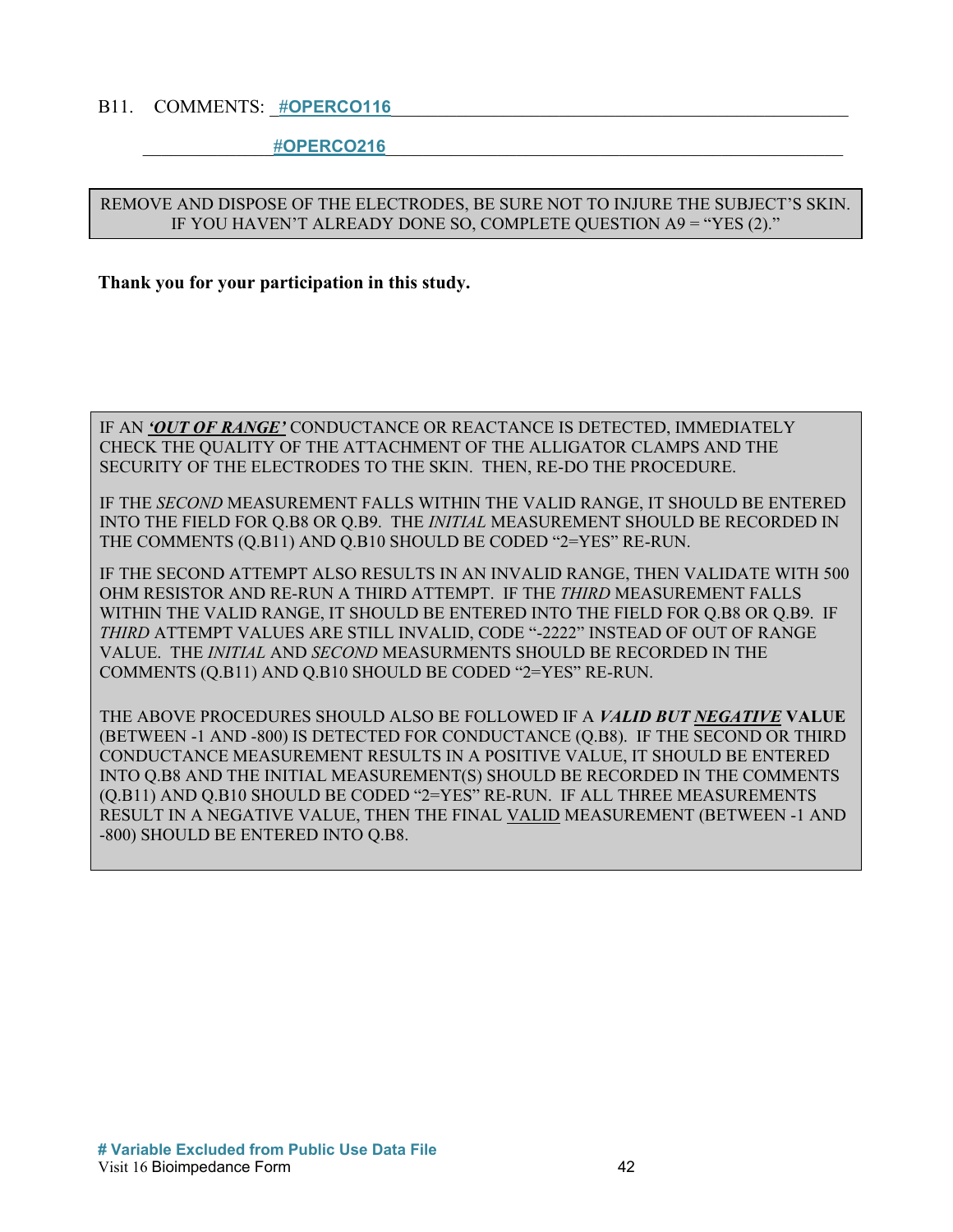### PHYSICAL FUNCTIONING ASSESSMENT FORM

*Study of Women's Health Across the Nation*



#### **DETROIT will complete ALL PHYSICAL FUNCTION Protocols; BOSTON will complete ALL PHYSICAL FUNCTION Protocols EXCEPT the STAIR CLIMB ASSESSMENT; LOS ANGELES will complete the GRIP STRENGTH Protocol, ONLY**

<sup>~</sup> A randomly generated ID will be provided that is different from the original ID.

**†** This date is given in days since the initial baseline interview, which is day zero.

**# Variable Excluded from Public Use Data File** Visit 16 Physical Functioning Form 44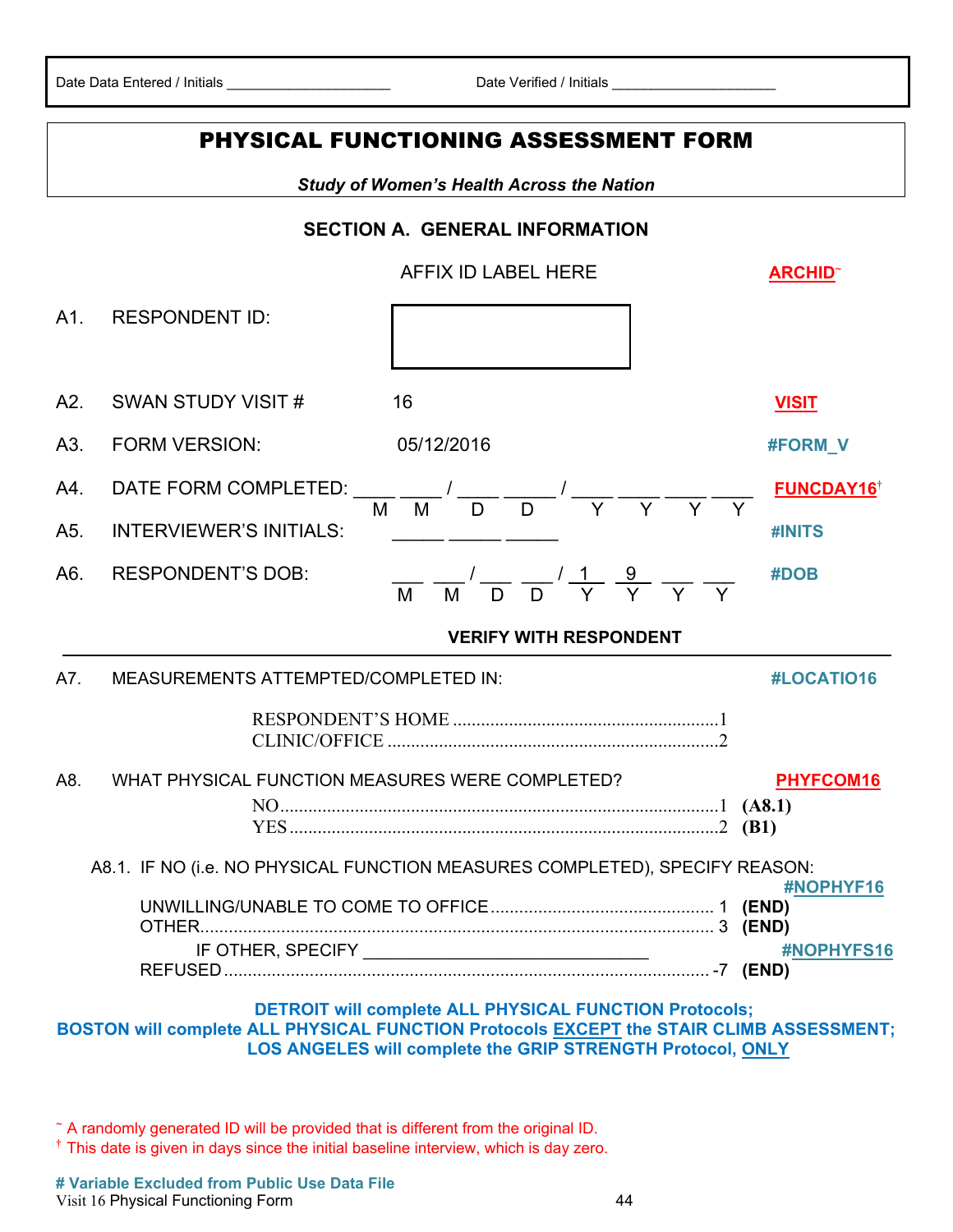### **GRIP STRENGTH ASSESSMENT**

| <b>B1.</b> | Identify the Dynamometer size setting:<br>(CIRCLE ONE RESPONSE.)                           | $1 = I$ (Small hands)<br>$2 = III$ (Non-small hands) | DYNAMSE16                                                                                                                                               |                                                                                  |
|------------|--------------------------------------------------------------------------------------------|------------------------------------------------------|---------------------------------------------------------------------------------------------------------------------------------------------------------|----------------------------------------------------------------------------------|
| <b>B2.</b> | Dominant hand? (hand used to write with) $1 = \text{RIGHT HAND}$<br>(CIRCLE ONE RESPONSE.) | $2 = LEFT$ HAND                                      | <b>DOMHAND16</b>                                                                                                                                        |                                                                                  |
| <b>B3.</b> | Was right hand grip strength attempted?<br>(CIRCLE ONE RESPONSE.) RTGRIP16                 | $2 = YES$                                            | $1 = NO \longrightarrow$ B3a. Why not attempted? $\longrightarrow$<br>NORGRIP16                                                                         | $1 =$ PHYSICALLY UNABLE<br>$2 = 0$ THER.<br>SPECIFY #NORGRPS16<br>$-7$ = REFUSED |
| <b>B4.</b> | RIGHT HAND: Round up to nearest kilogram.<br>(Enter -1 if not completed.)                  |                                                      | B4a. If any assessments were not completed on RIGHT hand, why<br>unable to complete the task? (CIRCLE ONE RESPONSE.) NORHAND16                          |                                                                                  |
|            |                                                                                            |                                                      | 1 = PHYSICALLY UNABLE                                                                                                                                   |                                                                                  |
|            | #2 _______ kgs __ <del>RTGRIP216</del>                                                     |                                                      | $2 =$ OTHER, SPECIFY $\_\_\_\_\_\_\_\_\_\_\_\_\_\_\_\_\_\_\_\_\_\_\_\_\_\_\_\_\_\_\_$<br>$-7$ = REFUSED                                                 | <b>#NORHNDS16</b>                                                                |
|            | #3 _______ kgs <u>RTGRIP316</u>                                                            |                                                      |                                                                                                                                                         |                                                                                  |
| <b>B5.</b> | (CIRCLE ONE RESPONSE.) LTGRIP16                                                            | $2 = YES$                                            | Was left hand grip strength attempted? $1 = NO$ $\longrightarrow$ B5a. Why not attempted? $\longrightarrow$   1 = PHYSICALLY UNABLE<br><b>NOLGRIP16</b> | $2 = 0$ THER,<br>SPECIFY #NOLGRPS16<br>$-7$ = REFUSED                            |
| <b>B6.</b> | LEFT HAND: Round up to nearest kilogram.                                                   |                                                      |                                                                                                                                                         |                                                                                  |
|            | (Enter -1 if not completed.)                                                               | <b>В6а.</b>                                          | If any assessments were not completed on LEFT hand, why<br>unable to complete the task? (CIRCLE ONE RESPONSE.) NOLHAND16                                |                                                                                  |
|            | #1 __ kgs LTGRIP116                                                                        |                                                      | 1 = PHYSICALLY UNABLE                                                                                                                                   |                                                                                  |
|            |                                                                                            |                                                      | 2 = OTHER, SPECIFY                                                                                                                                      | <b>#NOLHNDS16</b>                                                                |
|            |                                                                                            |                                                      | $-7$ = REFUSED                                                                                                                                          |                                                                                  |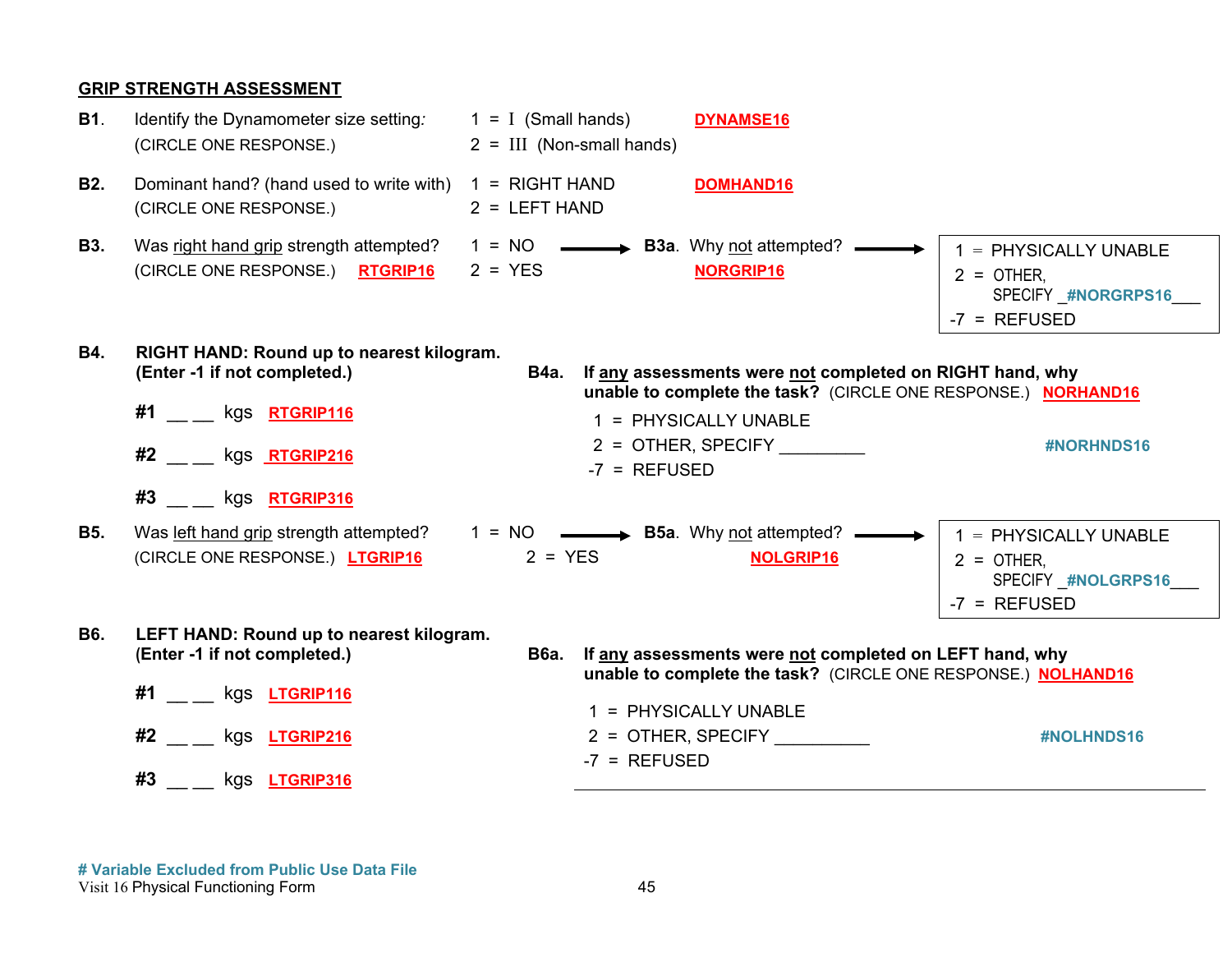### **IF NON-PARTICIPATING SITE (LOS ANGELES), SKIP C1 – G6 AND GO TO H1 (PHYSICAL FUNCTION COMMENTS) ON PAGE 11 AND THEN END FORM**

I would now like you to try to move your body in different movements. I will first describe and show each movement to you. Then I'd *like you to try to do it. If you cannot do a particular movement, or if you feel it would be unsafe to try to do it, tell me and we'll move on to the next one. Let me emphasize that I do not want you to try to do any exercise that you feel might be unsafe. Any questions before we begin?*

#### **BALANCE TESTING:**

The participant must be able to stand unassisted without the use of a cane or walker. You may help the participant to get up. Stand next to the participant to help her into the position. Supply just enough support to the participant's arm to prevent loss of balance. When the participant is in position (and secure), let go before you begin timing.

*Now I will show you the first movement.* [Demonstrate.] *I want you to try to stand with your feet together, side-by-side, for about 10 seconds.*

*You may use your arms, bend your knees, or move your body to maintain your balance, but try not to move your feet. Try to hold this position until I tell you to stop. Are you ready?* [If supporting participant, let go.] *Ready, begin. Stop* [Stop the stopwatch after 10 seconds OR when the participant steps out of position OR grabs your arm.]

#### **SBSSTND16**



**IF PARTICIPANT IS UNABLE TO HOLD THE POSITION FOR 10 SECONDS ("1" to C1) GO TO C4, PAGE 5. IF THE MEASURE WAS NOT ATTEMPTED ("-1" TO C1), GO TO D1, PAGE 5 (TIMED 4 METER WALK), OTHERWISE GO TO C2, PAGE 4.**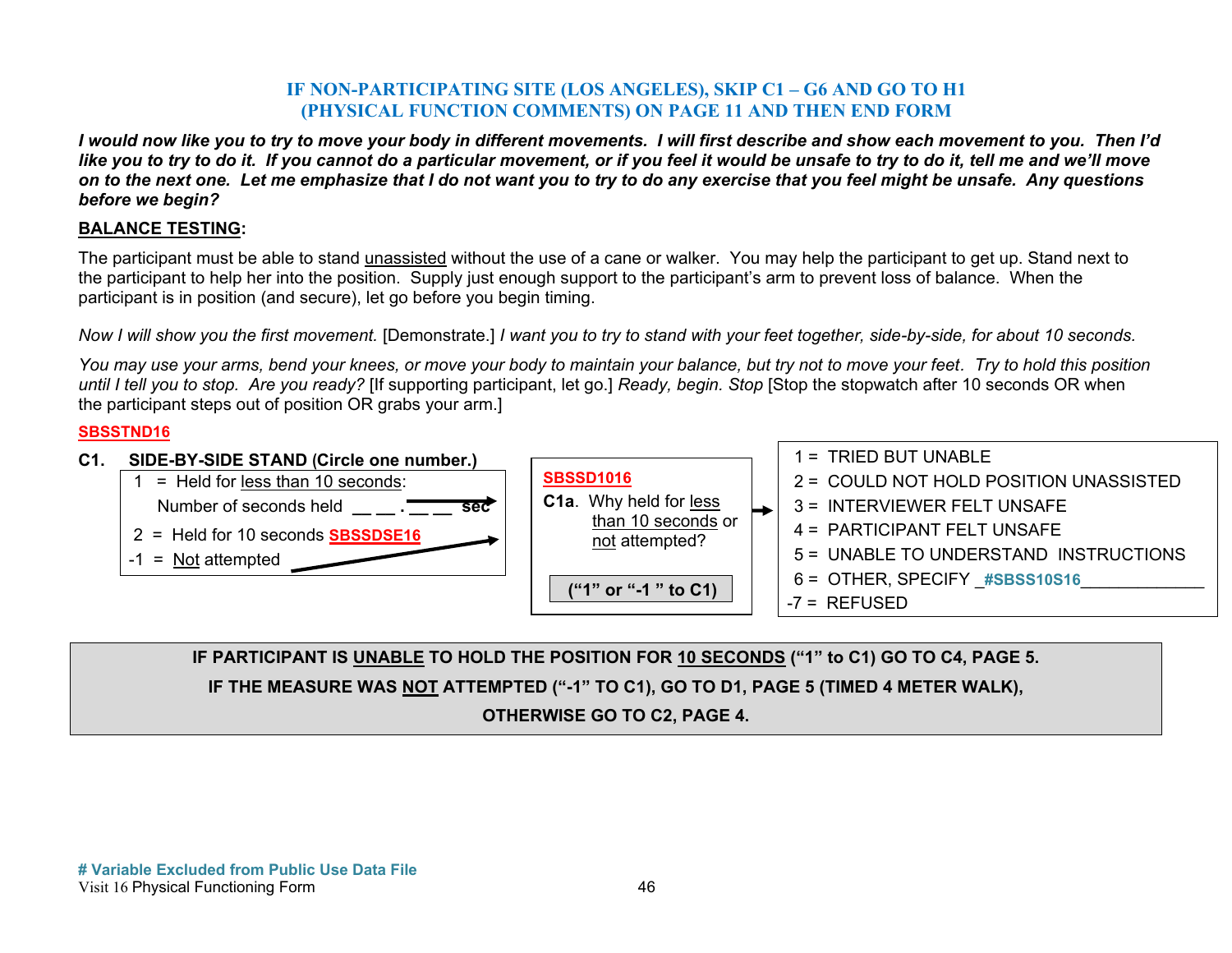*Now I will show you the second movement.* [Demonstrate.] *I want you to try to stand with the heel of one foot touching the big toe of the other foot, for about 10 seconds. You may put either foot in front, whichever is more comfortable for you.*

*You may use your arms, bend your knees, or move your body to maintain your balance, but try not to move your feet. Try to hold this position until I tell you to stop. Are you ready?* [If supporting participant, let go] *Ready, begin. Stop* [Stop the stopwatch after 10 seconds OR when the participant steps out of position OR grabs your arm.]

#### **SEMTSTD16**



### **IF PARTICIPANT IS UNABLE TO HOLD THE POSITION FOR 10 SECONDS ("1" to C2) GO TO C4, PAGE 5. IF THE MEASURE WAS NOT ATTEMPTED ("-1" TO C2), GO TO C4, OTHERWISE GO TO C3.**

*Now I will show you the third movement.* [Demonstrate.] *I want you to try to stand with the heel of one foot in front of and touching the toes of the other foot, for about 10 seconds. You may put either foot in front, whichever is more comfortable for you.*

*You may use your arms, bend your knees, or move your body to maintain your balance, but try not to move your feet. Try to hold this position until I tell you to stop. Are you ready?* [If supporting participant, let go] *Ready, begin. Stop* [Stop the stopwatch after 10 seconds OR when the participant steps out of position OR grabs your arm.]

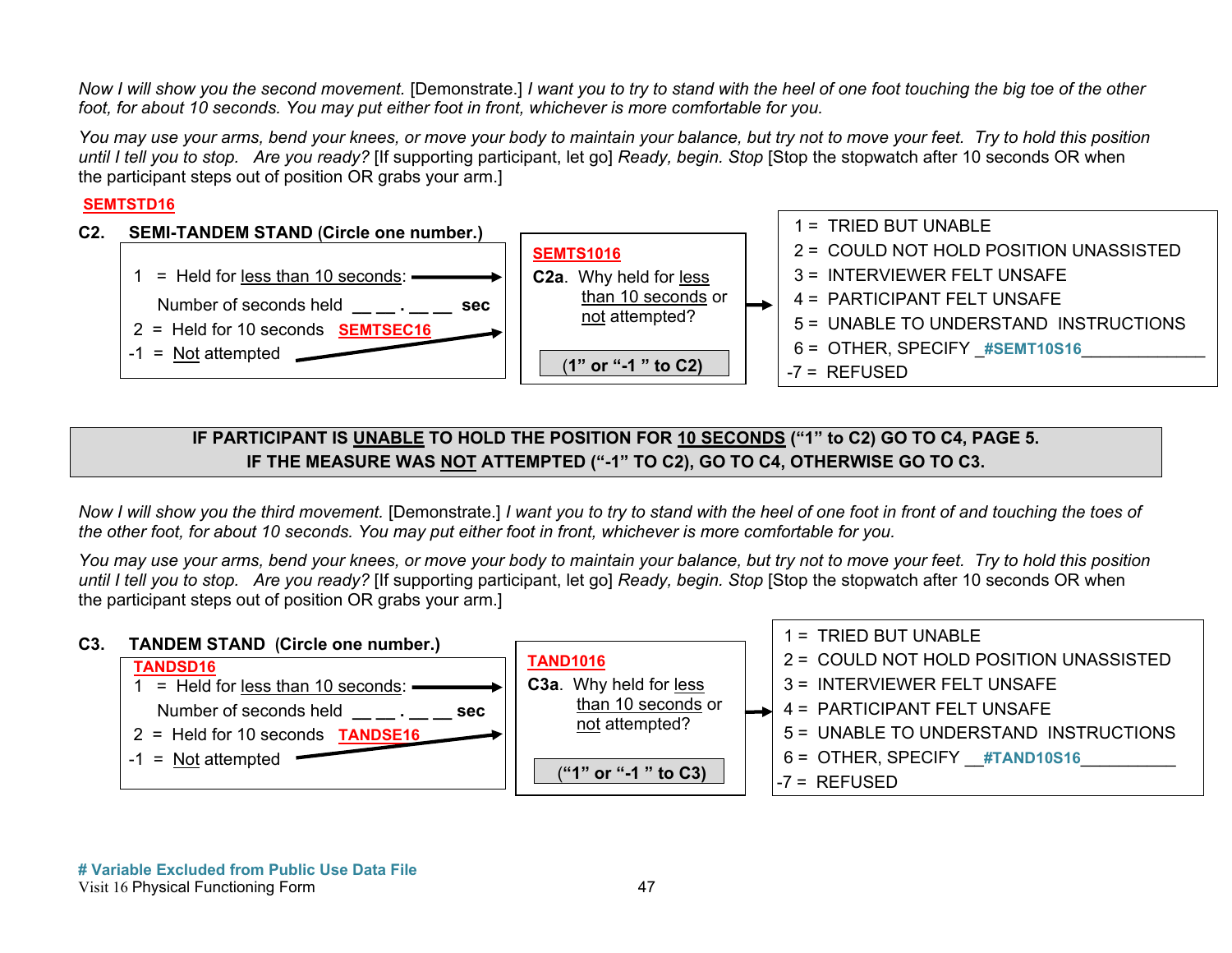| C4 | WHAT TYPE OF WALKING SURFACE? (CIRCLE ONE RESPONSE. |                   | C5. WHAT TYPE OF FOOT COVERING? (CIRCLE ONE RESPONSE.) |                                    |            |  |  |
|----|-----------------------------------------------------|-------------------|--------------------------------------------------------|------------------------------------|------------|--|--|
|    | = Linoleum surface                                  | <b>STDSUR16</b>   |                                                        | = Regular socks                    | STDCOV16   |  |  |
|    | $2 =$ Wood surface                                  |                   |                                                        | $2 =$ Non-skid socks               |            |  |  |
|    | $3 =$ Commercial low-level nap carpet               |                   |                                                        | $3 =$ Bare feet                    |            |  |  |
|    | $4 =$ Concrete or cement surface                    |                   |                                                        | $4 =$ Flat walking/running shoes   |            |  |  |
|    | $5 =$ Other type surface, Specify                   | <b>#STDSURS16</b> |                                                        | $5 =$ Other foot covering, Specify | #STDCOVS16 |  |  |

#### **GAIT SPEED: TIMED 4 METER WALK ASSESSMENT**

#### *Now I am going to observe how you normally walk. If you use a cane or other walking aid and you feel you need it to walk a short distance, then you may use it. You will be asked to complete this walk 2 times.*

*This is our walking course. I want you to walk to the other end of the course at your usual speed, just as if you were walking down the street to the store.* [Demonstrate.] *Walk all the way past the other end of the tape before you stop. I will walk with you. Do you feel this would be safe?*  [If participant feels safe, have her stand with both feet touching the starting line.] *Ready, begin.*



#### *PROCEED TO THE NEXT PAGE TO COMPLETE THE SECOND TIMED WALK.*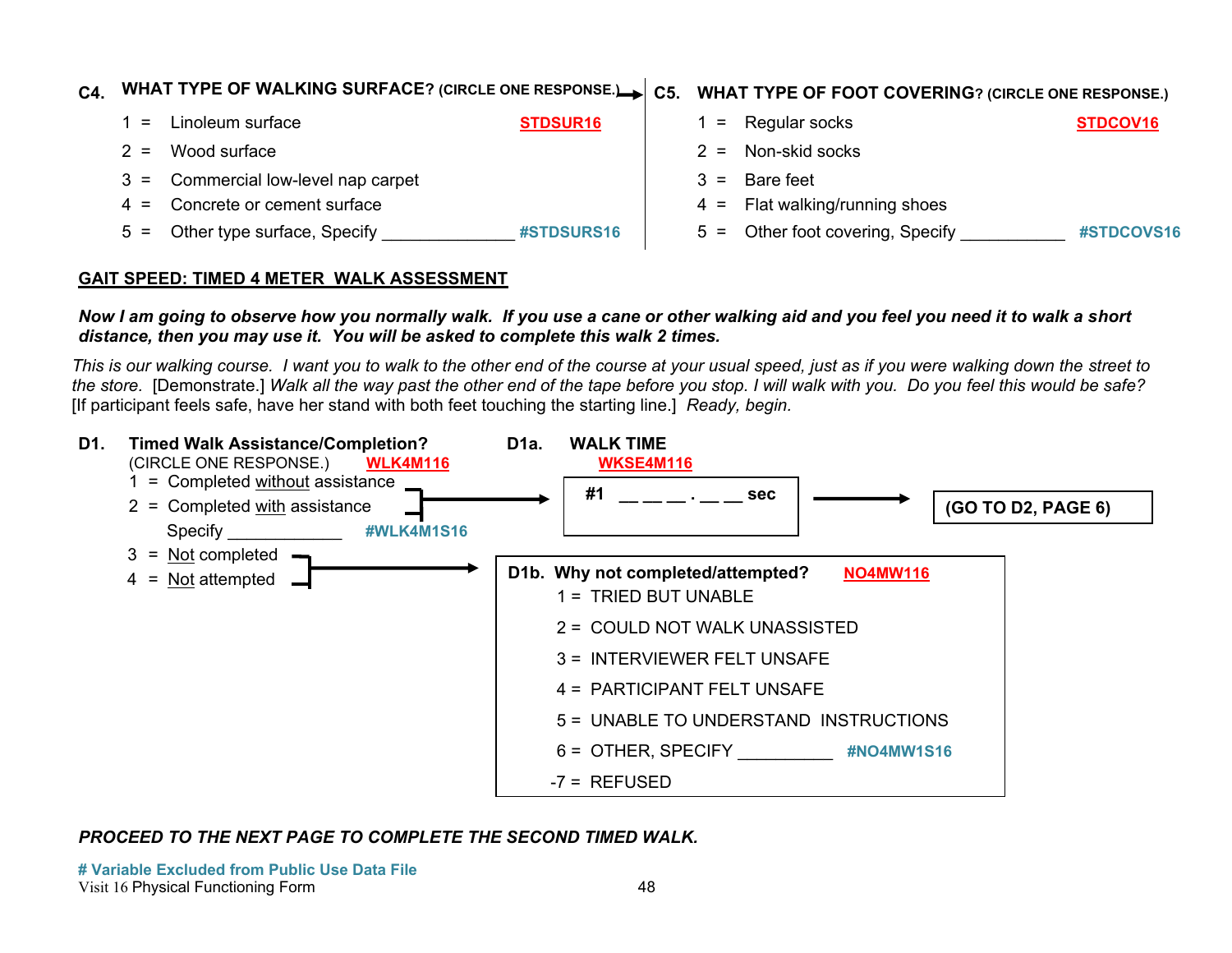*Now I want you to repeat the walk. Remember to walk at your usual pace, and go all the way past the other end of the tape.*



## **D3. WHAT TYPE OF WALKING SURFACE? (CIRCLE ONE RESPONSE.) D4. WHAT TYPE OF FOOT COVERING? (CIRCLE ONE RESPONSE.)**

| $=$   | Linoleum surface                      | WSUR4M16   | $1 =$ Regular socks                | W4MCOV16   |
|-------|---------------------------------------|------------|------------------------------------|------------|
| $2 =$ | Wood surface                          |            | $2 =$ Non-skid socks               |            |
|       | $3 =$ Commercial low-level nap carpet |            | $3 =$ Bare feet                    |            |
|       | $4 =$ Concrete or cement surface      |            | $4 =$ Flat walking/running shoes   |            |
|       | $5 =$ Other type surface, Specify     | #WSUR4MS16 | $5 =$ Other foot covering, Specify | #W4MCOVS16 |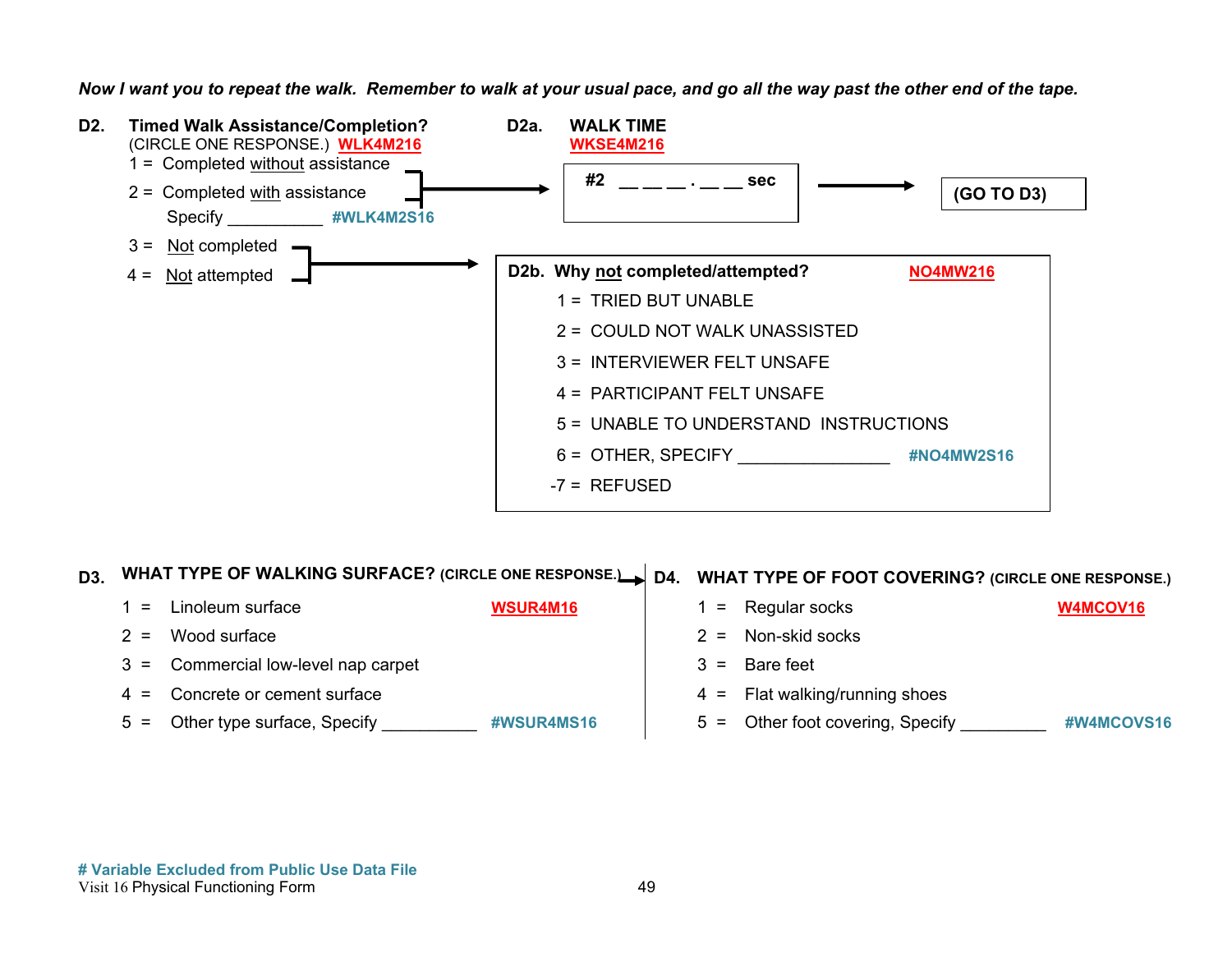#### **SIT-TO-STAND ASSESSMENTS**

**The next test measures the strength in your legs. Ask participant if she thinks it would be safe for her to stand up from a chair without using her arms. If "NO" ask if she thinks it would be safe for her to stand up from a chair using her arms. [If participant does not feel safe with either option she will be unable to complete any of the sit-to-stand assessments. Circle "Not attempted" in E1 and circle reason in E1b.]** 

#### **SINGLE CHAIR STAND**:

[Demonstrate and explain the procedure.] *First, fold your arms across your chest and sit so that your feet are on the floor; then stand up*  keeping your arms folded across your chest. When fully upright drop your hands to your sides. [If Participant cannot rise without using arms, ask her to stand using arms on chair or thighs to assist.] *This test will be timed*. *Wait until I tell you to start. Okay, try to stand up using your arms*.

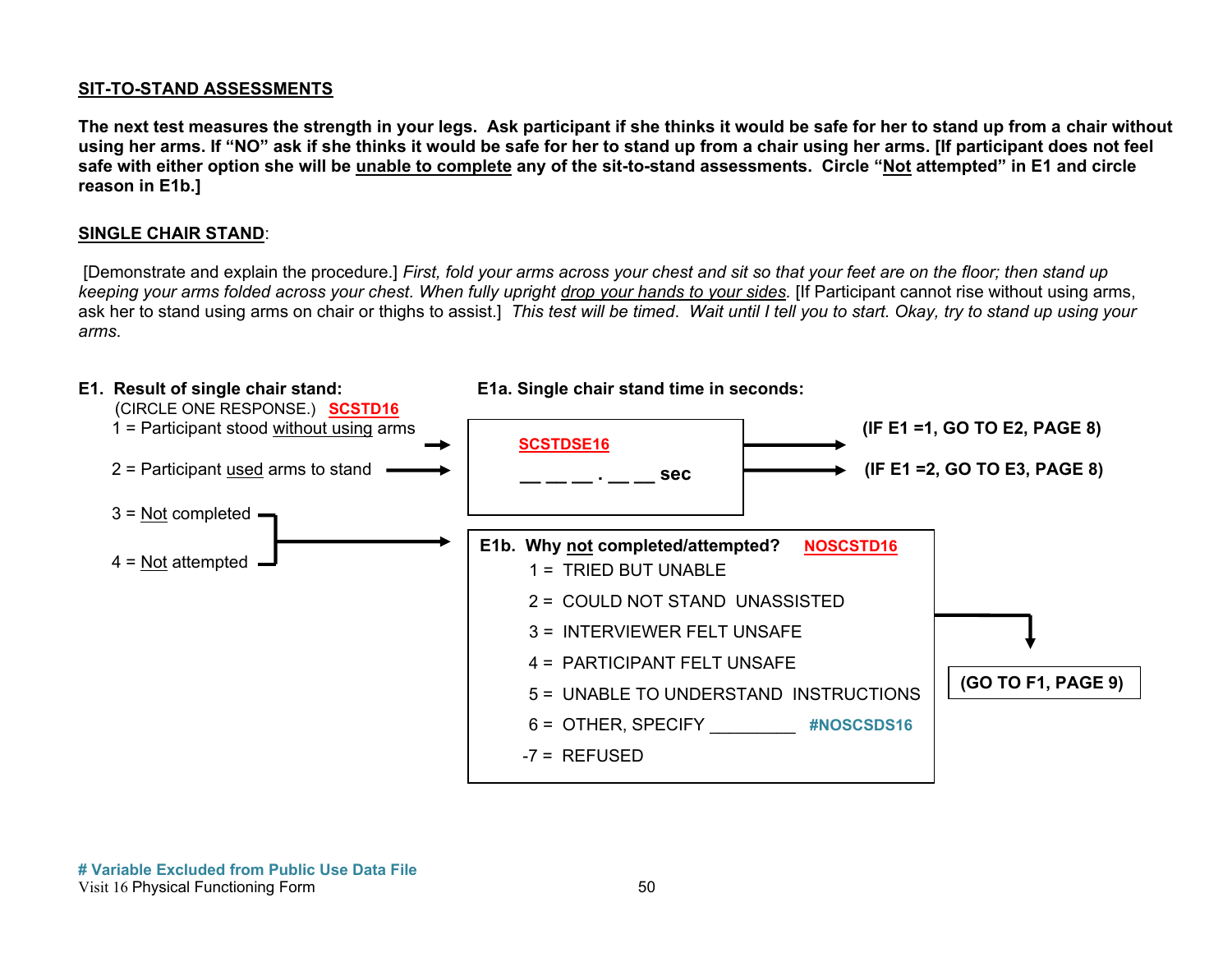#### **REPEATED CHAIR STAND***:*

#### **Ask participant if she thinks it would be safe for her to stand up from a chair 5 times without using her arms. [If participant does not feel safe she will be unable to complete the repeated chair stand. Circle "Not attempted" in E2 and circle reason in E2b.]**

[Demonstrate and explain the procedure.] *Please stand up straight as quickly as you can five times without stopping in between. After standing up each time, sit down and then stand up again. Keep your arms folded across your chest. Do not drop your hands to your sides. I'll be timing you with a stopwatch.* [When Participant is properly seated begin timing.] *Ready? Stand.* [Count out loud as the participant arises each time, up to five times.]



#### **# Variable Excluded from Public Use Data File** Visit 16 Physical Functioning Form 51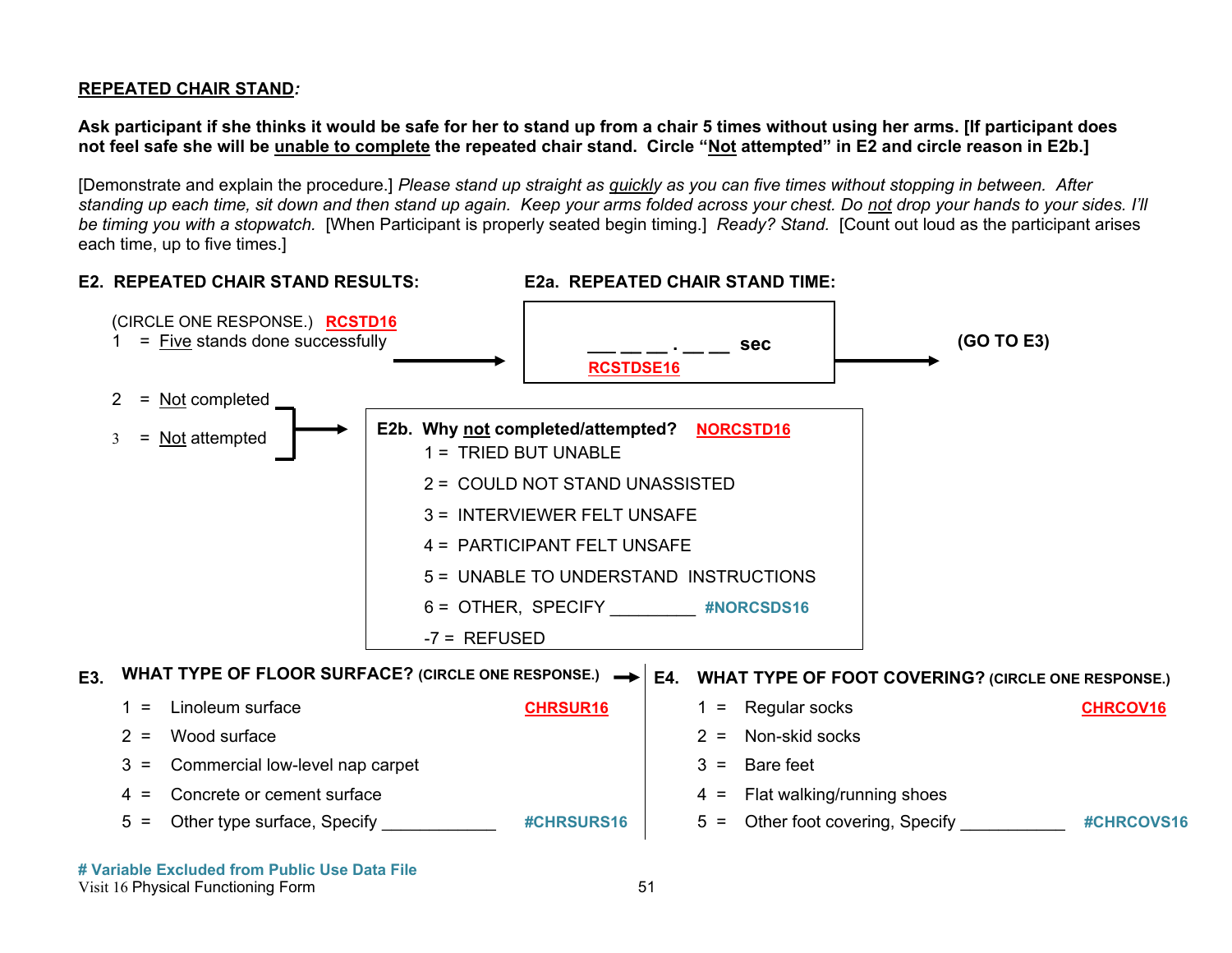**TIMED 40 FOOT WALK ASSESSMENT (OPTIONAL**) Instruct the participant: *walk in a comfortable but steady, brisk pace as in the manner of showing purpose, but not being late.*

| F1. |                                                                                            |                  |                                                           |                         |
|-----|--------------------------------------------------------------------------------------------|------------------|-----------------------------------------------------------|-------------------------|
|     | (CIRCLE ONE RESPONSE.) WALK16                                                              | $2 = YES$        | NOWALK16                                                  | $1 =$ PHYSICALLY UNABLE |
|     |                                                                                            |                  |                                                           | $2 = 0$ THER,           |
| F2. | <b>WALK TIME (Enter -1 if not completed.)</b><br><b>F2a.</b>                               |                  | <b>Timed Walk Assistance?</b>                             | SPECIFY #NOWALKS16      |
|     |                                                                                            |                  | (CIRCLE ONE RESPONSE.)                                    | $-7$ = REFUSED          |
|     | #1                                                                                         |                  | = Not assisted <b>WALKAS116</b>                           |                         |
|     | seconds<br>min                                                                             | $2 =$ Assisted,  |                                                           |                         |
|     | WALKMI116<br><b>WALKSE116</b>                                                              |                  | Specify #WLKAS1S16                                        |                         |
|     | #2                                                                                         |                  | = Not assisted <b>WALKAS216</b>                           |                         |
|     | seconds<br>min                                                                             | $2 =$ Assisted,  |                                                           |                         |
|     | <b>WALKMI216</b><br><b>WALKSE216</b>                                                       |                  | Specify #WLKAS2S16                                        |                         |
|     |                                                                                            |                  |                                                           |                         |
| F3. | If any 40 foot timed walk assessments were not completed, why unable to complete the task? |                  |                                                           | $=$ PHYSICALLY UNABLE   |
|     | (CIRCLE ONE RESPONSE.)                                                                     |                  | <b>UNABWLK16</b>                                          | $2 = OTHER$             |
|     |                                                                                            |                  |                                                           | SPECIFY #UNABWLS16      |
|     |                                                                                            |                  |                                                           | $-7$ = REFUSED          |
| F4. | WHAT TYPE OF WALKING SURFACE? (CIRCLE ONE RESPONSE.) F5.                                   |                  | <b>WHAT TYPE OF FOOT COVERING? (CIRCLE ONE RESPONSE.)</b> |                         |
|     | Linoleum surface<br>$\equiv$                                                               | <b>SURFACE16</b> | Regular socks<br>$1 =$                                    | W40FCOV16               |
|     | Wood surface<br>$2 =$                                                                      |                  | Non-skid socks<br>$2 =$                                   |                         |
|     | $3 =$<br>Commercial low-level nap carpet                                                   |                  | Bare feet<br>$3 =$                                        |                         |
|     | Concrete or cement surface<br>$4 =$                                                        |                  | $4 =$ Flat walking/running shoes                          |                         |

- 5 = Other type surface, Specify \_\_\_\_\_\_\_\_\_\_\_\_\_\_ #SURFACS16
- 4 = Flat waiking/running shoes<br>5 = Other foot covering, Specify \_\_\_\_\_\_\_\_\_\_\_\_ #W40FCVS16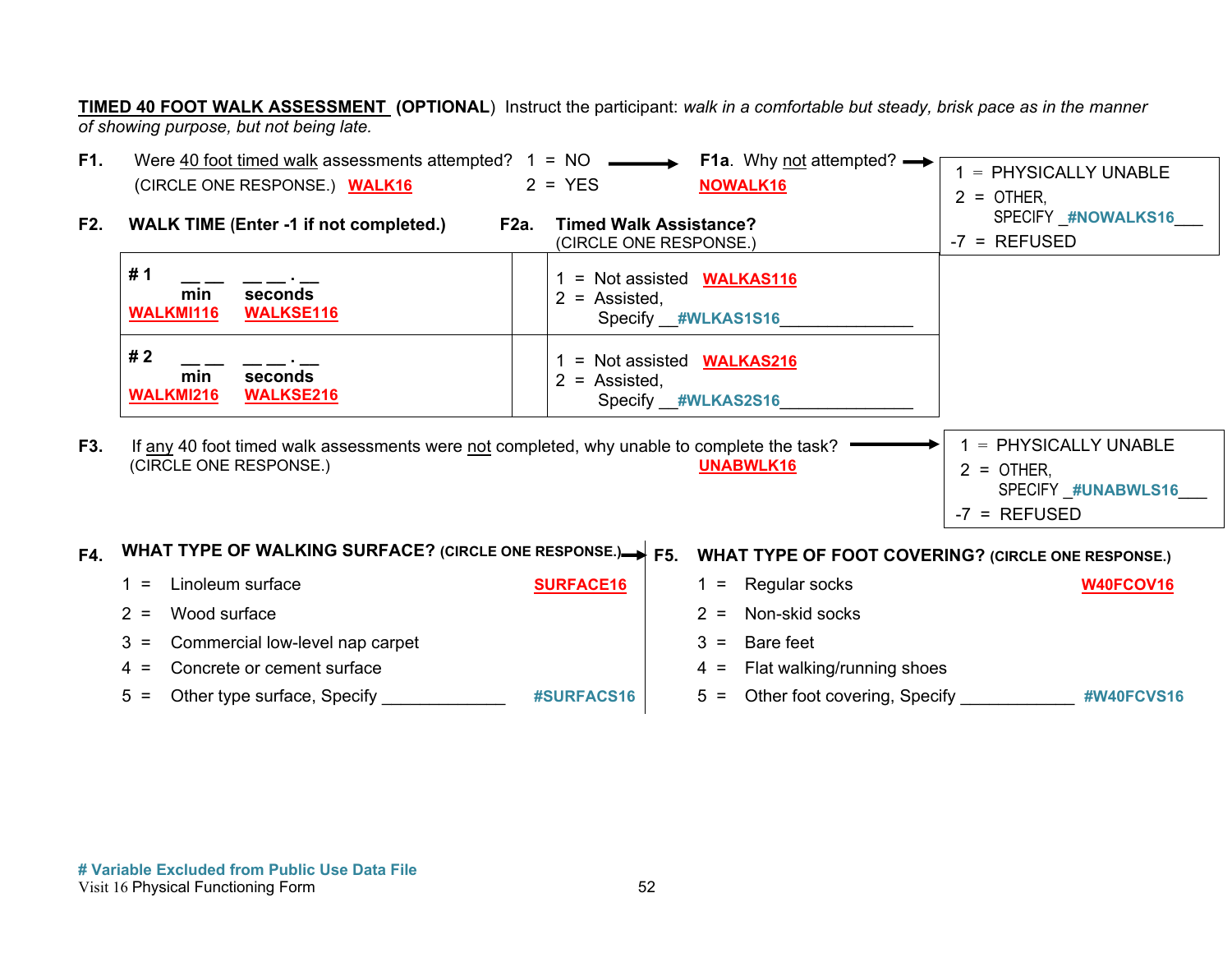#### **IF NON-PARTICIPATING SITE (BOSTON), SKIP G1 – G6 AND GO TO H1.**

#### **TIMED STAIR CLIMB ASSESSMENT**

*This assessment is our timed stair climb. I would like you to walk up and down the stairs three times without stopping. Once you go up the stairs, allow both feet to land on the top stair before returning back down. I will count each complete up and down cycle until you finish three full cycles. Although the measurement is being timed, please use the same pace you typically would when walking any set of stairs. You may use the rails for support or balance, if needed. Please start with your toes on the line. Ready and begin.*

| G1. | Was the timed stair climb assessment attempted? $1 = NO \longrightarrow$ G1a. Why not attempted? $\mid 1 = PHYSICALLY UNABLE$ |           |                   |
|-----|-------------------------------------------------------------------------------------------------------------------------------|-----------|-------------------|
|     | STRCLM <sub>16</sub>                                                                                                          |           | $2 = 0$ THER.     |
|     |                                                                                                                               | $2 = YFS$ | SPECIFY #NOSTRS16 |

**STAIR CLIMB SPLIT TIMES** For G2a and G2c, record the split time (in seconds) for each ascent and descent if the cycle was completed. For G2a and G2d, record whether the participant used the handrail for that ascent or descent. If the ascents and descents were completed but the interviewer is unable to provide the times, please enter the time as -8.

-7 = REFUSED **(GOTO H1)**

|                 | <b>ASCENT</b><br><b>G2. CYCLE COMPLETED?</b> |                       |                              | <b>DESCENT</b>                |                              |  |  |
|-----------------|----------------------------------------------|-----------------------|------------------------------|-------------------------------|------------------------------|--|--|
|                 |                                              | G2a. TIME             | <b>G2b. HANDRAIL?</b>        | G <sub>2c</sub> . TIME        | <b>G2d. HANDRAIL?</b>        |  |  |
| 1 <sup>ST</sup> | CYCLE116<br>$1 = NO(G4)$                     | ASCEN116<br>(seconds) | $1 = NO$                     | <b>DESCEN116</b><br>(seconds) | $= NO$                       |  |  |
|                 | $2 = YES$                                    |                       | $=$ YES<br>1.<br>ASCRL116    |                               | $2 = YES$<br><b>DESRL116</b> |  |  |
| 2 <sub>ND</sub> | CYCLE216<br>$= NO(G4)$                       | ASCEN216<br>(seconds) | $1 = NO$                     | <b>DESCEN216</b><br>(seconds) | $= NO$                       |  |  |
|                 | $2 = YES$                                    |                       | $2 = YES$<br><b>ASCRL216</b> |                               | $2 = YES$<br><b>DESRL216</b> |  |  |
| 3 <sub>RD</sub> | CYCLE316<br>$= NO(G4)$                       | ASCEN316<br>(seconds) | $1 = NO$                     | <b>DESCEN316</b><br>(seconds) | $= NO$                       |  |  |
|                 | $2 = YES$                                    |                       | $2 = YES$<br>ASCRL316        |                               | $2 = YES$<br>DESRL316        |  |  |